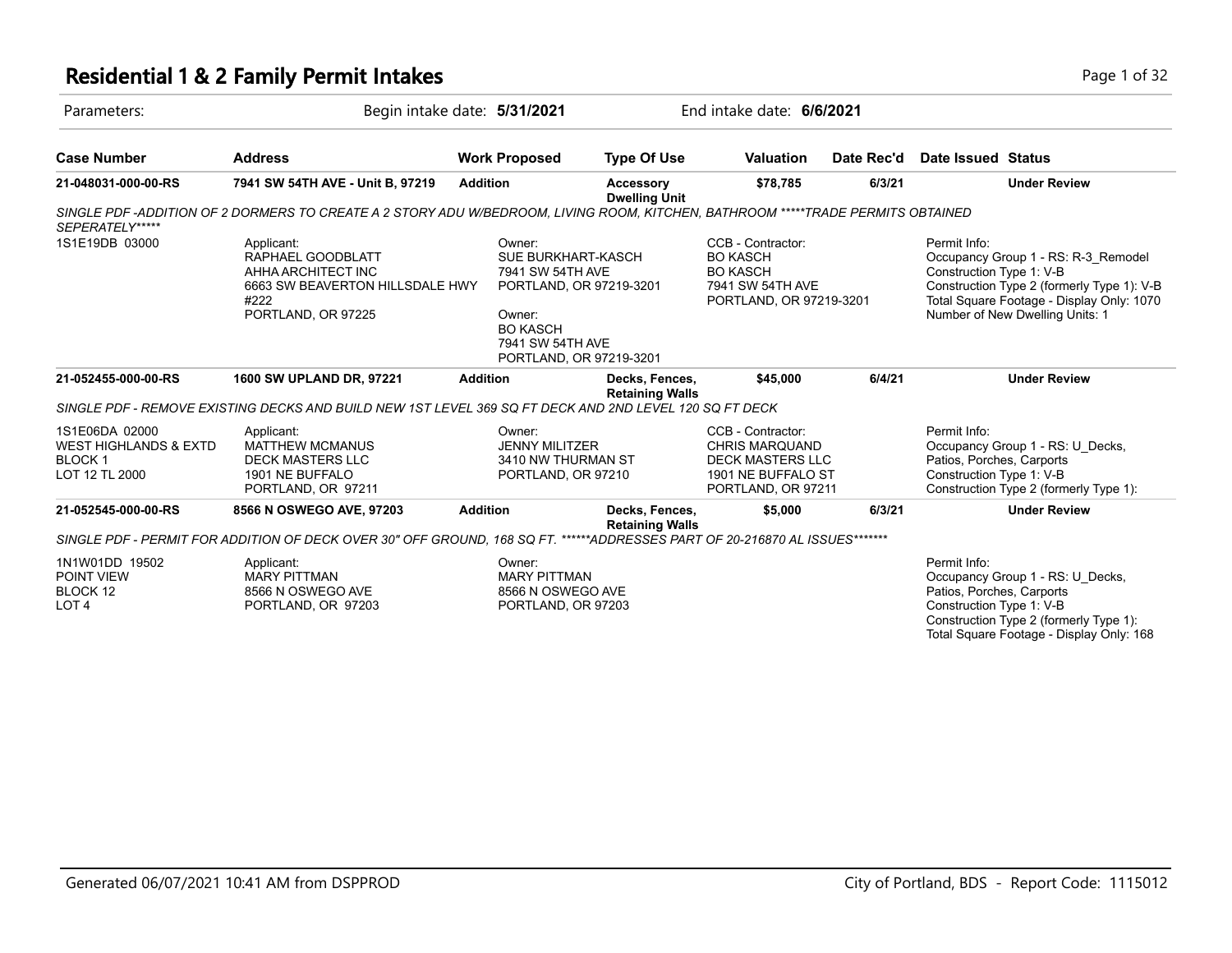#### **Residential 1 & 2 Family Permit Intakes Page 1 and 2 of 32** Page 2 of 32

| <b>Case Number</b>                                                      | <b>Address</b>                                                                                                                                                                                      | <b>Work Proposed</b>                                                                                                                            | <b>Type Of Use</b>                      | <b>Valuation</b>                                                                                                                                                                                                                                                                                                                       | Date Rec'd | <b>Date Issued Status</b>                                      |                                                                                                                               |
|-------------------------------------------------------------------------|-----------------------------------------------------------------------------------------------------------------------------------------------------------------------------------------------------|-------------------------------------------------------------------------------------------------------------------------------------------------|-----------------------------------------|----------------------------------------------------------------------------------------------------------------------------------------------------------------------------------------------------------------------------------------------------------------------------------------------------------------------------------------|------------|----------------------------------------------------------------|-------------------------------------------------------------------------------------------------------------------------------|
| 21-052203-000-00-RS                                                     | 3937 SE 105TH AVE, 97266                                                                                                                                                                            | <b>Addition</b>                                                                                                                                 | <b>Single Family</b><br><b>Dwelling</b> | \$67,773                                                                                                                                                                                                                                                                                                                               | 5/31/21    |                                                                | <b>Under Review</b>                                                                                                           |
|                                                                         | SINGLE PDF- 520 SF ADDITION OF LIVINGS SPACE TO RIGHT SIDE OF HOUSE. NEW SPACE TO INCLUDE 1 NEW BEDROOM, BATHROOM AND FAMILY ROOM.<br>ASSOCIATED MECHANICAL, ELECTRICAL AND PLUMBING. SUBS ENTERED. |                                                                                                                                                 |                                         |                                                                                                                                                                                                                                                                                                                                        |            |                                                                |                                                                                                                               |
| 1S2E10CB 03600<br><b>RENDEVOUS PK</b><br><b>BLOCK1</b><br><b>LOT 10</b> | Applicant:<br><b>BOB WILLIFORD</b><br><b>RSW BUILDING</b><br>4911 SE 128TH AVENUE<br>PORTLAND, OR 97236-3905                                                                                        | Owner:<br><b>MINDY JOHNSTON</b><br>3937 SE 105TH AVE<br>PORTLAND, OR 97266                                                                      |                                         | CCB - Contractor:<br>AC ELECTRICAL CONTRACTOR<br><b>LLC</b><br><b>PO BOX 427</b><br>TUALATIN, OR 97062<br>CCB - Contractor:<br>PACIFIC NORTHWEST PLUMBING<br>CO LLC<br>2375 NW SALMON DR<br>GRESHAM, OR 97030<br>CCB - Contractor:<br><b>ROBERT WILLIFORD</b><br><b>RSW BUILDING LLC</b><br>4911 SE 128TH AVENUE<br>PORTLAND, OR 97236 |            | Permit Info:<br>One and Two Family<br>Construction Type 1: V-B | Occupancy Group 1 - RS: R-3 Residential<br>Construction Type 2 (formerly Type 1):<br>Total Square Footage - Display Only: 519 |
| 21-054036-000-00-RS                                                     | 3945 SE KNAPP ST, 97202                                                                                                                                                                             | <b>Addition</b>                                                                                                                                 | <b>Single Family</b><br><b>Dwelling</b> | \$22,983                                                                                                                                                                                                                                                                                                                               | 6/5/21     |                                                                | 6/5/21 Under Inspection                                                                                                       |
| AND ELECTRICAL. (SUBS ENTERED)                                          | SINGLE PDF- 210 SF ADDITION TO CREATE ADDITIONAL LIVING SPACE TO REAR OF HOUSE. NEW SPACE TO BE USED FOR HOME OFFICE. ASSOCIATED MECHANICAL                                                         |                                                                                                                                                 |                                         |                                                                                                                                                                                                                                                                                                                                        |            |                                                                |                                                                                                                               |
| 1S1E24AD 04600<br><b>BERKELEY</b><br>BLOCK 12<br>LOT 21-23 TL 4600      | Applicant:<br><b>EZEKIEL MCFADIN</b><br><b>MACFADIN DESIGN BUILD</b><br>2112 NE WYGANT ST<br>PORTLAND, OR 97211                                                                                     | Owner:<br><b>JEFFREY BLOOM</b><br>3945 SE KNAPP ST<br>PORTLAND, OR 97202<br>Owner:<br>ELISABETH BLOOM<br>3945 SE KNAPP ST<br>PORTLAND, OR 97202 |                                         | CCB - Contractor:<br><b>GARYS ELECTRIC CO LLC</b><br>1401 SW WALLULA DR<br>GRESHAM, OR 97080<br>CCB - Contractor:<br>MCFADIN DESIGN/BUILD LLC<br>2112 NE WYGANT ST<br>PORTLAND, OR 97211                                                                                                                                               |            | Permit Info:<br>One and Two Family<br>Construction Type 1: V-B | Occupancy Group 1 - RS: R-3_Residential<br>Construction Type 2 (formerly Type 1):<br>Total Square Footage - Display Only: 176 |
| 20-212416-REV-02-RS                                                     | 9016 N ENDICOTT AVE, 97217                                                                                                                                                                          | <b>Addition</b>                                                                                                                                 | <b>Single Family</b><br><b>Dwelling</b> | \$10,000                                                                                                                                                                                                                                                                                                                               | 6/4/21     |                                                                | <b>Under Review</b>                                                                                                           |
|                                                                         | SINGLE PDF - VALUE ADDED REVISION TO CHANGE THE FOUNDATION THAT IS INSTALLED                                                                                                                        |                                                                                                                                                 |                                         |                                                                                                                                                                                                                                                                                                                                        |            |                                                                |                                                                                                                               |
| 1N1E09BB 03002<br>PENINSULAR ADD 2<br>BLOCK <sub>21</sub>               | Applicant:<br><b>WALTER STERN</b><br><b>FASTER PERMITS</b>                                                                                                                                          | Owner:<br><b>INC</b>                                                                                                                            | ROYAL CREST HOME BUILDERS               | CCB - Contractor:<br>ROYAL CREST HOME BUILDERS<br><b>INC</b>                                                                                                                                                                                                                                                                           |            | Permit Info:<br>One and Two Family                             | Occupancy Group 1 - RS: R-3 Residential                                                                                       |

One and Two Family Construction Type 1: V-B Construction Type 2 (formerly Type 1): V-B Total Square Footage - Display Only: 2083 INC 8960 SW BARNES RD PORTLAND, OR 97223 INC 8960 SW BARNES RD PORTLAND, OR 97225-6529 FASTER PERMITS 2000 SW 1ST AVE. STE 420 PORTLAND OR 97201

Generated 06/07/2021 10:41 AM from DSPPROD City of Portland, BDS - Report Code: 1115012

LOT 13&14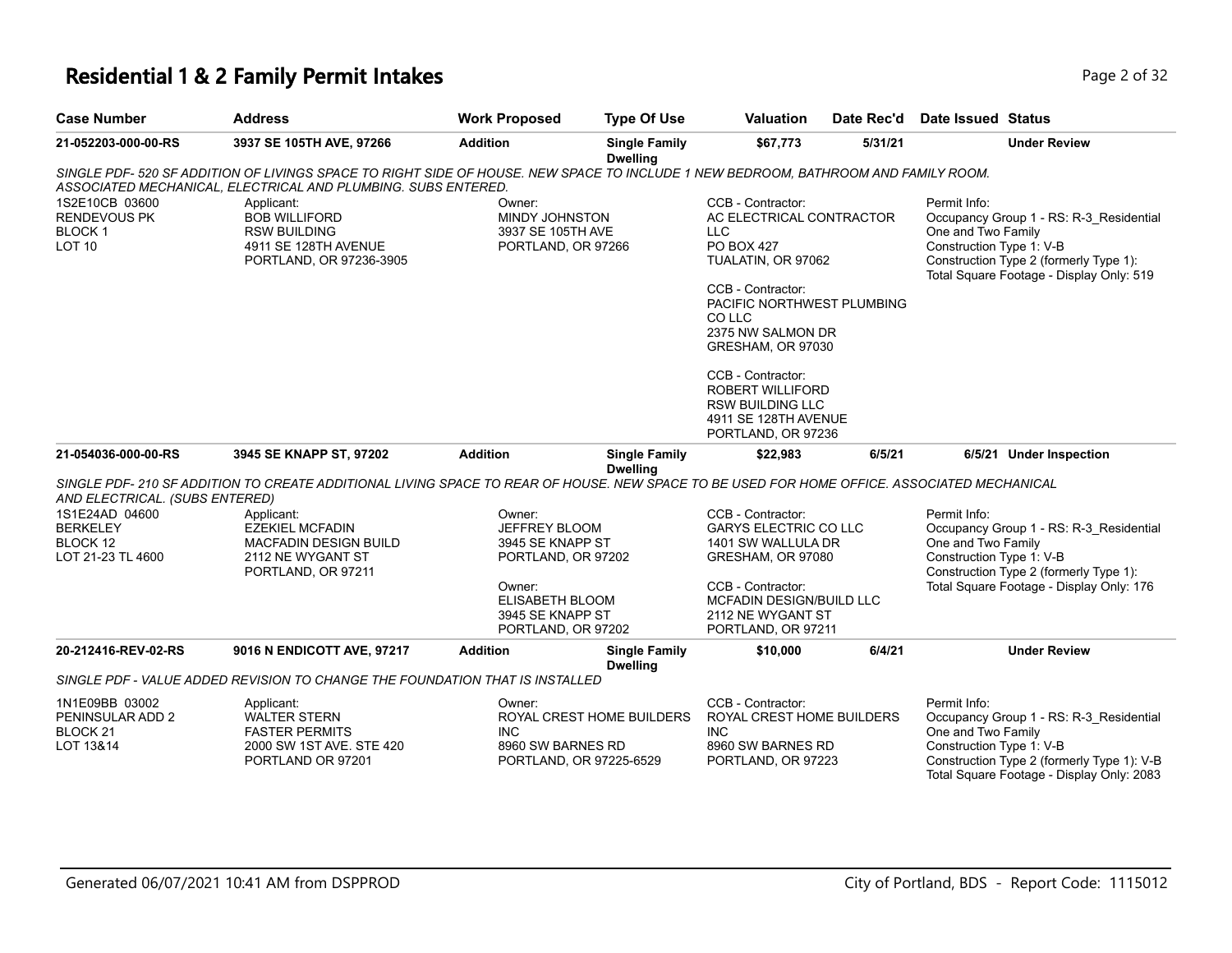# **Residential 1 & 2 Family Permit Intakes Page 1 and Security Page 1 of 32**

| <b>Case Number</b>                                                            | <b>Address</b>                                                                                                                          | <b>Work Proposed</b>                                                                                                                                                | <b>Type Of Use</b>                      | Valuation                                                                                                   | Date Rec'd | <b>Date Issued Status</b>                                                                                                                                                                           |
|-------------------------------------------------------------------------------|-----------------------------------------------------------------------------------------------------------------------------------------|---------------------------------------------------------------------------------------------------------------------------------------------------------------------|-----------------------------------------|-------------------------------------------------------------------------------------------------------------|------------|-----------------------------------------------------------------------------------------------------------------------------------------------------------------------------------------------------|
| 21-040404-000-00-RS                                                           | 7114 N COLUMBIA WAY, 97203                                                                                                              | <b>Addition</b>                                                                                                                                                     | <b>Single Family</b><br><b>Dwelling</b> | \$233,091                                                                                                   | 6/4/21     | <b>Under Review</b>                                                                                                                                                                                 |
|                                                                               | SINGLE PDF: NEW ADDITION FOR BATHROOM; BEDROOM; OFFICE: PREVIOUS WORK STARTED UNDER 18 202197 RS *ET, PT, MT SEPARATE                   |                                                                                                                                                                     |                                         |                                                                                                             |            |                                                                                                                                                                                                     |
| 1N1E06CD 07200<br><b>EAST ST JOHNS</b><br><b>BLOCK N</b><br>LOT 20-22 TL 7200 | Applicant:<br><b>DAVID MCILNAY</b><br>DAVID MCILNAY ARCHITECT<br>2411 NW NORTHRUP S<br>PORTLAND OR 97210                                | Owner:<br>PEDRO MUNOZ-OLMOS<br>7114 N COLUMBIA WAY<br>PORTLAND, OR 97203<br>Owner:<br>JESUS MUNOZ-OLMOS<br>7114 N COLUMBIA WAY<br>PORTLAND, OR 97203                |                                         |                                                                                                             |            | Permit Info:<br>Occupancy Group 1 - RS: R-3_Residential<br>One and Two Family<br>Construction Type 1: V-B<br>Construction Type 2 (formerly Type 1):<br>Total Square Footage - Display Only: 1785    |
| 21-042738-000-00-RS                                                           | 3680 SE LEXINGTON ST, 97202                                                                                                             | <b>Addition</b>                                                                                                                                                     | <b>Single Family</b><br><b>Dwelling</b> | \$78,350                                                                                                    | 6/1/21     | <b>Under Review</b>                                                                                                                                                                                 |
|                                                                               | SINGLE PDF - MRAA 600SQFT ADDITION WITH BED BATH (2 TOILETS TOTAL) AND KITCHEN. ***TRADES TO BE OBTAINED SEPARATELY***                  |                                                                                                                                                                     |                                         |                                                                                                             |            |                                                                                                                                                                                                     |
| 1S1E24DA 19900<br><b>BERKELEY</b><br>BLOCK 33<br><b>LOT 1&amp;2</b>           | Applicant:<br>George Wight<br>3680 SE Lexington St<br>Portland OR 97202                                                                 | Owner:<br>WIGHT, GEORGE R TR<br>3680 SE LEXINGTON ST<br>PORTLAND, OR 97202-8440<br>Owner:<br>WIGHT, AURELIA H TR<br>3680 SE LEXINGTON ST<br>PORTLAND, OR 97202-8440 |                                         |                                                                                                             |            | Permit Info:<br>Occupancy Group 1 - RS: R-3_Residential<br>One and Two Family<br>Construction Type 1: V-B<br>Construction Type 2 (formerly Type 1): V-B<br>Total Square Footage - Display Only: 600 |
| 21-047417-000-00-RS                                                           | 4701 SW 39TH DR, 97221                                                                                                                  | <b>Addition</b>                                                                                                                                                     | <b>Single Family</b><br><b>Dwelling</b> | \$39,996                                                                                                    | 6/3/21     | <b>Under Review</b>                                                                                                                                                                                 |
|                                                                               | SINGLE PDF - ADDITION FOR A NEW BEDROOM AND BATHROOM; CONVERT EXISTING BEDROOM TO HALL AND BEDROOM CLOSET*** TRADES SEPARATE            |                                                                                                                                                                     |                                         |                                                                                                             |            |                                                                                                                                                                                                     |
| 1S1E17BA 04600<br><b>BROOKFORD</b><br><b>BLOCK7</b><br>LOT <sub>2</sub>       | Applicant:<br><b>BENJAMIN RICE</b><br>Benjamin Rice Design Build<br>3831 SW Hamilton Ct<br>Portland, OR 97221                           | Owner:<br><b>JENNIFER BOOTH</b><br>4701 SW 39TH DR<br>PORTLAND, OR 97221                                                                                            |                                         | CCB - Contractor:<br><b>JOSEPH BENJAMIN RICE</b><br>3831 SW HAMILTON CT<br>PORTLAND, OR 97221               |            | Permit Info:<br>Occupancy Group 1 - RS: R-3_Residential<br>One and Two Family<br>Construction Type 1: V-B<br>Construction Type 2 (formerly Type 1): V-B<br>Total Square Footage - Display Only: 332 |
| 21-048505-000-00-RS                                                           | 1925 SW MONTGOMERY PL,<br>97201                                                                                                         | <b>Addition</b>                                                                                                                                                     | <b>Single Family</b><br><b>Dwelling</b> | \$325,000                                                                                                   | 6/3/21     | <b>Under Review</b>                                                                                                                                                                                 |
| <b>SEPARATE</b>                                                               | SINGLE PDF - MRAA REBUILD OF FIRE DAMAGED HOME. INLCUDES RETROACTIVE PERMITTING FOR ADDITION TO DECK. NEW ELEVATED DRIVEWAY. *** TRADES |                                                                                                                                                                     |                                         |                                                                                                             |            |                                                                                                                                                                                                     |
| 1S1E04BC 05100<br>CARTERS ADD TO P<br>BLOCK 65<br>LOT 8 TL 5100               | Applicant:<br>RALPH TURNBAUGH<br>TM RIPPEY CONSULTING ENGINEERS<br>7650 SW BEVELAND ST SUITE 100<br><b>TIGARD, OR 97223</b>             | Owner:<br><b>RONNIE YOUNG</b><br>1925 SW MONTGOMERY PL<br>PORTLAND, OR 97201                                                                                        |                                         | CCB - Contractor:<br>OREGON HOME IMPROVEMENT<br>CO INC<br>17255 PILKINGTON RD<br>LAKE OSWEGO, OR 97035-8595 |            | Permit Info:<br>Occupancy Group 1 - RS: R-3_Residential<br>One and Two Family<br>Construction Type 1: V-B<br>Construction Type 2 (formerly Type 1):<br>Number of New Dwelling Units: 1              |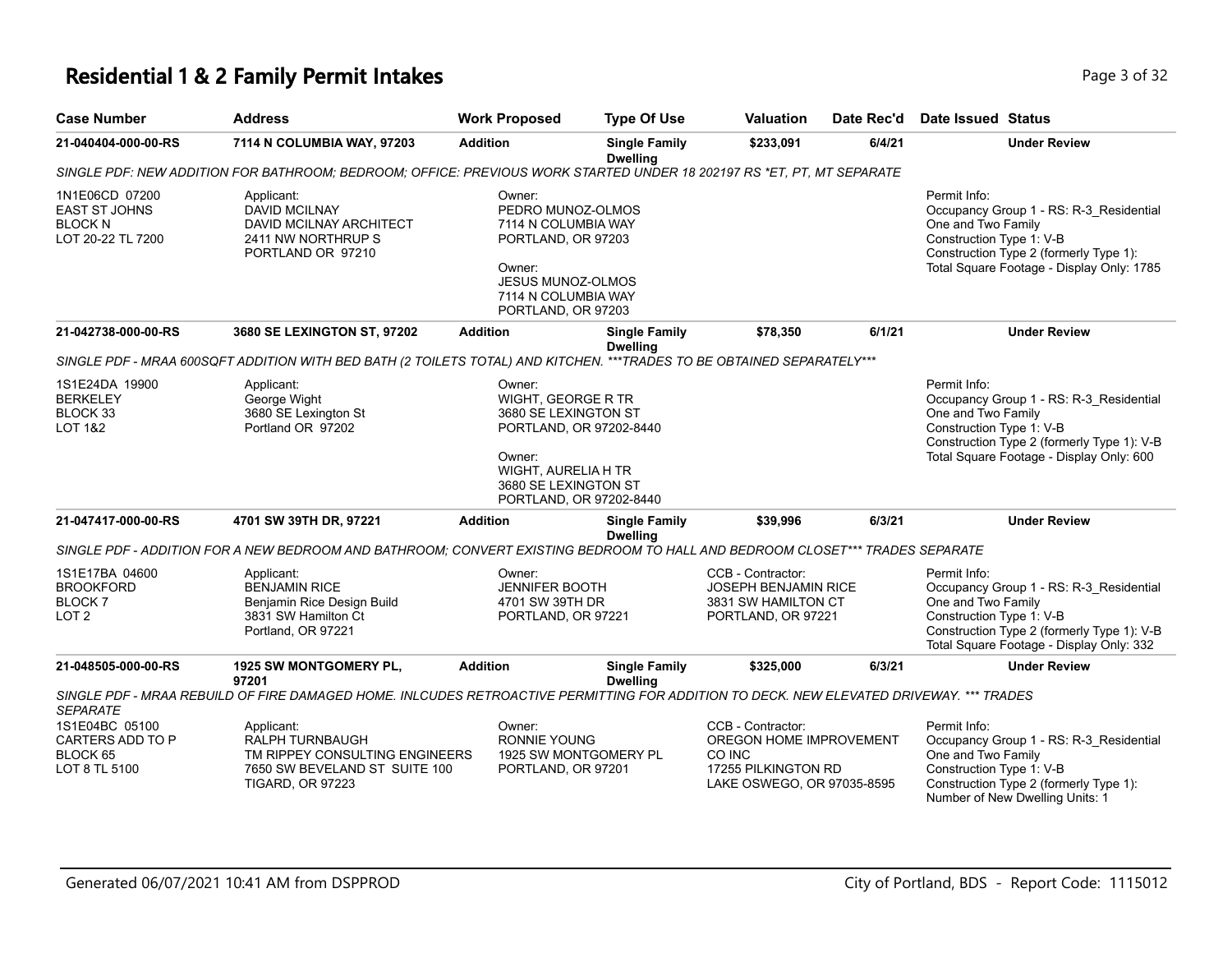#### **Residential 1 & 2 Family Permit Intakes Page 1 of 32** Page 4 of 32

| <b>Case Number</b>                                                      | <b>Address</b>                                                                                                                                                                                               | <b>Work Proposed</b>                                                                                                                                             | <b>Type Of Use</b>                                                                                                | <b>Valuation</b>                                                                                              | Date Rec'd                                              | Date Issued Status                                                                                                                                                                                   |
|-------------------------------------------------------------------------|--------------------------------------------------------------------------------------------------------------------------------------------------------------------------------------------------------------|------------------------------------------------------------------------------------------------------------------------------------------------------------------|-------------------------------------------------------------------------------------------------------------------|---------------------------------------------------------------------------------------------------------------|---------------------------------------------------------|------------------------------------------------------------------------------------------------------------------------------------------------------------------------------------------------------|
| 21-050240-000-00-RS                                                     | 4746 NE CAMPAIGN ST, 97218                                                                                                                                                                                   | <b>Addition</b>                                                                                                                                                  | <b>Single Family</b><br><b>Dwelling</b>                                                                           | \$135.801                                                                                                     | 6/4/21                                                  | <b>Under Review</b>                                                                                                                                                                                  |
|                                                                         | SINGLE PDF - 900 SQFT ADDITION TO ENLARGE MASTER BEDROOM, ADD BEDROOM AND ADDITIONAL LIVING ROOM, ADD COVERED PATIO. NEW DRY WELL AND<br>TREE REMOVAL *** TRADES TO BE OBTAINED SEPARATELY***                |                                                                                                                                                                  |                                                                                                                   |                                                                                                               |                                                         |                                                                                                                                                                                                      |
| 1N2E19CA 14903<br>PARTITION PLAT 1997-42<br>LOT <sub>3</sub>            | Applicant:<br><b>Stacy Scott</b><br>4746 NE Campaign st<br>portland OR 97218                                                                                                                                 | Owner:<br><b>STACY SCOTT</b><br>4746 NE CAMPAIGN ST<br>PORTLAND, OR 97218-1731<br>Owner:<br><b>JAMIE SCOTT</b><br>4746 NE CAMPAIGN ST<br>PORTLAND, OR 97218-1731 |                                                                                                                   | CCB - Contractor:<br>NORTHEAST GENERAL<br>CONTRACTOR LLC<br>15771 S HATTAN RD<br>OREGON CITY, OR 97045        |                                                         | Permit Info:<br>Occupancy Group 1 - RS: R-3 Residential<br>One and Two Family<br>Construction Type 1: V-B<br>Construction Type 2 (formerly Type 1): V-B<br>Total Square Footage - Display Only: 1625 |
| 21-051170-000-00-RS                                                     | 684 NE ROYAL CT, 97232                                                                                                                                                                                       | <b>Addition</b>                                                                                                                                                  | <b>Single Family</b><br><b>Dwelling</b>                                                                           | \$150,000                                                                                                     | 6/2/21                                                  | <b>Under Review</b>                                                                                                                                                                                  |
|                                                                         | SINGLE PDF - ADDITION OF DORMER ABOUT 250 SQ FT TO ATTIC FOR BEDROOM AND BATHROOM. ADDING BATHROOM AND FAMILY ROOM W/EGRESS WINDOW IN<br>BASEMENT (3 TOILETS TOTAL)***TRADE PERMITS OBTAINED SEPERATELY***** |                                                                                                                                                                  |                                                                                                                   |                                                                                                               |                                                         |                                                                                                                                                                                                      |
| 1N1E36AD 12600<br>LAURELHURST<br>BLOCK <sub>3</sub><br>LOT <sub>4</sub> | Applicant:<br><b>CHUCK BANTA</b><br><b>BANTA CONSTRUCTION</b><br>4400 SE RIVER DR<br>MILWAUKIE, OR 97267                                                                                                     | Owner:<br><b>TY RANSOM</b><br>Owner:                                                                                                                             | 684 NE ROYAL CT<br>PORTLAND, OR 97232-2669<br><b>MOREKKA RANSOM</b><br>684 NE ROYAL CT<br>PORTLAND, OR 97232-2669 |                                                                                                               | <b>BANTA CONSTRUCTION CO LLC</b><br>MILWAUKIE, OR 97267 | Permit Info:<br>Occupancy Group 1 - RS: R-3_Remodel<br>Construction Type 1: V-B<br>Construction Type 2 (formerly Type 1):<br>Total Square Footage - Display Only: 928                                |
| 21-051599-000-00-RS                                                     | 8949 SE TENINO ST, 97266                                                                                                                                                                                     | <b>Addition</b>                                                                                                                                                  | <b>Single Family</b><br><b>Dwelling</b>                                                                           | \$10,000                                                                                                      | 6/3/21                                                  | <b>Under Review</b>                                                                                                                                                                                  |
|                                                                         | SINGLE PDF - NEW 390SF COVER FOR EXISTING PATIO                                                                                                                                                              |                                                                                                                                                                  |                                                                                                                   |                                                                                                               |                                                         |                                                                                                                                                                                                      |
| 1S2E21CD 00800<br>PEYTON PLACE<br>LOT <sub>2</sub>                      | Applicant:<br><b>ELSON NGUYEN</b><br>HM GROUP LLC<br>3036 SE 131ST AVE<br>PORTLAND OR 97236                                                                                                                  | Owner:<br><b>WILLIAM ROSE</b><br>8949 SE TENINO ST<br>PORTLAND, OR 97266-6566<br>Owner:<br><b>JOY ROSE</b><br>8949 SE TENINO ST<br>PORTLAND, OR 97266-6566       |                                                                                                                   | CCB - Contractor:<br>Thomas Nguyen<br>RELIABLE CONTRACTOR LLC<br>2291 SE CESAR E CHAVEZ<br>PORTLAND, OR 97214 |                                                         | Permit Info:<br>Occupancy Group 1 - RS: U Decks,<br>Patios, Porches, Carports<br>Construction Type 1: V-B<br>Construction Type 2 (formerly Type 1):<br>Total Square Footage - Display Only: 390      |
| 21-051671-000-00-RS                                                     | 906 SE 165TH AVE, 97233                                                                                                                                                                                      | <b>Addition</b>                                                                                                                                                  | <b>Single Family</b><br><b>Dwelling</b>                                                                           | \$31,955                                                                                                      | 6/3/21                                                  | <b>Under Review</b>                                                                                                                                                                                  |
|                                                                         | SINGLE PDF - ADDITION OF 240 SF TO INCREASE SIZE OF EXISTING BEDROOMS AND ADD NEW BATHROOM (2 TOILETS TOTAL)*** TRADES SEPARATE                                                                              |                                                                                                                                                                  |                                                                                                                   |                                                                                                               |                                                         |                                                                                                                                                                                                      |
| 1S3E06BB 03800<br>WAUNA VISTA<br>BLOCK <sub>6</sub><br>LOT <sub>4</sub> | Applicant:<br>WAYNE HADLEY<br>4203 SE 25TH AVE<br>PORTLAND, OR 97202                                                                                                                                         | Owner:<br><b>CHARLES RISING</b><br>906 SE 165TH AVE<br>PORTLAND, OR 97233-3918                                                                                   |                                                                                                                   | Primary Contractor:<br><b>TO BID</b>                                                                          |                                                         | Permit Info:<br>Occupancy Group 1 - RS: R-3_Residential<br>One and Two Family<br>Construction Type 1: V-B                                                                                            |

Construction Type 2 (formerly Type 1): V-B Total Square Footage - Display Only: 264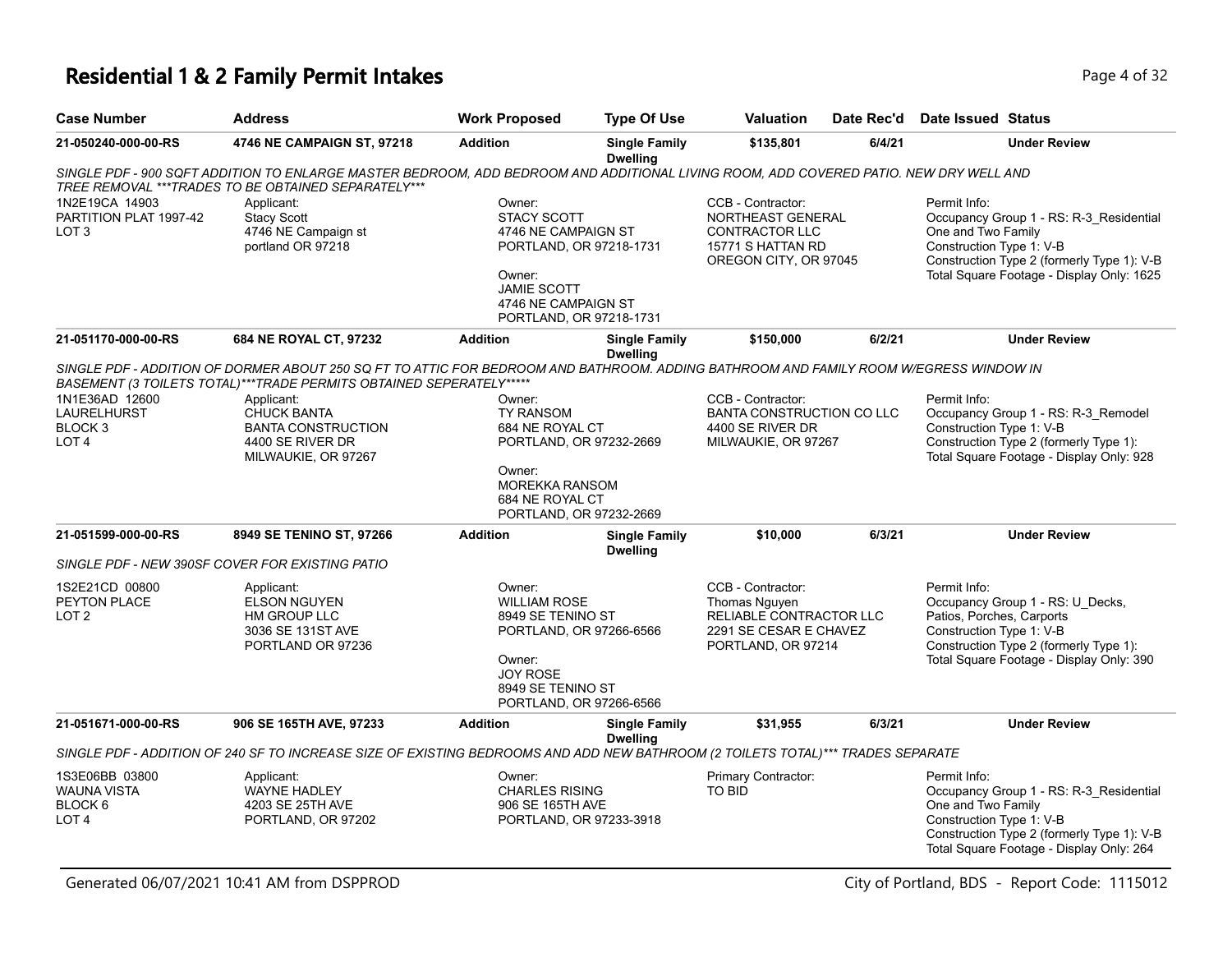### **Residential 1 & 2 Family Permit Intakes Page 1 and Security Page 1 and Security Page 5 of 32**

| <b>Case Number</b>                                                      | <b>Address</b>                                                                                                                                                                                         | <b>Work Proposed</b>                                                                                                                                                   | <b>Type Of Use</b>                      | <b>Valuation</b>                                                                                | Date Rec'd | Date Issued Status                                                                                                                                                                          |
|-------------------------------------------------------------------------|--------------------------------------------------------------------------------------------------------------------------------------------------------------------------------------------------------|------------------------------------------------------------------------------------------------------------------------------------------------------------------------|-----------------------------------------|-------------------------------------------------------------------------------------------------|------------|---------------------------------------------------------------------------------------------------------------------------------------------------------------------------------------------|
| 21-052389-000-00-RS                                                     | 11728 S SUMMERVILLE AVE,<br>97219                                                                                                                                                                      | <b>Addition</b>                                                                                                                                                        | <b>Single Family</b><br><b>Dwelling</b> | \$54,000                                                                                        | 6/1/21     | <b>Under Review</b>                                                                                                                                                                         |
|                                                                         | SINGLE PDF - EXCAVATE EXISTING UTILITY ROOM TO FOR NEW POOL *TRADES SEPARATE***                                                                                                                        |                                                                                                                                                                        |                                         |                                                                                                 |            |                                                                                                                                                                                             |
| 1S1E35BC 03000<br><b>ABERNETHY HTS</b><br>LOT 34&35 TL 3000             | Applicant:<br><b>NATALLE MILLS</b><br>Cascade NW Construction<br>801 E. Main St<br>Molalla, OR 97038                                                                                                   | Owner:<br><b>OXANA GATES</b><br>11728 S SUMMERVILLE AVE<br>PORTLAND, OR 97219-8312<br>Owner:<br><b>JON GATES</b><br>11728 S SUMMERVILLE AVE<br>PORTLAND, OR 97219-8312 |                                         | CCB - Contractor:<br><b>BEAR CREEK SERVICES INC</b><br>801 MAIN STREET<br>MOLALLA, OR 97038     |            | Permit Info:<br>Occupancy Group 1 - RS: U Private<br>Garage\Utility Misc.<br>Construction Type 1: V-B<br>Construction Type 2 (formerly Type 1):<br>Total Square Footage - Display Only: 148 |
| 21-053549-000-00-RS                                                     | 2236 NW MILL POND RD, 97229                                                                                                                                                                            | <b>Addition</b>                                                                                                                                                        | <b>Single Family</b><br><b>Dwelling</b> | \$6,700                                                                                         | 6/5/21     | <b>Under Review</b>                                                                                                                                                                         |
| OBTAINED SEPERATELY*****                                                | SINGLE PDF - ADDITION ON N AND S SIDE OF SFR TO ENCLOSE DECK AREAS. S SIDE WILL CREATE EXTENDED DINING ROOM AREA.*****TRADE PERMITS NEEDED                                                             |                                                                                                                                                                        |                                         |                                                                                                 |            |                                                                                                                                                                                             |
| 1N1W26CB 02900<br><b>MILL POND</b><br><b>BLOCK4</b><br>LOT <sub>1</sub> | Applicant:<br><b>HERMANN COLAS</b><br><b>COLAS CONSTRUCTION INC</b><br>2236 NW MILL POND RD<br>PORTLAND, OR 97229                                                                                      | Owner:<br>K TR<br>2236 NW MILL POND RD<br>PORTLAND, OR 97229<br>Owner:<br>COLAS, HERMANN JR TR<br>2236 NW MILL POND RD<br>PORTLAND, OR 97229                           | HALVERSON-COLAS, ROBERTA                | CCB - Contractor:<br><b>COLAS CONSTRUCTION INC</b><br>19 NW 5TH #203<br>PORTLAND, OR 97209-3819 |            | Permit Info:<br>Occupancy Group 1 - RS: R-3 Residential<br>One and Two Family<br>Construction Type 1: V-B<br>Construction Type 2 (formerly Type 1):                                         |
| Total # of RS Addition permit intakes: 16                               |                                                                                                                                                                                                        |                                                                                                                                                                        |                                         |                                                                                                 |            | Total valuation of RS Addition permit intakes: \$1,294,434                                                                                                                                  |
| 21-045407-000-00-RS                                                     | 534 NE 70TH AVE, 97213                                                                                                                                                                                 | <b>Alteration</b>                                                                                                                                                      | Accessory<br><b>Structure</b>           | \$10,000                                                                                        | 6/2/21     | <b>Under Review</b>                                                                                                                                                                         |
|                                                                         | SINGLE PDF - DETACHED GARAGE CONVERSION TO HABITABLE SPACE ACCESSORY STRUCTURE ***NOT ADU*** INCLUDING FULL BATHROOM AND ACCESSORY SINK<br>IN SHOP AREA. ***TRADE PERMITS TO BE OBTAINED SEPARATELY*** |                                                                                                                                                                        |                                         |                                                                                                 |            |                                                                                                                                                                                             |
| 1N2E32BD 03200<br><b>JONESMORE</b><br>BLOCK 20<br>N 1/2 OF LOT 12-14    | Applicant:<br><b>DOUGLAS KNAPP</b><br>534 NE 70th Ave<br>Portland, OR 97213                                                                                                                            | Owner:<br><b>DOUGLAS KNAPP</b><br>534 NE 70TH AVE<br>PORTLAND, OR 97213<br>Owner:                                                                                      |                                         |                                                                                                 |            | Permit Info:<br>Occupancy Group 1 - RS: R-3_Remodel<br>Construction Type 1: V-B<br>Construction Type 2 (formerly Type 1):<br>Total Square Footage - Display Only: 207                       |
|                                                                         |                                                                                                                                                                                                        | <b>MAIRE NI BEILLIU</b>                                                                                                                                                |                                         |                                                                                                 |            |                                                                                                                                                                                             |

534 NE 70TH AVE PORTLAND, OR 97213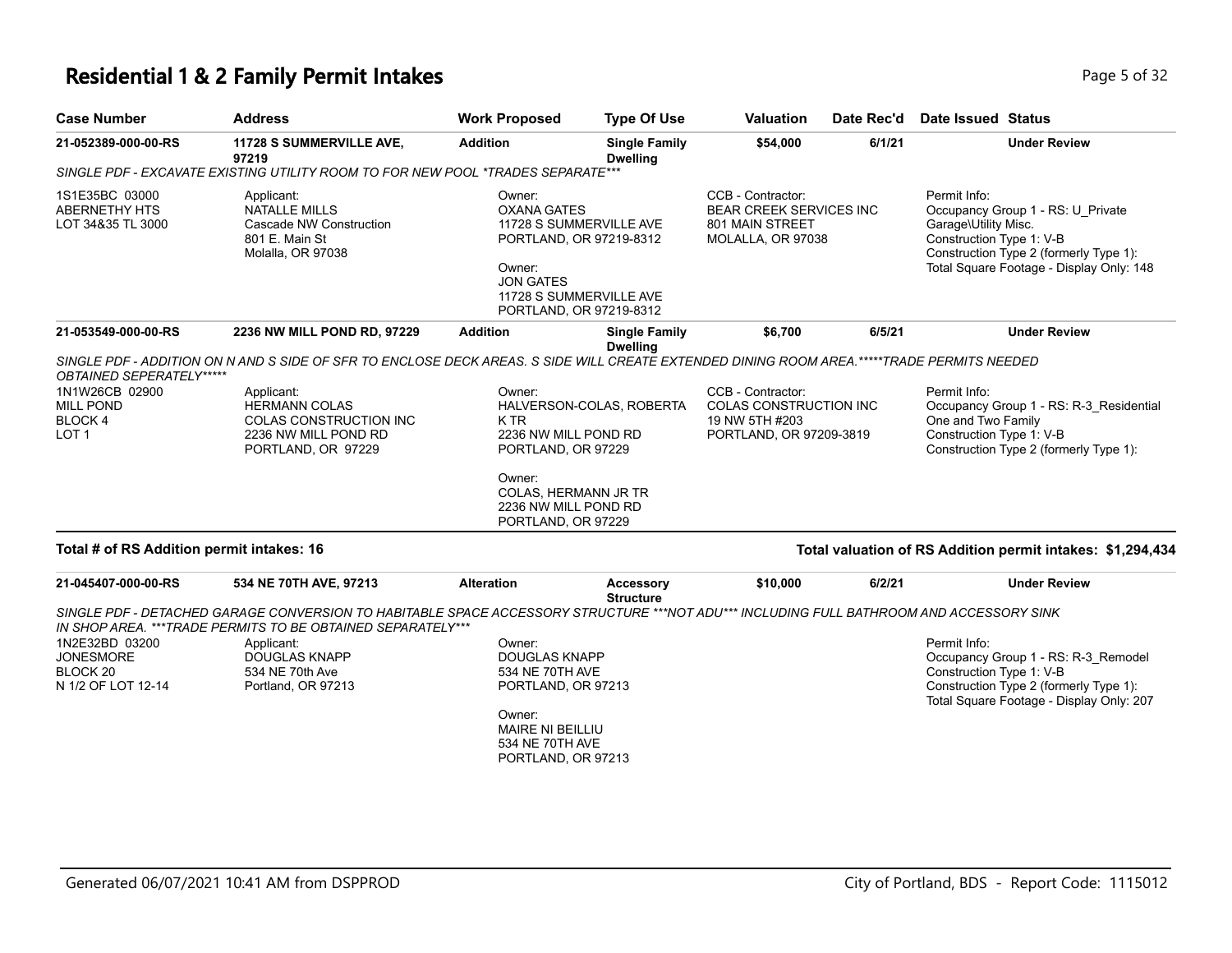### **Residential 1 & 2 Family Permit Intakes Page 1 and 2 and 2 and 2 and 2 and 2 and 2 and 2 and 2 and 2 and 2 and 2 and 2 and 2 and 2 and 2 and 2 and 2 and 2 and 2 and 2 and 2 and 2 and 2 and 2 and 2 and 2 and 2 and 2 and**

| <b>Case Number</b>                                                            | <b>Address</b>                                                                                                                                                                                                                                                                                                                                                                                                                                                                                            | <b>Work Proposed</b>                                                                                                                                 | <b>Type Of Use</b>                      | Valuation                                                                                                                           | Date Rec'd | <b>Date Issued Status</b>                                      |                                                                                                                                                               |
|-------------------------------------------------------------------------------|-----------------------------------------------------------------------------------------------------------------------------------------------------------------------------------------------------------------------------------------------------------------------------------------------------------------------------------------------------------------------------------------------------------------------------------------------------------------------------------------------------------|------------------------------------------------------------------------------------------------------------------------------------------------------|-----------------------------------------|-------------------------------------------------------------------------------------------------------------------------------------|------------|----------------------------------------------------------------|---------------------------------------------------------------------------------------------------------------------------------------------------------------|
| 21-051539-000-00-RS                                                           | 2005 SE CESAR E CHAVEZ BLVD,<br>97214                                                                                                                                                                                                                                                                                                                                                                                                                                                                     | <b>Alteration</b>                                                                                                                                    | <b>Duplex</b>                           | \$69,644                                                                                                                            | 6/3/21     |                                                                | <b>Under Review</b>                                                                                                                                           |
|                                                                               | SINGLE PDF - CONVERSION OF SFR TO DUPLEX - BASEMENT CONVERSION TO HABITABLE SPACE INCLUDING BATH AND BEDROOMS FOR ONE UNIT - 2ND STORY<br>CONVERSION TO ADDITIONAL UNIT INCLUDING ADD BATH AND KITCHEN. ***TRADE PERMITS TO BE OBTAINED SEPARATLY***                                                                                                                                                                                                                                                      |                                                                                                                                                      |                                         |                                                                                                                                     |            |                                                                |                                                                                                                                                               |
| 1S1E01DA 22500<br><b>STRUBES ADD</b><br><b>BLOCK 5</b><br>N 50' OF LOT 5&6    | Applicant:<br><b>ELSON NGUYEN</b><br>HM GROUP LLC<br>3036 SE 131ST AVE<br>PORTLAND OR 97236                                                                                                                                                                                                                                                                                                                                                                                                               | Owner:<br>TNW FUND LLC<br>4084 NE 5TH DR<br>GRESHAM, OR 97030                                                                                        |                                         | CCB - Contractor:<br><b>JUSTIN LEITHEM</b><br>RENEW CONSTRUCTION AND<br><b>DESIGN LLC</b><br><b>PO BOX 809</b><br>GRESHAM, OR 97030 |            | Permit Info:<br>Construction Type 1: V-B                       | Occupancy Group 1 - RS: R-3_Remodel<br>Construction Type 2 (formerly Type 1):<br>Total Square Footage - Display Only: 1600<br>Number of New Dwelling Units: 1 |
| 21-052215-000-00-RS                                                           | 6607 SE 48TH AVE, 97206                                                                                                                                                                                                                                                                                                                                                                                                                                                                                   | <b>Alteration</b>                                                                                                                                    | <b>Single Family</b>                    | \$86,000                                                                                                                            | 5/31/21    |                                                                | 5/31/21 Under Inspection                                                                                                                                      |
| 1S2E19BA 05801<br>PARTITION PLAT 2005-29<br>LOT <sub>1</sub>                  | SINGLE PDF- REMODEL MAIN FLOOR OF HOUSE. ADD HALF BATHROOM ON MAIN FLOOR ADJACENT TO KITCHEN (TOTAL OF 3) REMODEL BATHROOM, KITCHEN,<br>FAMILY AREA AND BEDROOMS ON MAIN FLOOR. REMOVE BEARING WALL IN KITCHEN AND REPLACE WITH BEAMS AS NECESSARY. REMOVE WINDOWS IN REAR OF<br>HOUSE. EXPAND HEADERS AND ADD 2 SETS OF FRENCH DOORS. ASSOCIATED MECHANICAL, ELECTRICAL AND PLUMBING.<br>Applicant:<br><b>GLENDA FORD</b><br><b>GLEND FORD CONTRACTING LLC</b><br>2951 SE 67TH AVE<br>PORTLAND, OR 97206 | Owner:<br>SARAH HOGG<br>6607 SE 48TH AVE<br>PORTLAND, OR 97206<br>Owner:<br><b>JOSHUA HOGG</b><br>6607 SE 48TH AVE<br>PORTLAND, OR 97206             | <b>Dwelling</b>                         | CCB - Contractor:<br><b>GLEN FORD</b><br><b>GLEN FORD CONTRACTING LLC</b><br>2951 SE 67TH AVE<br>PORTLAND, OR 97206                 |            | Permit Info:<br>One and Two Family<br>Construction Type 1: V-B | Occupancy Group 1 - RS: R-3_Residential<br>Construction Type 2 (formerly Type 1):                                                                             |
| 21-052217-000-00-RS                                                           | 5018 NE PRESCOTT ST, 97218                                                                                                                                                                                                                                                                                                                                                                                                                                                                                | <b>Alteration</b>                                                                                                                                    | <b>Single Family</b><br><b>Dwelling</b> | \$90,000                                                                                                                            | 5/31/21    |                                                                | 5/31/21 Under Inspection                                                                                                                                      |
|                                                                               | SINGLE PDF- REMODEL EXISTING HOME. CONVERT BASEMENT TO LIVING SPACE. NEW SPACE TO INCLUDE 2 NEW BEDROOMS, 1 NEW BATHROOM AND FAMILY<br>ROOM. 1 NEW BATHROOM ON MAIN FLOOR (TOTAL OF 3) ASSOCIATED MECHANICAL, ELECTRICAL AND PLUMBING.                                                                                                                                                                                                                                                                    |                                                                                                                                                      |                                         |                                                                                                                                     |            |                                                                |                                                                                                                                                               |
| 1N2E19CA 00700<br><b>IRVINGTON ACREAGE TR</b><br><b>BLOCK 5 TL 700</b>        | Applicant:<br>ALEX D FLIKEMMA<br>NW Executive Homes & Development<br><b>LLC</b><br>PO BOX 818<br><b>BORING, OR 97009</b>                                                                                                                                                                                                                                                                                                                                                                                  | Owner:<br><b>BRIAN BOWMAN</b><br>4135 N KERBY AVE<br>PORTLAND, OR 97217                                                                              |                                         | CCB - Contractor:<br>NW EXECUTIVE HOMES &<br>DEVELOPMENT LLC<br><b>PO BOX 818</b><br><b>BORING, OR 97009</b>                        |            | Permit Info:<br>One and Two Family<br>Construction Type 1: V-B | Occupancy Group 1 - RS: R-3_Residential<br>Construction Type 2 (formerly Type 1):                                                                             |
| 21-052369-000-00-RS                                                           | 8687 N EDISON ST, 97203                                                                                                                                                                                                                                                                                                                                                                                                                                                                                   | <b>Alteration</b>                                                                                                                                    | <b>Single Family</b><br><b>Dwelling</b> | \$18,471                                                                                                                            | 6/1/21     |                                                                | <b>Under Review</b>                                                                                                                                           |
|                                                                               | *SINGLE PDF* VOLUNTARY UNDERPINNING USING (6) PUSH PIERS, INSTALLATION OF (3) SMART JACKS, AND 12' SUPPLEMENTAL BEAM.                                                                                                                                                                                                                                                                                                                                                                                     |                                                                                                                                                      |                                         |                                                                                                                                     |            |                                                                |                                                                                                                                                               |
| 1N1W12BA 05100<br>JAMES JOHNS ADD<br>BLOCK <sub>26</sub><br>SELY 1/2 OF LOT 2 | Applicant:<br><b>EMILY SINGLETON</b><br><b>TERRAFIRMA FOUNDATION SYSTEMS</b><br>7910 SW HUNZIKER ST<br>TIGARD OR 97223                                                                                                                                                                                                                                                                                                                                                                                    | Owner:<br>DANIEL BJ BRADBURY<br>8687 N EDISON ST<br>PORTLAND, OR 97203<br>Owner:<br><b>LAUREN BRADBURY</b><br>8687 N EDISON ST<br>PORTLAND, OR 97203 |                                         | CCB - Contractor:<br><b>TERRAFIRMA FOUNDATION</b><br><b>REPAIR INC</b><br>761 NE GARDEN VALLEY BLVD<br>ROSEBURG, OR 97470           |            | Permit Info:<br>One and Two Family<br>Construction Type 1: V-B | Occupancy Group 1 - RS: R-3_Residential<br>Construction Type 2 (formerly Type 1):                                                                             |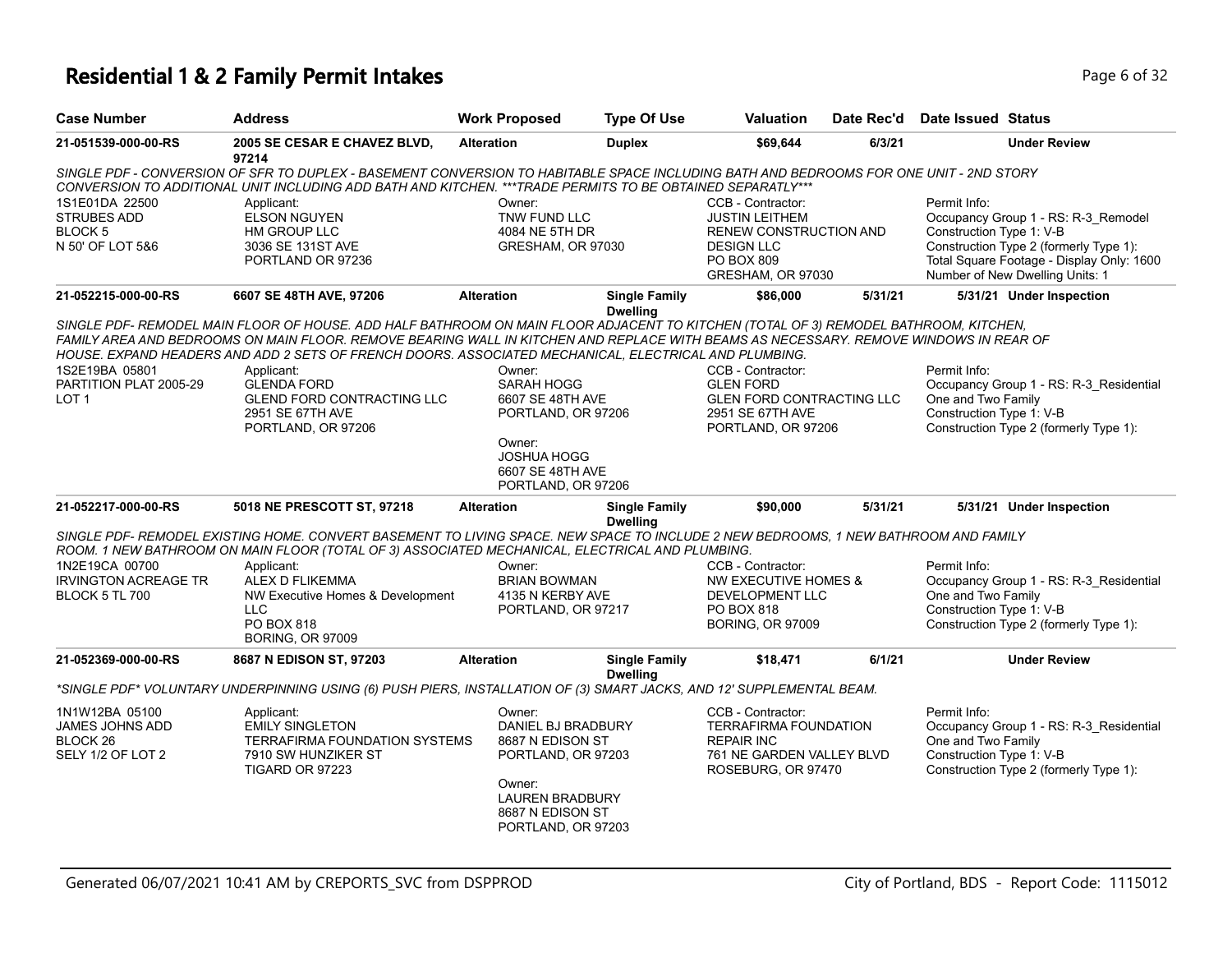### **Residential 1 & 2 Family Permit Intakes Page 7 of 32 Page 7 of 32**

| <b>Case Number</b>                                                                | <b>Address</b>                                                                                                         | <b>Work Proposed</b> | <b>Type Of Use</b>                                                                                                                         | <b>Valuation</b>                                                                                                          | Date Rec'd | Date Issued Status                                                                                                                                  |
|-----------------------------------------------------------------------------------|------------------------------------------------------------------------------------------------------------------------|----------------------|--------------------------------------------------------------------------------------------------------------------------------------------|---------------------------------------------------------------------------------------------------------------------------|------------|-----------------------------------------------------------------------------------------------------------------------------------------------------|
| 21-052566-000-00-RS                                                               | 5745 SE 21ST AVE, 97202                                                                                                | <b>Alteration</b>    | <b>Single Family</b><br><b>Dwelling</b>                                                                                                    | \$9,998                                                                                                                   | 6/1/21     | <b>Under Review</b>                                                                                                                                 |
|                                                                                   | *SINGLE PDF* INSTALLATION OF (2) EGRESS WINDOWS                                                                        |                      |                                                                                                                                            |                                                                                                                           |            |                                                                                                                                                     |
| 1S1E14DA 09100<br>WESTMORELAND<br>BLOCK 44<br><b>LOT 18</b>                       | Applicant:<br><b>EMILY SINGLETON</b><br><b>TERRAFIRMA FOUNDATION SYSTEMS</b><br>7910 SW HUNZIKER ST<br>TIGARD OR 97223 | Owner:<br>Owner:     | <b>DAVID ARTMAN</b><br>5745 SE 21ST AVE<br>PORTLAND, OR 97202<br>ADELE RIDEMOUR<br>5745 SE 21ST AVE<br>PORTLAND, OR 97202                  | CCB - Contractor:<br><b>TERRAFIRMA FOUNDATION</b><br><b>REPAIR INC</b><br>761 NE GARDEN VALLEY BLVD<br>ROSEBURG, OR 97470 |            | Permit Info:<br>Occupancy Group 1 - RS: R-3 Residential<br>One and Two Family<br>Construction Type 1: V-B<br>Construction Type 2 (formerly Type 1): |
| 21-052628-000-00-RS                                                               | 1915 SE ALDER ST, 97214                                                                                                | <b>Alteration</b>    | <b>Single Family</b><br><b>Dwelling</b>                                                                                                    | \$50,488                                                                                                                  | 6/1/21     | <b>Under Review</b>                                                                                                                                 |
|                                                                                   | *SINGLE PDF* BASEMENT WALL RETROFIT USING NUWAL, INSTALL (6) SMARK JACKS, (1) EGRESS WINDOW, (2) PUSH PIERS.           |                      |                                                                                                                                            |                                                                                                                           |            |                                                                                                                                                     |
| 1S1E02AA 01800<br><b>GARRISON'S SUB</b><br>BLOCK <sub>5</sub><br>LOT <sub>4</sub> | Applicant:<br><b>EMILY SINGLETON</b><br><b>TERRAFIRMA FOUNDATION SYSTEMS</b><br>7910 SW HUNZIKER ST<br>TIGARD OR 97223 | Owner:<br>Owner:     | <b>WILLIAM BOOTH</b><br>320 LAWTON ST<br>SAN FRANCISCO, CA 94122<br><b>CHRISTINA WESTBROOK</b><br>320 LAWTON ST<br>SAN FRANCISCO, CA 94122 | CCB - Contractor:<br><b>TERRAFIRMA FOUNDATION</b><br><b>REPAIR INC</b><br>761 NE GARDEN VALLEY BLVD<br>ROSEBURG, OR 97470 |            | Permit Info:<br>Occupancy Group 1 - RS: R-3 Residential<br>One and Two Family<br>Construction Type 1: V-B<br>Construction Type 2 (formerly Type 1): |
| 21-052986-000-00-RS                                                               | 8450 SW 56TH AVE, 97219                                                                                                | <b>Alteration</b>    | <b>Single Family</b><br><b>Dwelling</b>                                                                                                    | \$90,000                                                                                                                  | 6/2/21     | 6/2/21 Final                                                                                                                                        |
|                                                                                   | KITCHEN REMODEL. REPLACE KITCHEN WINDOWS.                                                                              |                      |                                                                                                                                            |                                                                                                                           |            |                                                                                                                                                     |
| 1S1E19CD 09800<br><b>GWENDALE AC</b><br><b>BLOCK1</b><br>LOT <sub>6</sub>         | Applicant:<br>Joshua Salinger<br><b>BIRDSMOUTH CONSTRUCTION LLC</b><br>1633 SE 55TH AVE<br>PORTLAND, OR 97215          | Owner:<br>Owner:     | <b>JAYMEE JACOBY</b><br>8450 SW 56TH AVE<br>PORTLAND, OR 97219<br>ALON KUTCHINSKY<br>8450 SW 56TH AVE<br>PORTLAND, OR 97219                | CCB - Contractor:<br>BIRDSMOUTH CONSTRUCTION<br><b>LLC</b><br>1633 SE 55TH AVE<br>PORTLAND, OR 97215                      |            | Permit Info:<br>Occupancy Group 1 - RS: R-3 Residential<br>One and Two Family<br>Construction Type 1: V-B<br>Construction Type 2 (formerly Type 1): |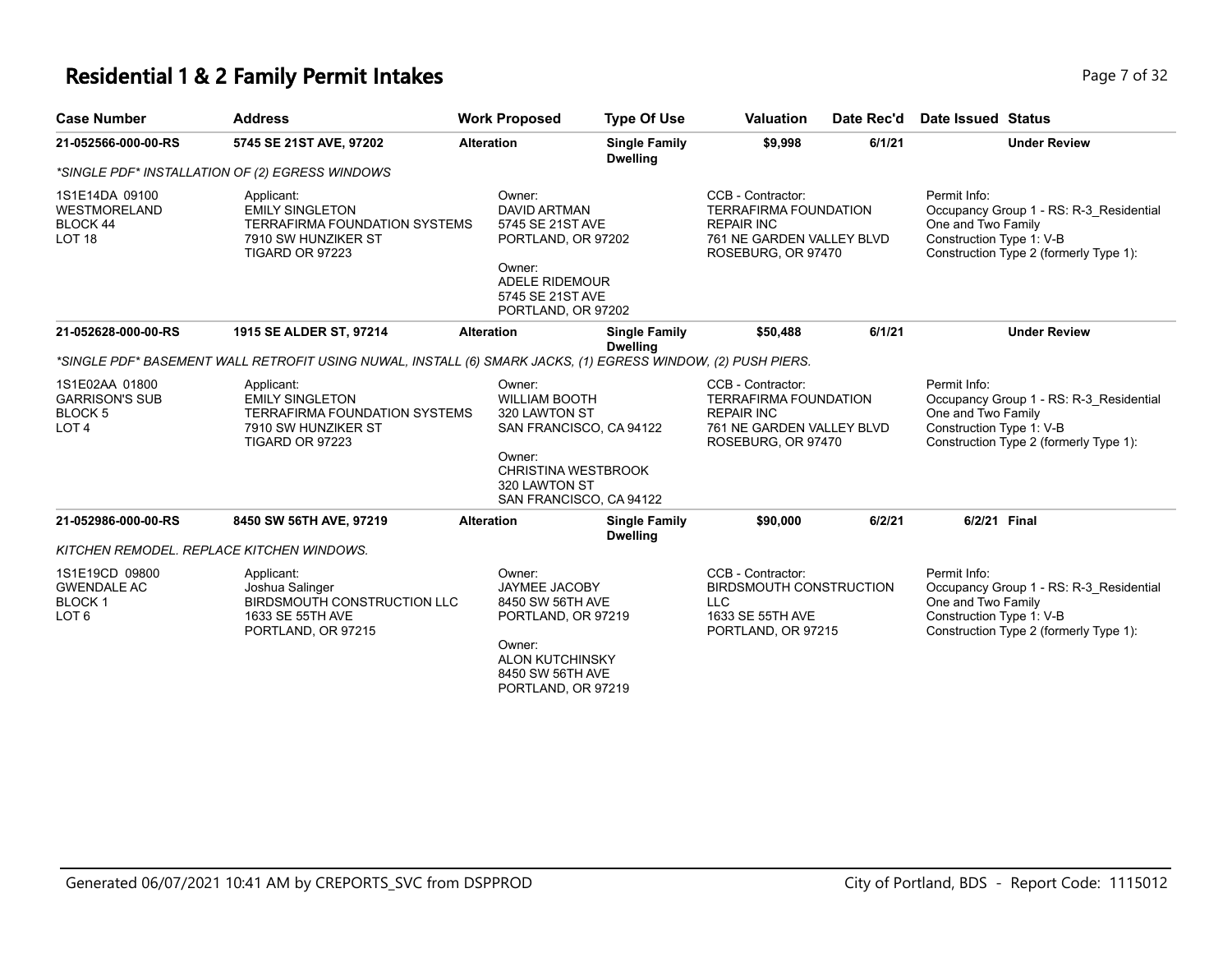### **Residential 1 & 2 Family Permit Intakes Page 1 and 2 and 2 and 2 and 2 and 2 and 2 and 2 and 2 and 2 and 2 and 2 and 2 and 2 and 2 and 2 and 2 and 2 and 2 and 2 and 2 and 2 and 2 and 2 and 2 and 2 and 2 and 2 and 2 and**

| <b>Case Number</b>                                                   | <b>Address</b>                                                                                                                                                                                                                                                                     | <b>Work Proposed</b>                                                                                                                                   | <b>Type Of Use</b>                                                                              | <b>Valuation</b>                                                                                               | Date Rec'd                                                     | Date Issued Status                                                                |                                                                                                                               |
|----------------------------------------------------------------------|------------------------------------------------------------------------------------------------------------------------------------------------------------------------------------------------------------------------------------------------------------------------------------|--------------------------------------------------------------------------------------------------------------------------------------------------------|-------------------------------------------------------------------------------------------------|----------------------------------------------------------------------------------------------------------------|----------------------------------------------------------------|-----------------------------------------------------------------------------------|-------------------------------------------------------------------------------------------------------------------------------|
| 21-053355-000-00-RS                                                  | 1940 SW SUNSET BLVD, 97239                                                                                                                                                                                                                                                         | <b>Alteration</b>                                                                                                                                      | <b>Single Family</b><br><b>Dwelling</b>                                                         | \$42,000                                                                                                       | 6/3/21                                                         |                                                                                   | 6/3/21 Issued                                                                                                                 |
|                                                                      | REBULD/REAIR WALLS. CEILING AND ROOF DUE TO FELL TREE ON HOUSE. REPAIR WIRING ASS NEEDED IN WALL AND CEILING DUE TO TREE DAMAGE. **GARAGE<br>ADDITION ON PLANS NOT PART OF THIS PERMIT OR PROJECT.**                                                                               |                                                                                                                                                        |                                                                                                 |                                                                                                                |                                                                |                                                                                   |                                                                                                                               |
| 1S1E16CB 00300<br><b>ALBINWOOD</b><br>LOT 9 TL 300                   | Applicant:<br>Owner:<br>JEFFREY DEVINE<br><b>CRAFT MASTER LLC</b><br>4931 SW 76TH AVE. 348<br>1940 SW SUNSET BLVD<br>PORTLAND, OR 97225<br>PORTLAND, OR 97239-2060                                                                                                                 |                                                                                                                                                        | CCB - Contractor:<br>SAFE ELECTRIC INC<br>PO BOX 1677<br>GRESHAM, OR 97030<br>CCB - Contractor: |                                                                                                                | Permit Info:<br>One and Two Family<br>Construction Type 1: V-B | Occupancy Group 1 - RS: R-3 Residential<br>Construction Type 2 (formerly Type 1): |                                                                                                                               |
|                                                                      |                                                                                                                                                                                                                                                                                    |                                                                                                                                                        |                                                                                                 | <b>CRAFT MASTER LLC</b><br>4931 SW 76TH AVE, 348<br>PORTLAND, OR 97225                                         |                                                                |                                                                                   |                                                                                                                               |
| 21-053615-000-00-RS                                                  | 5018 NE 35TH AVE, 97211                                                                                                                                                                                                                                                            | <b>Alteration</b>                                                                                                                                      | <b>Single Family</b>                                                                            | \$84.870                                                                                                       | 6/4/21                                                         |                                                                                   | 6/4/21 Under Inspection                                                                                                       |
| 1N1E24AB 19000<br><b>WILLAMETTE ADD</b><br>BLOCK 18                  | COMPLETE REMODEL STARTED BY PREVIOUS CONTRACTOR(20-163248 RS). TOTAL REMODEL OF FIRST FLOOR AND PARTIAL REMODEL OF BASEMENT. CREATE A<br>NEW BASEMENT BATHROOM(2nd), AND BEDROOM. THIS PERMIT ALSO REPLACES 20-184021 PT.<br>Applicant:<br><b>ISAAC FROST</b><br>AKOS CONSTRUCTION | Owner:<br>5018 NE 35TH AVE                                                                                                                             | <b>Dwelling</b><br>LAUREN ALAMEDA-REDDELL                                                       | CCB - Contractor:<br>AKOS CONSTRUCTION LLC<br>5746 NE WYGANT ST                                                |                                                                | Permit Info:<br>One and Two Family                                                | Occupancy Group 1 - RS: R-3 Residential                                                                                       |
| S 1/2 OF LOT 6<br>LOT <sub>7</sub>                                   | 5746 NE WYGANT ST<br>PORTLAND OR 97218                                                                                                                                                                                                                                             | PORTLAND, OR 97211                                                                                                                                     |                                                                                                 | PORTLAND, OR 97218                                                                                             |                                                                | Construction Type 1: V-B<br>Construction Type 2 (formerly Type 1):                |                                                                                                                               |
|                                                                      |                                                                                                                                                                                                                                                                                    | Owner:<br><b>JASON WAHLBERG</b><br>5018 NE 35TH AVE<br>PORTLAND, OR 97211                                                                              |                                                                                                 | CCB - Contractor:<br><b>JOSEPH WILLIAM PETRO III</b><br>17528 PAINTER LOOP RD NE<br>HUBBARD, OR 97032          |                                                                |                                                                                   |                                                                                                                               |
| 21-053654-000-00-RS                                                  | 4016 SE PINE ST, 97214                                                                                                                                                                                                                                                             | <b>Alteration</b>                                                                                                                                      | <b>Single Family</b>                                                                            | \$33,429                                                                                                       | 6/4/21                                                         |                                                                                   | 6/4/21 Under Inspection                                                                                                       |
|                                                                      | "SINGLE PDF" DORMER ADDITION FOR NEW MASTER BED AND BATH. TOTAL 3 BATHROOMS NO FOOTPRINT CHANGE.                                                                                                                                                                                   |                                                                                                                                                        | <b>Dwelling</b>                                                                                 |                                                                                                                |                                                                |                                                                                   |                                                                                                                               |
| 1N1E36DD 07200<br><b>LAURELHURST</b><br>BLOCK 99<br>LOT <sub>9</sub> | Applicant:<br><b>SMITH HAYES</b><br><b>HAYES BROTHERS LLC</b><br>5423 NE 36TH AVE<br>PORTLAND, ORE 97211                                                                                                                                                                           | Owner:<br>BIRKETT, JAMIE H TR<br>4016 SE PINE ST<br>PORTLAND, OR 97214<br>Owner:<br><b>BIRKETT, JOHN R TR</b><br>4016 SE PINE ST<br>PORTLAND, OR 97214 |                                                                                                 | CCB - Contractor:<br><b>SMITH HAYES</b><br><b>HAYES BROTHERS LLC</b><br>5423 NE 36TH AVE<br>PORTLAND, OR 97211 |                                                                | Permit Info:<br>One and Two Family<br>Construction Type 1: V-B                    | Occupancy Group 1 - RS: R-3_Residential<br>Construction Type 2 (formerly Type 1):<br>Total Square Footage - Display Only: 256 |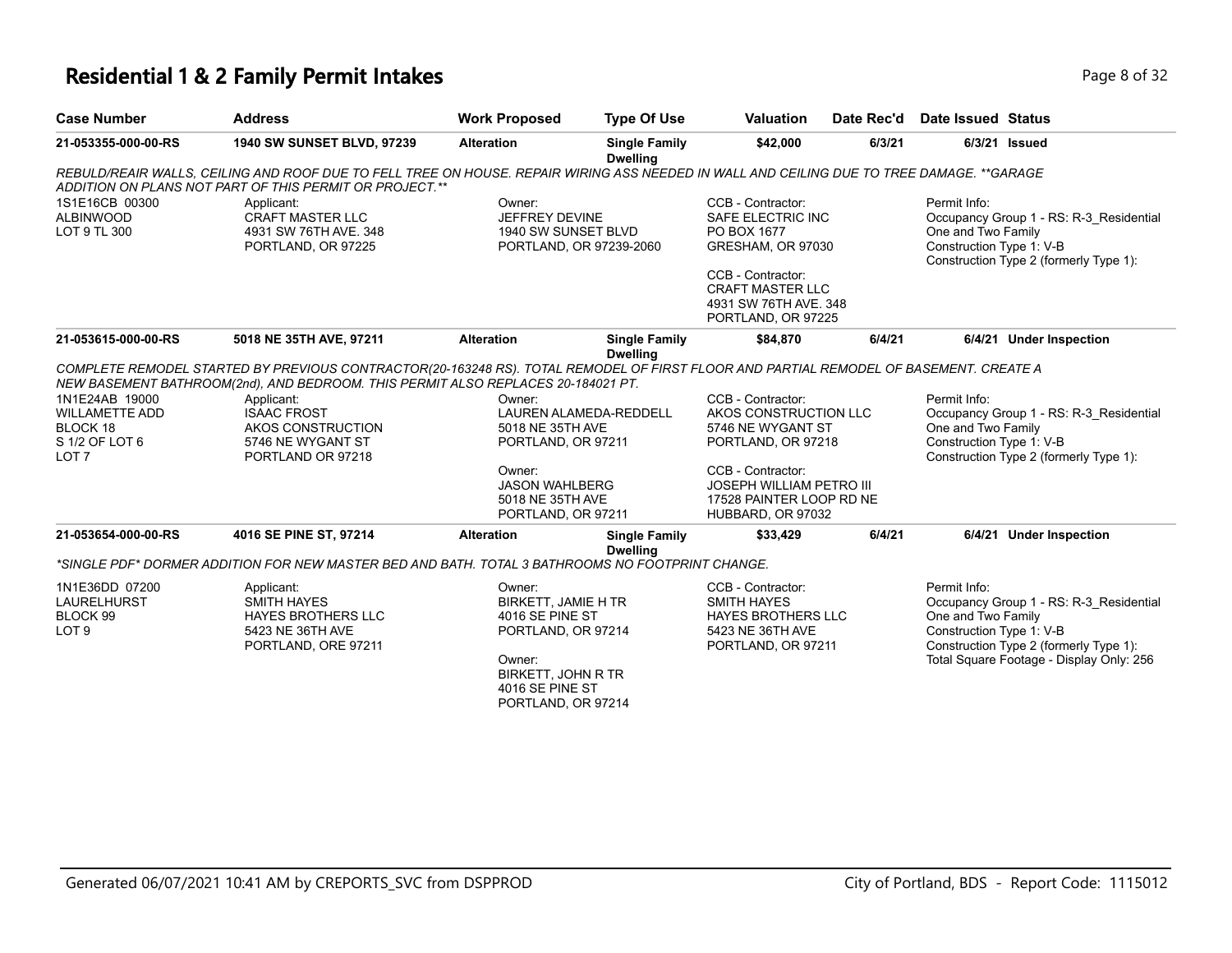### **Residential 1 & 2 Family Permit Intakes Page 1 and Security Page 9 of 32**

| <b>Case Number</b>                                                                | <b>Address</b>                                                                                                                                                                                                                                                                                                       | <b>Work Proposed</b>                                                                                                                                       | <b>Type Of Use</b>                                   | <b>Valuation</b>                                                                                                            | Date Rec'd | Date Issued Status                                                                                                                                  |
|-----------------------------------------------------------------------------------|----------------------------------------------------------------------------------------------------------------------------------------------------------------------------------------------------------------------------------------------------------------------------------------------------------------------|------------------------------------------------------------------------------------------------------------------------------------------------------------|------------------------------------------------------|-----------------------------------------------------------------------------------------------------------------------------|------------|-----------------------------------------------------------------------------------------------------------------------------------------------------|
| 21-053741-000-00-RS                                                               | 5031 SW HUMPHREY PARK RD,<br>97221                                                                                                                                                                                                                                                                                   | <b>Alteration</b>                                                                                                                                          | <b>Single Family</b><br><b>Dwelling</b>              | \$65,000                                                                                                                    | 6/4/21     | 6/4/21 Final                                                                                                                                        |
|                                                                                   | INSTALL A NEW WINDOW IN LIVING ROOM. FINISH OUT BASEMENT SPACE TO LIVING SPACE.                                                                                                                                                                                                                                      |                                                                                                                                                            |                                                      |                                                                                                                             |            |                                                                                                                                                     |
| 1S1E06DC 01100<br>SECTION 06 1S 1E<br>TL 1100 0.43 ACRES                          | Applicant:<br><b>GEOVANNI HURTADO</b><br>HURTADOS CUSTOM REMODELING<br><b>LLC</b><br>2040 SW HUNTINGTON AVE<br>PORTLAND OR 97225                                                                                                                                                                                     | Owner:<br><b>BROWN, HUNTER TR</b><br>PORTLAND, OR 97221-2343<br>Owner:<br>BROWN, ELIZABETH B TR<br>PORTLAND, OR 97221-2343                                 | 5031 SW HUMPHREY PARK RD<br>5031 SW HUMPHREY PARK RD | CCB - Contractor:<br><b>HURTADOS CUSTOM</b><br><b>REMODELING LLC</b><br>2040 SW HUNTINGTON AVE<br>PORTLAND OREGON, OR 97225 |            | Permit Info:<br>Occupancy Group 1 - RS: R-3 Residential<br>One and Two Family<br>Construction Type 1: V-B<br>Construction Type 2 (formerly Type 1): |
| 21-054031-000-00-RS                                                               | 14649 SE GRANT ST, 97233                                                                                                                                                                                                                                                                                             | <b>Alteration</b>                                                                                                                                          | <b>Single Family</b><br><b>Dwelling</b>              | \$20,000                                                                                                                    | 6/5/21     | $6/5/21$ Issued                                                                                                                                     |
| 1S2E01CC 01900<br><b>BROAD AC</b><br><b>BLOCK1</b><br>LOT <sub>6</sub>            | CONVERT A PART OF EXISTING GARAGE TO EXPAND EXISTING DINING ROOM AND CREATE A NEW LAUNDRY ROOM. REMOVE REAR GARAGE WALL AND CREATE<br>NEW WINDOW OPENING ON REAR ELEVATION. NEW TANKLESS WATER HEATER.<br>Applicant:<br><b>MATT WILLIAMS</b><br>STRAIGHT LINE DESIGN &<br><b>REMODELING</b><br>15252 SW IVY GLENN CT | Owner:<br><b>CARRIE WILLIAMSON</b><br>14649 SE GRANT ST<br>PORTLAND, OR 97233                                                                              |                                                      | CCB - Contractor:<br>STRAIGHT LINE DESIGN &<br><b>REMODELING LLC</b><br>9645 SW BEAVERTON HILLSDALE<br><b>HWY</b>           |            | Permit Info:<br>Occupancy Group 1 - RS: R-3_Residential<br>One and Two Family<br>Construction Type 1: V-B<br>Construction Type 2 (formerly Type 1): |
| 21-054033-000-00-RS                                                               | BEAVERTON, OR 97007-6814<br>1412 SE 120TH AVE, 97216                                                                                                                                                                                                                                                                 | Owner:<br><b>JOHN GILMORE</b><br>14649 SE GRANT ST<br>PORTLAND, OR 97233<br><b>Alteration</b>                                                              | <b>Single Family</b>                                 | BEAVERTON, OR 97005<br>\$10,000                                                                                             | 6/5/21     | 6/5/21 Under Inspection                                                                                                                             |
|                                                                                   | SINGEL PDF- CONSTRUCT NEW EXTERIOR BASEMENT STAIRWELL. BASEMENT NOT PROPOSED FOR CONVERSION UNDER THIS PERMIT. MINOR ELECTRICAL                                                                                                                                                                                      |                                                                                                                                                            | <b>Dwelling</b>                                      |                                                                                                                             |            |                                                                                                                                                     |
|                                                                                   | <b>IMPROVEMENTS INCLUDING LEGALIZING EXISTING PANEL IN BASEMENT.</b>                                                                                                                                                                                                                                                 |                                                                                                                                                            |                                                      |                                                                                                                             |            |                                                                                                                                                     |
| 1S2E03AD 07400<br>PATRICIA ADD<br><b>BLOCK1</b><br>LOT 10 EXC E 70'               | Applicant:<br><b>BOB WILLIFORD</b><br><b>RSW BUILDING</b><br>4911 SE 128TH AVENUE<br>PORTLAND, OR 97236-3905                                                                                                                                                                                                         | Owner:<br>RACHEL DUMONT<br>1412 SE 120TH AVE<br>PORTLAND, OR 97216-3935                                                                                    |                                                      | CCB - Contractor:<br>ROBERT WILLIFORD<br><b>RSW BUILDING LLC</b><br>4911 SE 128TH AVENUE<br>PORTLAND, OR 97236              |            | Permit Info:<br>Occupancy Group 1 - RS: R-3_Residential<br>One and Two Family<br>Construction Type 1: V-B<br>Construction Type 2 (formerly Type 1): |
| 21-054034-000-00-RS                                                               | 542 SE 48TH AVE, 97215                                                                                                                                                                                                                                                                                               | <b>Alteration</b>                                                                                                                                          | <b>Single Family</b><br><b>Dwelling</b>              | \$10,000                                                                                                                    | 6/5/21     | $6/5/21$ Issued                                                                                                                                     |
| automatic add phase. - Property tab                                               | SINGLE PDF- EXCAVATE BASEMENT TO CREATE LIVING SPACE (NOT CONVERTED AS PART OF THIS PERMIT) VOLUNTARY INSTALLATION OF CONCRETE FOOTINGS<br>TO SUPPORT EXISTING WALLS OF A HOUSE. CONSTRUCT NEW EXTERIOR STAIRCASE BELOW GRADE. Residential 1 & 2 Family Permit This folder was cancelled during the                  |                                                                                                                                                            |                                                      |                                                                                                                             |            |                                                                                                                                                     |
| 1S2E06BA 03800<br><b>LARSONS ADD</b><br><b>BLOCK1</b><br>LOT 14 EXC N 1' OF W 90' | Applicant:<br>Michael Weber<br><b>NW Seismic Retrofitters</b><br>P O BOX 18058<br>PORTLAND OR 97212                                                                                                                                                                                                                  | Owner:<br><b>QUENBY MOONE</b><br>542 SE 48TH AVE<br>PORTLAND, OR 97215-1719<br>Owner:<br><b>LAWRENCE FOX</b><br>542 SE 48TH AVE<br>PORTLAND, OR 97215-1719 |                                                      | CCB - Contractor:<br><b>MICHAEL WIEBER</b><br>ELYSIUM CONSTRUCTION LLC<br>PO BOX 18058<br>PORTLAND, OR 97218                |            | Permit Info:<br>Occupancy Group 1 - RS: R-3 Residential<br>One and Two Family<br>Construction Type 1: V-B<br>Construction Type 2 (formerly Type 1): |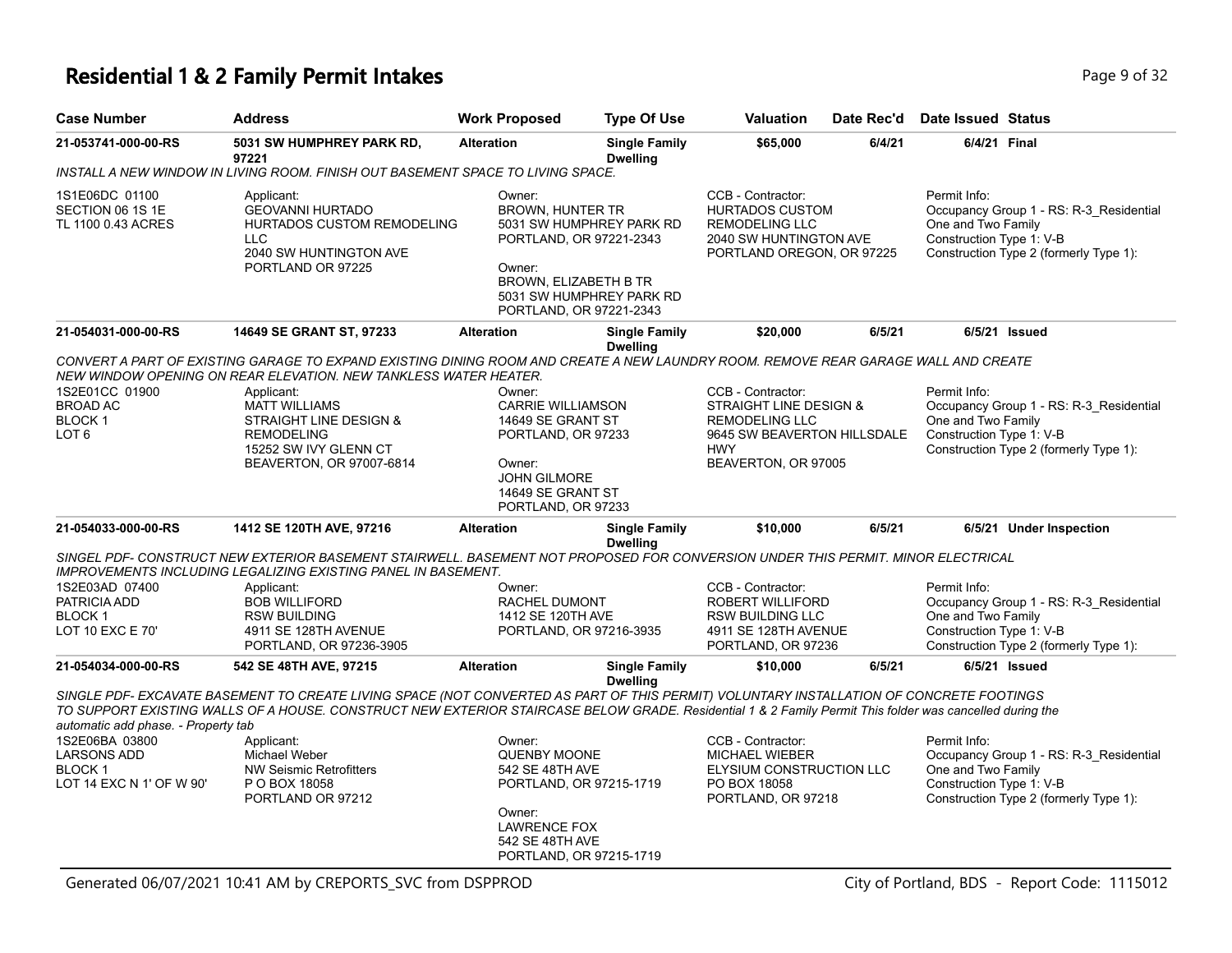### **Residential 1 & 2 Family Permit Intakes Page 10 of 32 Page 10 of 32**

| <b>Case Number</b>                                                 | <b>Address</b>                                                                                                                          | <b>Work Proposed</b>                                                                                                                                | <b>Type Of Use</b>                      | <b>Valuation</b>                                                                                         | Date Rec'd | <b>Date Issued Status</b>                                                                                                                                             |                          |
|--------------------------------------------------------------------|-----------------------------------------------------------------------------------------------------------------------------------------|-----------------------------------------------------------------------------------------------------------------------------------------------------|-----------------------------------------|----------------------------------------------------------------------------------------------------------|------------|-----------------------------------------------------------------------------------------------------------------------------------------------------------------------|--------------------------|
| 21-006902-REV-01-RS                                                | 7625 SE FLAVEL ST, 97206                                                                                                                | <b>Alteration</b>                                                                                                                                   | <b>Single Family</b><br><b>Dwelling</b> | \$0                                                                                                      | 6/2/21     |                                                                                                                                                                       | <b>Approved to Issue</b> |
|                                                                    | SINGLE PDF: REVISION TO CHANGE FLOOR JOIST TO 2 X 8" AND UPDATE INSULATION                                                              |                                                                                                                                                     |                                         |                                                                                                          |            |                                                                                                                                                                       |                          |
| 1S2E20AC 04300<br>SECTION 20 1S 2E<br>TL 4300 0.32 ACRES           | Applicant:<br><b>TONY ZAGARYUK</b><br>UKA CONSTRUCTION<br>11016 SE HAPPY VALLEY DR<br>HAPPY VALLEY, OR 97086                            | Owner:<br>YANA KASIM<br>7625 SE FLAVEL ST<br>PORTLAND, OR 97206-7812<br>Owner:<br><b>BEKR KASIM</b><br>7625 SE FLAVEL ST<br>PORTLAND, OR 97206-7812 |                                         | CCB - Contractor:<br>Vira Gavrishov<br>UKA CONSTRUCTION LLC<br>14732 SE WYEAST AVE<br>DAMASCUS, OR 97089 |            | Permit Info:<br>Occupancy Group 1 - RS: R-3 Remodel<br>Construction Type 1: V-B<br>Construction Type 2 (formerly Type 1):<br>Total Square Footage - Display Only: 280 |                          |
| 21-019854-000-00-RS                                                | 1044 NE FREMONT ST - UNIT A,<br>97212                                                                                                   | <b>Alteration</b>                                                                                                                                   | <b>Single Family</b><br><b>Dwelling</b> | \$21.000                                                                                                 | 6/4/21     | <b>Under Review</b>                                                                                                                                                   |                          |
|                                                                    | SINGLE PDF: REPLACE EXISTING CHIMENY WITH NEW SAME SIZE (NE 11TH AVE) ELEVATION                                                         |                                                                                                                                                     |                                         |                                                                                                          |            |                                                                                                                                                                       |                          |
| 1N1E26BA 06100<br><b>IRVINGTON</b><br>BLOCK 98<br>LOT <sub>1</sub> | Applicant:<br><b>JAMES REYNOLDS</b><br>5722 GLEN ECHO AVE<br><b>GLADSTONE OR 97027</b>                                                  | Owner:<br><b>JAMES WITTY</b><br>1044 NE FREMONT ST<br>PORTLAND, OR 97212<br>Owner:<br><b>ASHLEY WITTY</b><br>1044 NE FREMONT ST                     |                                         | CCB - Contractor:<br>RNR CONSTRUCTION LLC<br>5722 GLEN ECHO AVE<br>GLADSTONE, OR 97027                   |            | Permit Info:<br>Occupancy Group 1 - RS: R-3 Remodel<br>Construction Type 1: V-B<br>Construction Type 2 (formerly Type 1):                                             |                          |
|                                                                    |                                                                                                                                         | PORTLAND, OR 97212                                                                                                                                  |                                         |                                                                                                          |            |                                                                                                                                                                       |                          |
| 21-034132-REV-01-RS                                                | 8473 SW 11TH AVE, 97219<br>SINGLE PDF - VALUE ADDED REVISION TO ADD TWO ADDITIONAL MODULES TO LAYOUT, INCREASING THE TOTAL SYSTEM SIZE. | <b>Alteration</b>                                                                                                                                   | <b>Single Family</b><br><b>Dwelling</b> | \$4,560                                                                                                  | 6/1/21     |                                                                                                                                                                       | <b>Approved to Issue</b> |
| 1S1E21DC 11001<br><b>CARSON HTS</b><br>BLOCK 4<br>LOT 5 TL 11001   | Applicant:<br><b>MOLLY BECKEL</b><br>ELEMENTAL ENERGY LLC<br>1339 SE 8TH AVE SUITE B<br>PORTLAND OR 97214                               | Owner:<br><b>MEGAN FRENCH</b><br>8473 SW 11TH AVE<br>PORTLAND, OR 97219<br>Owner:<br><b>DAVID DIXON</b><br>8473 SW 11TH AVE<br>PORTLAND, OR 97219   |                                         | CCB - Contractor:<br>ELEMENTAL ENERGY LLC<br>1339 SE 8TH AVE #B<br>PORTLAND, OR 97214                    |            | Permit Info:<br>Occupancy Group 1 - RS: R-3 Residential<br>One and Two Family<br>Construction Type 1: V-B<br>Construction Type 2 (formerly Type 1):                   |                          |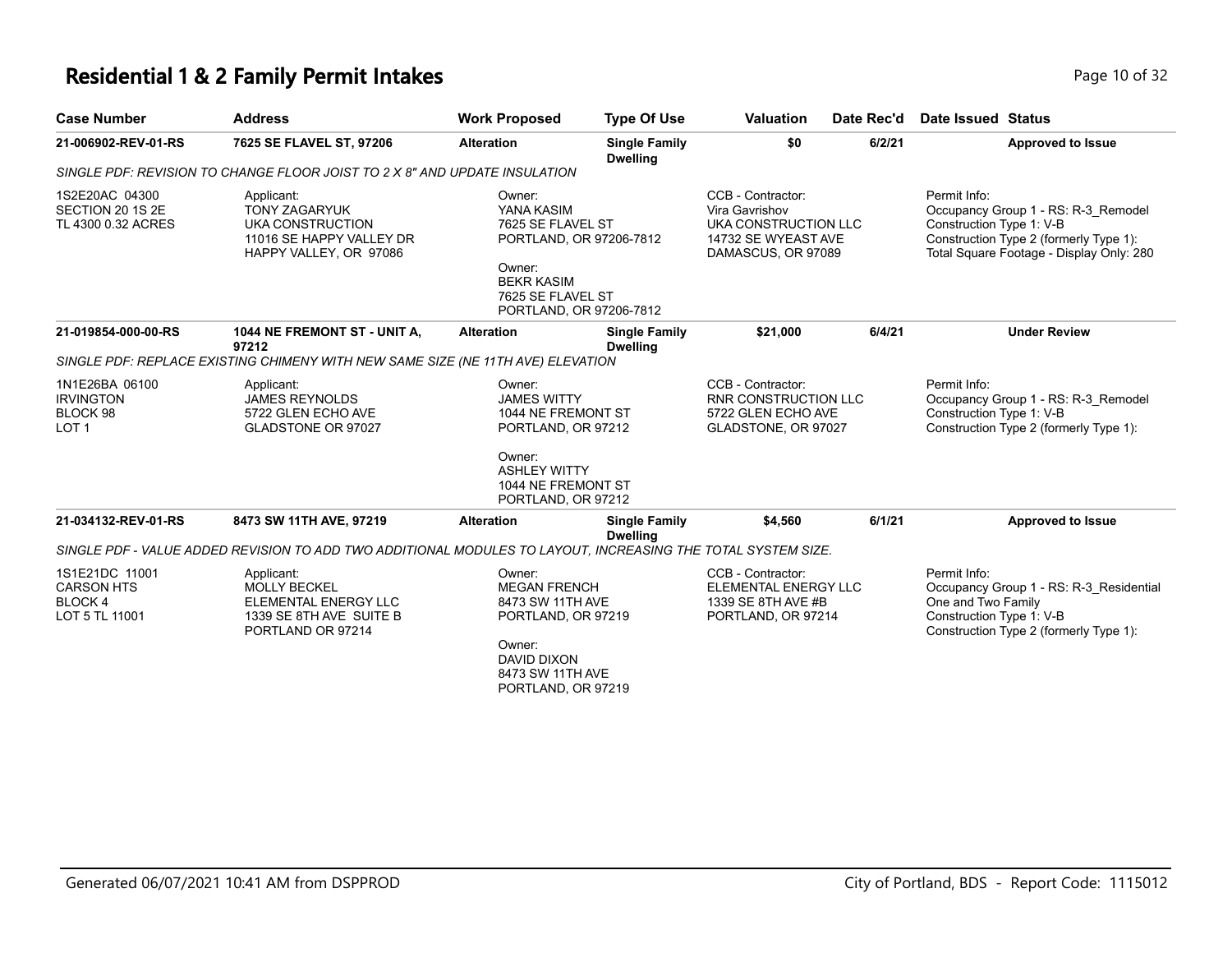#### **Residential 1 & 2 Family Permit Intakes Page 11 of 32 Page 11 of 32**

| <b>Case Number</b>                                                                                 | <b>Address</b>                                                                                                                                                                              | <b>Work Proposed</b>                                                                                                                                           | <b>Type Of Use</b>                      | <b>Valuation</b>                                                                                      | Date Rec'd | <b>Date Issued Status</b>                                                                                                                                             |
|----------------------------------------------------------------------------------------------------|---------------------------------------------------------------------------------------------------------------------------------------------------------------------------------------------|----------------------------------------------------------------------------------------------------------------------------------------------------------------|-----------------------------------------|-------------------------------------------------------------------------------------------------------|------------|-----------------------------------------------------------------------------------------------------------------------------------------------------------------------|
| 21-039607-000-00-RS                                                                                | 4403 SE 37TH AVE, 97202                                                                                                                                                                     | <b>Alteration</b>                                                                                                                                              | <b>Single Family</b><br><b>Dwelling</b> | \$500                                                                                                 | 6/4/21     | <b>Approved to Issue</b>                                                                                                                                              |
|                                                                                                    | SINGLE PDF - SOLAR 7.6KW ROOF TOP MOUNTED PV SYSTEM: PRESCRIPTIVE                                                                                                                           |                                                                                                                                                                |                                         |                                                                                                       |            |                                                                                                                                                                       |
| 1S1E12DD 19000<br><b>ODEEN</b><br><b>BLOCK1</b><br>LOT <sub>2</sub>                                | Applicant:<br><b>LARA WORCESTER</b><br>A&R SOLAR SPC<br>6800 NE 59TH PLACE<br>PORTLAND OR 97218                                                                                             | Owner:<br>MICHAEL WOLFE<br>4403 SE 37TH AVE<br>PORTLAND, OR 97202-3231<br>Owner:<br><b>ALLISON SLITER</b><br>4403 SE 37TH AVE<br>PORTLAND, OR 97202-3231       |                                         | CCB - Contractor:<br><b>TINA KAYSER</b><br>A AND R SOLAR SPC<br>6800 NE 59TH PL<br>PORTLAND, OR 97218 |            | Permit Info:<br>Occupancy Group 1 - RS: R-3_Residential<br>One and Two Family<br>Construction Type 1: V-B<br>Construction Type 2 (formerly Type 1):                   |
| 21-041136-000-00-RS                                                                                | <b>17 S CURRY ST, 97239</b>                                                                                                                                                                 | <b>Alteration</b>                                                                                                                                              | <b>Single Family</b><br><b>Dwelling</b> | \$6,000                                                                                               | 6/4/21     | 6/7/21 Issued                                                                                                                                                         |
|                                                                                                    | SINGLE PDF - REMOVE INTERIOR KITCHEN WALLS. NEW BEAMS. *** TRADES SEPARATE                                                                                                                  |                                                                                                                                                                |                                         |                                                                                                       |            |                                                                                                                                                                       |
| 1S1E10BC 12000<br><b>CARUTHERS ADD</b><br>BLOCK 133<br>E 39' OF LOT 5<br>E 39' OF S 24.9' OF LOT 6 | Applicant:<br><b>KEN WIESLER</b><br>624 NE 64TH AVE<br>PORTLAND, OR 97213                                                                                                                   | Owner:<br><b>LISA PUSATERI</b><br>205 S SEYMOUR CT<br>PORTLAND, OR 97239-7600<br>Owner:<br><b>ERIC ANDERSON</b><br>205 S SEYMOUR CT<br>PORTLAND, OR 97239-7600 |                                         | CCB - Contractor:<br>FINE LINE REMODELING LLC<br>PO BOX 1459<br>CLACKAMAS, OR 97015                   |            | Permit Info:<br>Occupancy Group 1 - RS: R-3_Remodel<br>Construction Type 1: V-B<br>Construction Type 2 (formerly Type 1):<br>Total Square Footage - Display Only: 120 |
| 21-044903-000-00-RS                                                                                | 8130 SW 11TH AVE, 97219                                                                                                                                                                     | <b>Alteration</b>                                                                                                                                              | <b>Single Family</b><br><b>Dwelling</b> | \$21.764                                                                                              | 6/1/21     | <b>Under Review</b>                                                                                                                                                   |
|                                                                                                    | SINGLE PDF - BASEMENT CONVERSION TO HABITABLE SPACE TO INCLUDE FULL BATH AND LAUNDRY ROOM COMBO, BEDROOM WITH NEW EGRESS WINDOW AND<br>WELL. *** TRADE PERMITS TO BE OBTAINED SEPARATELY*** |                                                                                                                                                                |                                         |                                                                                                       |            |                                                                                                                                                                       |
| 1S1E21DB 07500<br><b>CARSON HTS</b><br>BLOCK 13<br>LOT <sub>7</sub><br>S 40' OF LOT 8              | Applicant:<br><b>TONY PALOMINO</b><br>8130 SW 11TH AVE<br>PORTLAND OR 97219                                                                                                                 | Owner:<br><b>TONY PALOMINO</b><br>8130 SW 11TH AVE<br>PORTLAND, OR 97219                                                                                       |                                         |                                                                                                       |            | Permit Info:<br>Occupancy Group 1 - RS: R-3_Remodel<br>Construction Type 1: V-B<br>Construction Type 2 (formerly Type 1):<br>Total Square Footage - Display Only: 500 |
| 21-045382-000-00-RS                                                                                | 9015 N SYRACUSE ST, 97203                                                                                                                                                                   | <b>Alteration</b>                                                                                                                                              | <b>Single Family</b><br><b>Dwelling</b> | \$1,306                                                                                               | 6/2/21     | <b>Approved to Issue</b>                                                                                                                                              |
| OBTAINED SEPARATELY***                                                                             | SINGLE PDF - REMOVE WALL BETWEEN KITCHEN AND BEDROOM TO RELOCATE KITCHEN, ADD BEAM IN BASEMENT TO SUPPORT LOAD. ***TRADE PERMITS TO BE                                                      |                                                                                                                                                                |                                         |                                                                                                       |            |                                                                                                                                                                       |
| 1N1W01CD 08700<br>JAMES JOHNS ADD                                                                  | Applicant:<br>Steven Capoccia                                                                                                                                                               | Owner:<br><b>STEVEN CAPOCCIA</b>                                                                                                                               |                                         |                                                                                                       |            | Permit Info:<br>Occupancy Group 1 - RS: R-3_Remodel                                                                                                                   |

9015 N SYRACUSE ST PORTLAND, OR 97203 Occupancy Group 1 - RS: R-3\_Remodel Construction Type 1: V-B Construction Type 2 (formerly Type 1): Total Square Footage - Display Only: 30

BLOCK 34 NW 1/2 OF LOT 1 9015 N Syracuse St Portland / OR / 97203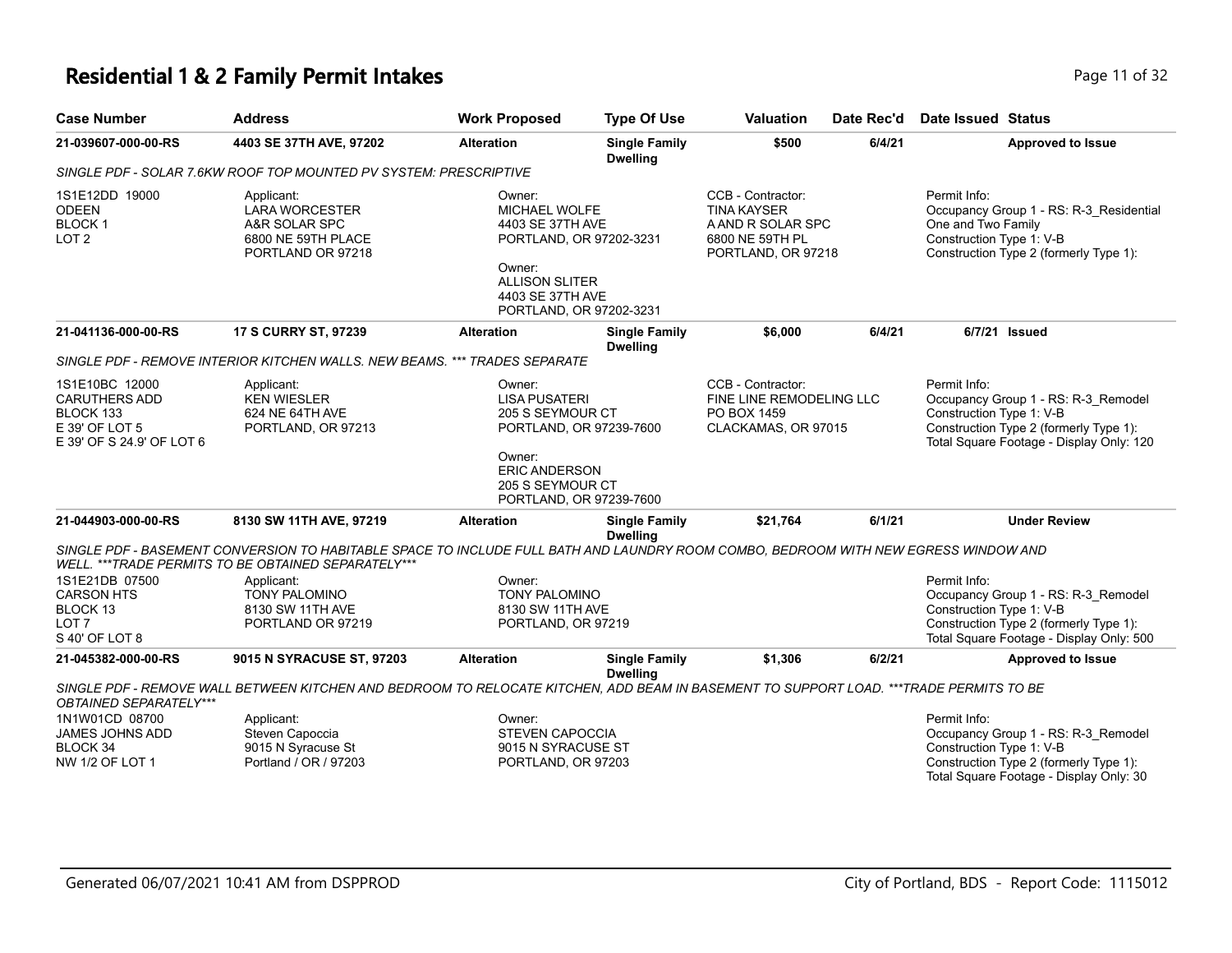# **Residential 1 & 2 Family Permit Intakes Page 12 of 32** Page 12 of 32

| <b>Case Number</b>                                                                 | <b>Address</b>                                                                                                         | <b>Work Proposed</b>                                                                                                                                       | <b>Type Of Use</b>                      | <b>Valuation</b>                                                                                      | Date Rec'd | Date Issued Status                                                                                                                                                   |
|------------------------------------------------------------------------------------|------------------------------------------------------------------------------------------------------------------------|------------------------------------------------------------------------------------------------------------------------------------------------------------|-----------------------------------------|-------------------------------------------------------------------------------------------------------|------------|----------------------------------------------------------------------------------------------------------------------------------------------------------------------|
| 21-045539-000-00-RS                                                                | 11835 SW 29TH AVE, 97219                                                                                               | <b>Alteration</b>                                                                                                                                          | <b>Single Family</b><br><b>Dwelling</b> | \$3,482                                                                                               | 6/2/21     | <b>Approved to Issue</b>                                                                                                                                             |
|                                                                                    | SINGLE PDF: NEW UTILITY ROOM AND BATHROOM (3 TOILETS TOTAL) BY KITCHEN *ET, PT, MT SEPARATE                            |                                                                                                                                                            |                                         |                                                                                                       |            |                                                                                                                                                                      |
| 1S1E32DA 07800<br><b>STEPHENSON TERR</b><br>BLOCK <sub>1</sub><br>LOT <sub>2</sub> | Applicant:<br>RAPHAEL GOODBLATT<br>AHHA ARCHITECT INC<br>6663 SW BEAVERTON HILLSDALE HWY<br>#222<br>PORTLAND, OR 97225 | Owner:<br><b>MAZEN SARIEDDINE</b><br>11351 SE TYLER RD<br>HAPPY VALLEY, OR 97086                                                                           |                                         | Primary Contractor:<br>TO BID                                                                         |            | Permit Info:<br>Occupancy Group 1 - RS: R-3_Remodel<br>Construction Type 1: V-B<br>Construction Type 2 (formerly Type 1):<br>Total Square Footage - Display Only: 80 |
| 21-046086-000-00-RS                                                                | 4657 NE CULLY BLVD, 97218                                                                                              | <b>Alteration</b>                                                                                                                                          | <b>Single Family</b><br><b>Dwelling</b> | \$500                                                                                                 | 6/3/21     | 6/4/21 Issued                                                                                                                                                        |
|                                                                                    | SINGLE PDF - SOLAR 7.6KW ROOF TOP MOUNTED PV SYSTEM: PRESCRIPTIVE                                                      |                                                                                                                                                            |                                         |                                                                                                       |            |                                                                                                                                                                      |
| 1N2E19AD 01100<br><b>BERRY AC</b><br>BLOCK 4<br>N 45' OF LOT 7                     | Applicant:<br><b>LARA WORCESTER</b><br>A&R SOLAR SPC<br>6800 NE 59TH PLACE<br>PORTLAND OR 97218                        | Owner:<br><b>TERESA FELDMANN</b><br>4657 NE CULLY BLVD<br>PORTLAND, OR 97218<br>Owner:<br>PETER ABRAM<br>4657 NE CULLY BLVD<br>PORTLAND, OR 97218          |                                         | CCB - Contractor:<br><b>TINA KAYSER</b><br>A AND R SOLAR SPC<br>6800 NE 59TH PL<br>PORTLAND, OR 97218 |            | Permit Info:<br>Occupancy Group 1 - RS: R-3_Residential<br>One and Two Family<br>Construction Type 1: V-B<br>Construction Type 2 (formerly Type 1):                  |
| 21-046567-000-00-RS                                                                | 3630 NE 133RD AVE, 97230                                                                                               | <b>Alteration</b>                                                                                                                                          | <b>Single Family</b>                    | \$500                                                                                                 | 6/4/21     | $6/4/21$ Issued                                                                                                                                                      |
|                                                                                    | SINGLE PDF - SOLAR 6.51KW ROOF TOP MOUNTED PV SYSTEM: PRESCRIPTIVE                                                     |                                                                                                                                                            | <b>Dwelling</b>                         |                                                                                                       |            |                                                                                                                                                                      |
| 1N2E23DC 09700<br><b>OLIVANN ADD</b><br>BLOCK <sub>3</sub><br><b>LOT 16</b>        | Applicant:<br><b>MARIELA GONZALEZ</b><br>DUIT LEVEL TOOL CO.<br>19461 SW 89th Ave<br>Tualatin<br>Oregon<br>97062       | Owner:<br><b>BLAKE JEFFERSON</b><br>3630 NE 133RD AVE<br>PORTLAND, OR 97230<br>Owner:<br><b>KATHERINE KELLY</b><br>3630 NE 133RD AVE<br>PORTLAND, OR 97230 |                                         | CCB - Contractor:<br>DUIT LEVEL TOOL CO<br>19461 SW 89TH AVE<br>TUALATIN, OR 97062                    |            | Permit Info:<br>Occupancy Group 1 - RS: R-3_Residential<br>One and Two Family<br>Construction Type 1: V-B<br>Construction Type 2 (formerly Type 1):                  |
| 21-046894-000-00-RS                                                                | 4006 SE 70TH AVE, 97206                                                                                                | <b>Alteration</b>                                                                                                                                          | <b>Single Family</b><br><b>Dwelling</b> | \$6,750                                                                                               | 6/4/21     | 6/4/21 Issued                                                                                                                                                        |
|                                                                                    | SINGLE PDF - SOLAR 6.08KW ROOF TOP MOUNTED PV SYSTEM: ENGINEERED                                                       |                                                                                                                                                            |                                         |                                                                                                       |            |                                                                                                                                                                      |
| 1S2E08CD 01000<br><b>KERN PK</b><br>BLOCK <sub>5</sub><br>N 1/2 OF LOT 13&14       | Applicant:<br><b>MARIELA GONZALEZ</b><br>DUIT LEVEL TOOL CO.<br>19461 SW 89th Ave<br>Tualatin<br>Oregon<br>97062       | Owner:<br>NICHOLAS RYAN SAUVE<br>4006 SE 70TH AVE<br>PORTLAND, OR 97206<br>Owner:<br><b>KRISTINA MARIE KING</b><br>4006 SE 70TH AVE<br>PORTLAND, OR 97206  |                                         | CCB - Contractor:<br>DUIT LEVEL TOOL CO<br>19461 SW 89TH AVE<br>TUALATIN, OR 97062                    |            | Permit Info:<br>Occupancy Group 1 - RS: R-3_Residential<br>One and Two Family<br>Construction Type 1: V-B<br>Construction Type 2 (formerly Type 1):                  |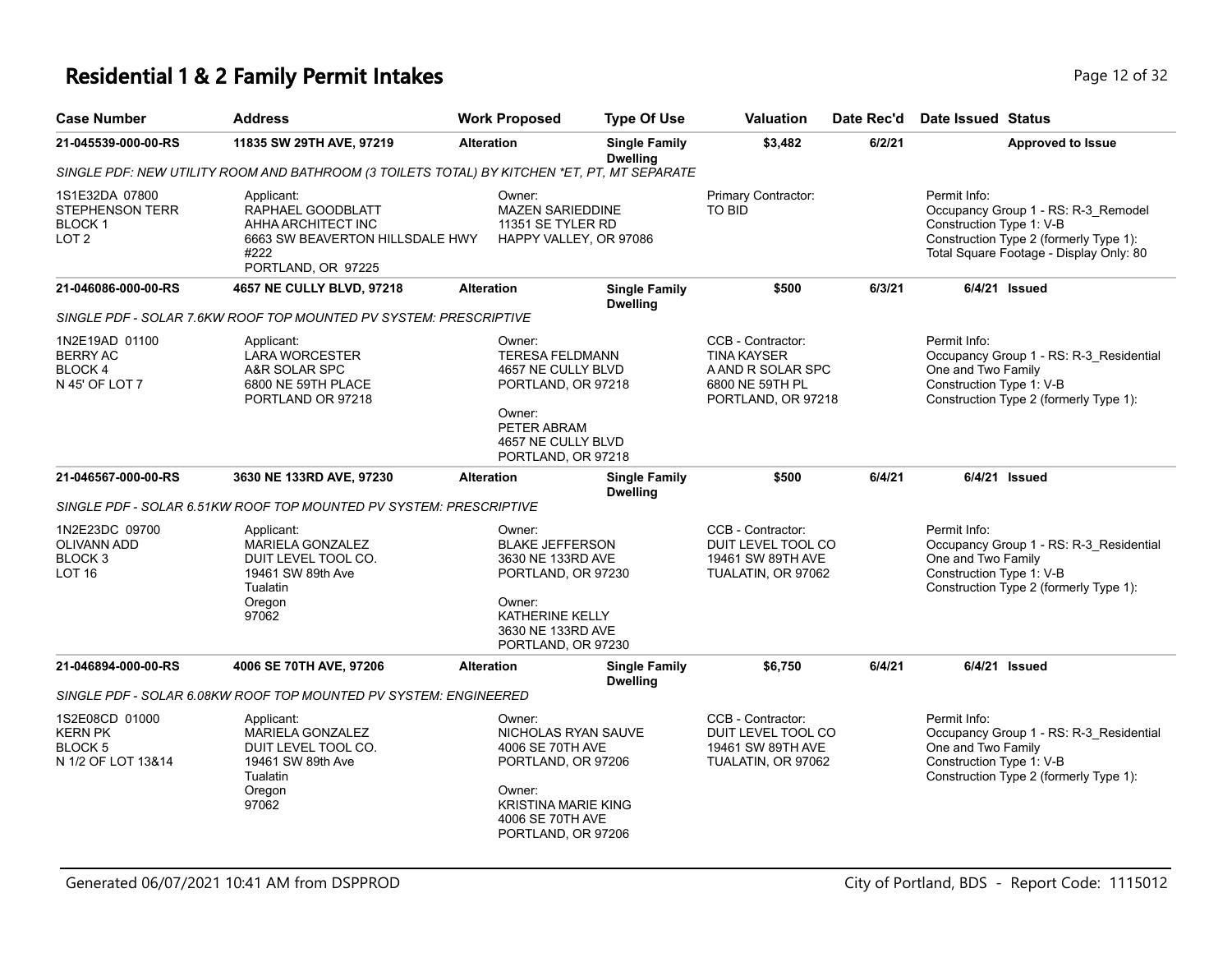### **Residential 1 & 2 Family Permit Intakes Page 13 of 32** Page 13 of 32

**21-047060-000-00-RS 2338 NE 142ND AVE, 97230 Alteration Single Family** 

**Case Number Address Work Proposed Type Of Use** 

|                   |        |                                     |               | . |
|-------------------|--------|-------------------------------------|---------------|---|
| Valuation         |        | Date Rec'd Date Issued Status       |               |   |
| \$6,750           | 6/4/21 |                                     | 6/4/21 Issued |   |
| $\cap$ ontrootor: |        | Dorm <sub>i</sub> lnfa <sub>i</sub> |               |   |

|                                                                                               | SINGLE PDF SOLAR 5.10KW ROOFTOP INSTALLATION PV SYSTEM ENGINEERED *ET SEPARATE                                                 |                                                                                                                      | Dwelling                                |                                                                                                    |         |                                                                                                                                                                                                 |
|-----------------------------------------------------------------------------------------------|--------------------------------------------------------------------------------------------------------------------------------|----------------------------------------------------------------------------------------------------------------------|-----------------------------------------|----------------------------------------------------------------------------------------------------|---------|-------------------------------------------------------------------------------------------------------------------------------------------------------------------------------------------------|
| 1N2E25CB 08700<br><b>CLIFGATE</b><br>BLOCK <sub>21</sub><br>NLY 2' OF LOT 18<br><b>LOT 19</b> | Applicant:<br><b>MARIELA GONZALEZ</b><br>DUIT LEVEL TOOL CO.<br>19461 SW 89th Ave<br>Tualatin<br>Oregon<br>97062               | Owner:<br><b>STEVEN SCHAEFER</b><br>2338 NE 142ND AVE<br>PORTLAND, OR 97230                                          |                                         | CCB - Contractor:<br>DUIT LEVEL TOOL CO<br>19461 SW 89TH AVE<br>TUALATIN, OR 97062                 |         | Permit Info:<br>Occupancy Group 1 - RS: R-3_Residential<br>One and Two Family<br>Construction Type 1: V-B<br>Construction Type 2 (formerly Type 1):                                             |
| 21-048159-000-00-RS                                                                           | 3905 SW COUNCIL CREST DR,<br>97239                                                                                             | <b>Alteration</b>                                                                                                    | <b>Single Family</b><br><b>Dwelling</b> | \$33,705                                                                                           | 5/31/21 | <b>Under Review</b>                                                                                                                                                                             |
|                                                                                               | SINGLE PDF - CONVERT UTILITY ROOM IN FINISHED BASEMENT INTO AN ACCESSORY KITCHEN *** TRADES SEPARATE                           |                                                                                                                      |                                         |                                                                                                    |         |                                                                                                                                                                                                 |
| 1S1E09CB 07000<br><b>COUNCIL CREST PK</b><br>BLOCK 16<br>LOT 4&5 TL 7000                      | Applicant:<br><b>JEFF L'ALLIER</b><br><b>CRAFT RENOVATIONS</b><br>14085 SW Hall Blvd<br>Tigard, OR 97224                       | Owner:<br>JOSEPH S TASH GST DYNASTY<br>TR C/U TASH 2011 DYNASTY TR<br>3905 SW COUNCIL CREST DR<br>PORTLAND, OR 97239 |                                         | CCB - Contractor:<br><b>CRAFT RENOVATIONS INC</b><br>14085 SW HALL BLVD<br><b>TIGARD, OR 97224</b> |         | Permit Info:<br>Occupancy Group 1 - RS: R-3_Residential<br>One and Two Family<br>Construction Type 1: V-B<br>Construction Type 2 (formerly Type 1):<br>Total Square Footage - Display Only: 173 |
| 21-048583-000-00-RS                                                                           | 5215 NE 23RD AVE, 97211                                                                                                        | <b>Alteration</b>                                                                                                    | <b>Single Family</b><br><b>Dwelling</b> | \$80,000                                                                                           | 6/4/21  | <b>Under Review</b>                                                                                                                                                                             |
|                                                                                               | SINGLE PDF CREATE HABITABLE SPACE IN BASEMENT; NEW FAMILY ROOM; BEDROOM; WINDOW WELL, BATHROOM (2 TOILETS) *ET, PT MT SEPARATE |                                                                                                                      |                                         |                                                                                                    |         |                                                                                                                                                                                                 |
| 1N1E23AA 09600<br><b>VERNON</b><br>BLOCK <sub>13</sub><br><b>LOT 10</b>                       | Applicant:<br><b>CARLOS CARBAJAL</b><br>14121 SE UPPER ALDERCREST DR<br>MILWAUKIE OR 97267                                     | Owner:<br><b>GOLDEN STAR CO. LLC</b><br>PORTLAND OR<br><b>USA</b>                                                    |                                         | CCB - Contractor:<br><b>BUILDING PORTLAND INC</b><br>PO BOX 68407<br>PORTLAND, OR 97268            |         | Permit Info:<br>Occupancy Group 1 - RS: R-3 Residential<br>One and Two Family<br>Construction Type 1: V-B<br>Construction Type 2 (formerly Type 1):                                             |
| 21-049648-000-00-RS                                                                           | 2950 NE 32ND AVE, 97212                                                                                                        | <b>Alteration</b>                                                                                                    | <b>Single Family</b><br><b>Dwelling</b> | \$24,500                                                                                           | 6/4/21  | 6/4/21 Issued                                                                                                                                                                                   |
| SINGLE PDF - CHIMINEY REMOVAL FROM SFR                                                        |                                                                                                                                |                                                                                                                      |                                         |                                                                                                    |         |                                                                                                                                                                                                 |
| 1N1E25BD 02700<br>WAYNEWOOD                                                                   | Applicant:<br>Angelica Segovia Madrigal                                                                                        | Owner:                                                                                                               | CAMPBELL, GEOFFREY N TR                 | CCB - Contractor:<br>PORTLAND CHIMNEY INC                                                          |         | Permit Info:<br>Occupancy Group 1 - RS: R-3 Residential                                                                                                                                         |

**Single Family**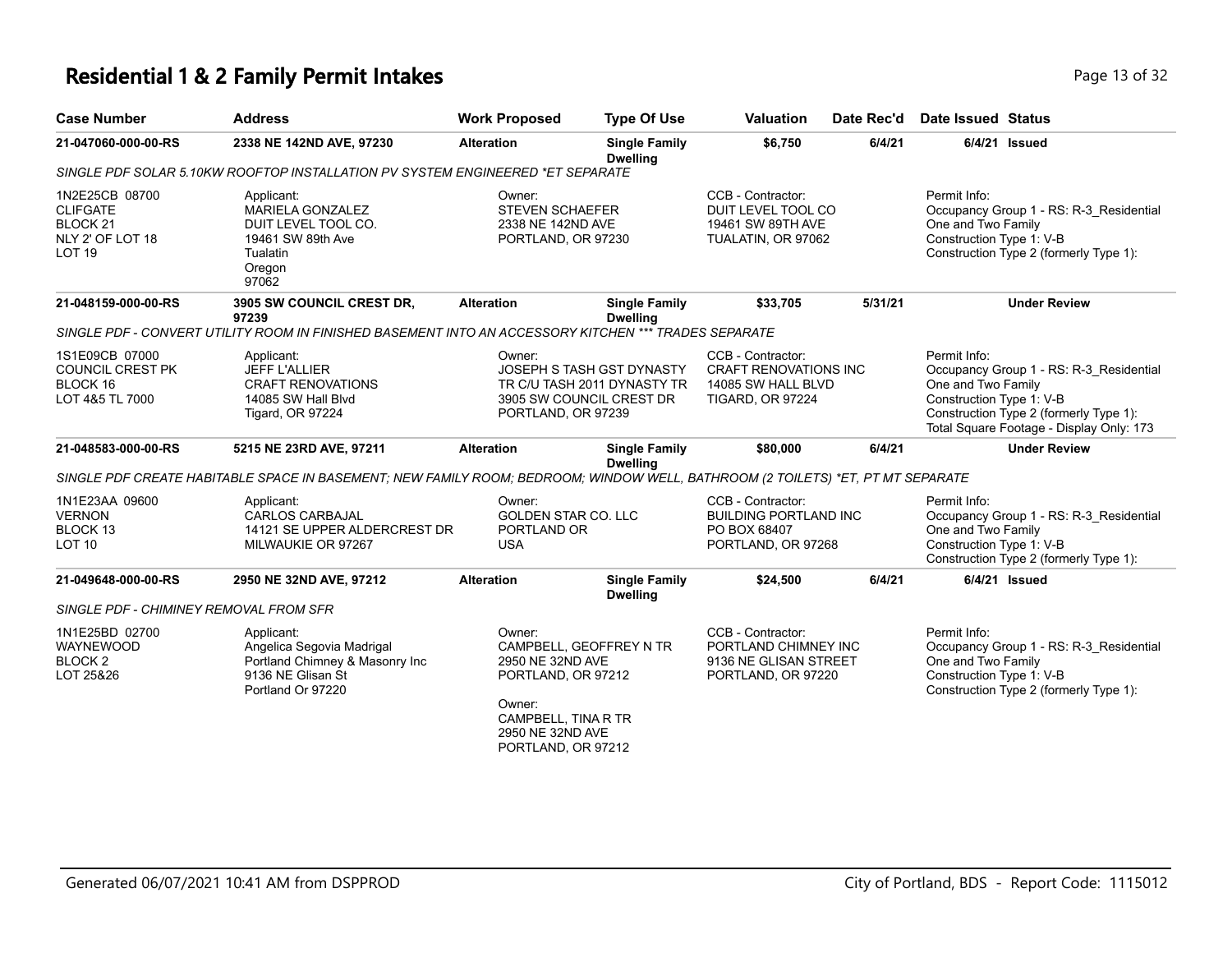# **Residential 1 & 2 Family Permit Intakes Page 14 of 32** Page 14 of 32

| <b>Case Number</b>                                                                                                    | <b>Address</b>                                                                                                             | <b>Work Proposed</b>                                                                                                                                        | <b>Type Of Use</b>                                                                                                                          | <b>Valuation</b>                                                                                                                   | Date Rec'd | Date Issued Status                                                                                                                                                     |  |  |
|-----------------------------------------------------------------------------------------------------------------------|----------------------------------------------------------------------------------------------------------------------------|-------------------------------------------------------------------------------------------------------------------------------------------------------------|---------------------------------------------------------------------------------------------------------------------------------------------|------------------------------------------------------------------------------------------------------------------------------------|------------|------------------------------------------------------------------------------------------------------------------------------------------------------------------------|--|--|
| 21-050220-000-00-RS                                                                                                   | 11009 SE MT SCOTT BLVD, 97266                                                                                              | <b>Alteration</b>                                                                                                                                           | <b>Single Family</b><br><b>Dwelling</b>                                                                                                     | \$48,795                                                                                                                           | 5/31/21    | <b>Under Review</b>                                                                                                                                                    |  |  |
| SEPARATELY***                                                                                                         |                                                                                                                            |                                                                                                                                                             | SINGLE PDF - BASMENT ALTERATION TO REMOVE EXTERIOR DOOR, CREATE BEDROOM, FULL BATH (4 TOILETS) AND BAR AREA-***TRADE PERMITS TO BE OBTAINED |                                                                                                                                    |            |                                                                                                                                                                        |  |  |
| 1S2E22CA 06200<br>SECTION 22 1S 2E<br>TL 6200 0.22 ACRES                                                              | Applicant:<br><b>RICHARD ADAMS</b><br><b>FASTER PERMITS</b><br>2000 SW 1ST AVENUE SUITE 420<br>PORTLAND, OR 97201          | Owner:<br>DANIEL THACHER LIGHTBURN<br>CARTER SPECIAL NEEDS TR<br>11009 SE MT SCOTT BLVD<br>PORTLAND, OR 97266                                               |                                                                                                                                             |                                                                                                                                    |            | Permit Info:<br>Occupancy Group 1 - RS: R-3_Remodel<br>Construction Type 1: V-B<br>Construction Type 2 (formerly Type 1):<br>Total Square Footage - Display Only: 1121 |  |  |
| 21-050656-000-00-RS                                                                                                   | 1836 SE 45TH AVE, 97215                                                                                                    | <b>Alteration</b>                                                                                                                                           | <b>Single Family</b><br><b>Dwelling</b>                                                                                                     | \$18,000                                                                                                                           | 6/1/21     | <b>Under Review</b>                                                                                                                                                    |  |  |
| SINGLE PDF - REMOVE AND REPLACE CHIMINEY                                                                              |                                                                                                                            |                                                                                                                                                             |                                                                                                                                             |                                                                                                                                    |            |                                                                                                                                                                        |  |  |
| 1S2E06CB 03800<br><b>FAILING ADD</b><br>BLOCK <sub>2</sub><br>N 15' OF LOT 13<br>S 20' OF LOT 14                      | Applicant:<br><b>DAN MITCHEL</b><br><b>OREGON CHIMNEY</b><br>4035 SE 17TH AVE<br>PORTLAND, OR 97202                        | Owner:<br><b>FREDERICK KIM</b><br>1836 SE 45TH AVE<br>PORTLAND, OR 97215<br>Owner:<br><b>DANIELLE KIM</b><br>1836 SE 45TH AVE<br>PORTLAND, OR 97215         |                                                                                                                                             | CCB - Contractor:<br><b>DAN MITCHEL</b><br>OREGON CHIMNEY REPAIR &<br><b>CLEANING INC</b><br>5320 SE 26TH<br>PORTLAND OR, OR 97202 |            | Permit Info:<br>Occupancy Group 1 - RS: R-3 Residential<br>One and Two Family<br>Construction Type 1: V-B<br>Construction Type 2 (formerly Type 1):                    |  |  |
| 21-050805-000-00-RS                                                                                                   | 2044 SE MAIN ST, 97214                                                                                                     | <b>Alteration</b>                                                                                                                                           | <b>Single Family</b><br><b>Dwelling</b>                                                                                                     | \$500                                                                                                                              | 6/3/21     | $6/4/21$ Issued                                                                                                                                                        |  |  |
|                                                                                                                       | SINGLE PDF: VOLUNTARY INSTALLATION OF ANCHORS BETWEEN EXISTING FRAMED STRUCTURE AND CONCRETE FOUNDATION; INCLUDES EXTERIOR |                                                                                                                                                             |                                                                                                                                             |                                                                                                                                    |            |                                                                                                                                                                        |  |  |
| 1S1E02AD 16200<br><b>SALISBURY HILL</b><br>BLOCK <sub>2</sub><br>W 22' OF N 60' OF LOT 10<br>E 27' OF N 60' OF LOT 11 | ELEMENTS*MT SEPARATE FOR GAS SHUT OFF VALVES<br>Applicant:<br>PAUL GALULLO<br>2044 SE MAIN ST<br>PORTLAND OR 97214         | Owner:<br><b>GETTINGER, CHARLES E TR</b><br>PO BOX 42482<br>PORTLAND, OR 97242<br>Owner:<br><b>GALULLO, PAUL S TR</b><br>PO BOX 42482<br>PORTLAND, OR 97242 |                                                                                                                                             | CCB - Contractor:<br><b>MICHAEL WIEBER</b><br>ELYSIUM CONSTRUCTION LLC<br>PO BOX 18058<br>PORTLAND, OR 97218                       |            | Permit Info:<br>Occupancy Group 1 - RS: R-3_Remodel<br>Construction Type 1: V-B<br>Construction Type 2 (formerly Type 1):                                              |  |  |
| 21-051412-000-00-RS                                                                                                   | 536 SE 17TH AVE - Unit B, 97214                                                                                            | <b>Alteration</b>                                                                                                                                           | <b>Single Family</b>                                                                                                                        | \$110,000                                                                                                                          | 6/1/21     | <b>Under Review</b>                                                                                                                                                    |  |  |
|                                                                                                                       | SINGLE PDF - BASEMENT TO AN ADU WITH BEDROOM, BATHROOM KITCHEN AND LIVING ROOM *ET, PT MT SEPARATE                         |                                                                                                                                                             | <b>Dwelling</b>                                                                                                                             |                                                                                                                                    |            |                                                                                                                                                                        |  |  |
| 1S1E02AB 01600                                                                                                        | Applicant:<br>KIMBERLY MADRIGAL<br>536 SE 17TH AVE                                                                         | Owner:<br>536 SE 17TH AVE                                                                                                                                   | KIMBERLY M MADRIGAL LIV TR                                                                                                                  |                                                                                                                                    |            | Permit Info:<br>Occupancy Group 1 - RS: R-3_Residential<br>One and Two Family                                                                                          |  |  |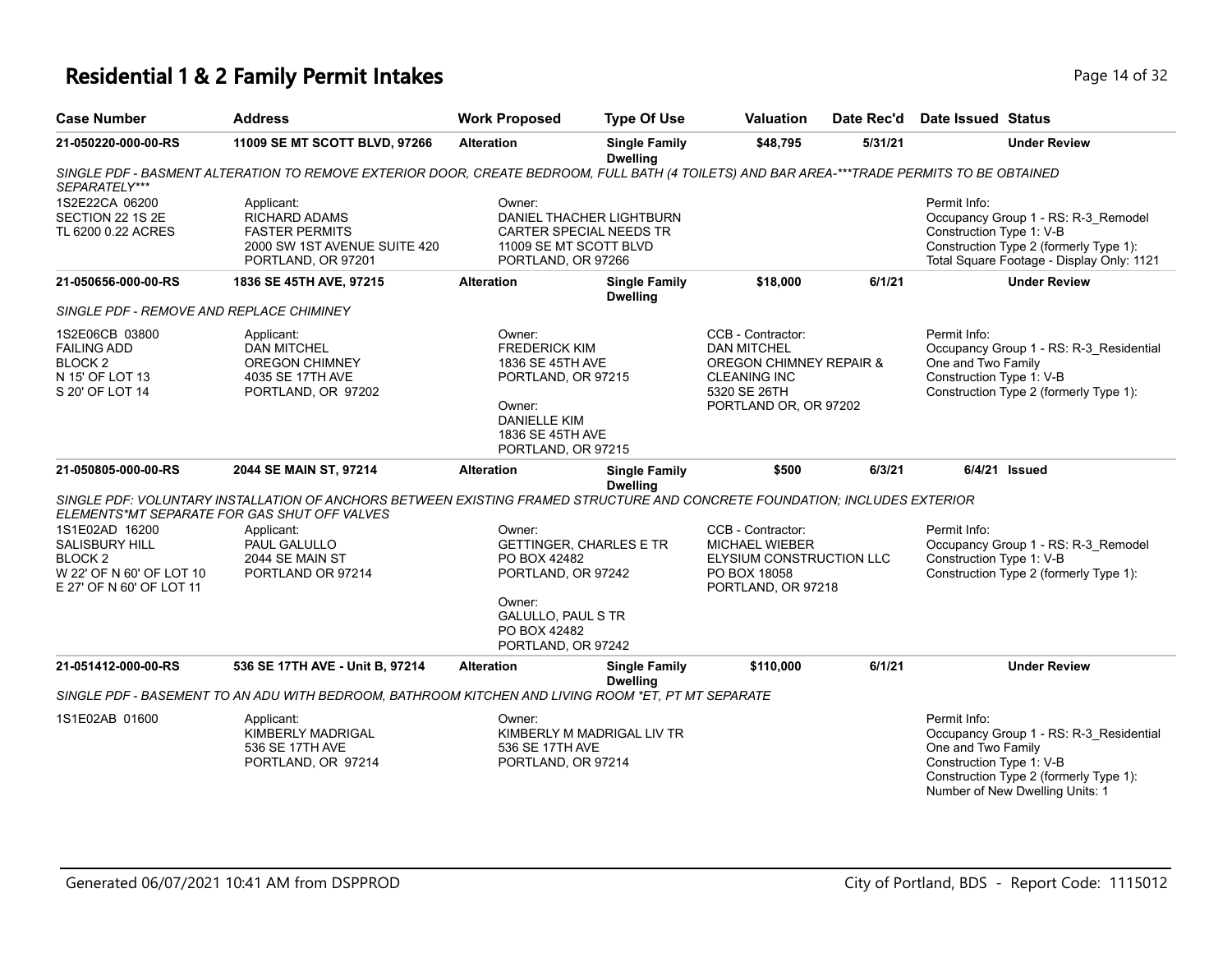#### **Residential 1 & 2 Family Permit Intakes Page 15 of 32 Page 15 of 32**

| <b>Case Number</b>                                                            | <b>Address</b>                                                                                                                                                                                                                                                                | <b>Work Proposed</b>                                                      | <b>Type Of Use</b>                      | <b>Valuation</b>                                                                                                            | Date Rec'd | Date Issued Status                                                    |                                                                                                                            |
|-------------------------------------------------------------------------------|-------------------------------------------------------------------------------------------------------------------------------------------------------------------------------------------------------------------------------------------------------------------------------|---------------------------------------------------------------------------|-----------------------------------------|-----------------------------------------------------------------------------------------------------------------------------|------------|-----------------------------------------------------------------------|----------------------------------------------------------------------------------------------------------------------------|
| 21-051530-000-00-RS                                                           | 5414 NE AINSWORTH ST, 97218                                                                                                                                                                                                                                                   | <b>Alteration</b>                                                         | <b>Single Family</b><br><b>Dwelling</b> | \$5,000                                                                                                                     | 6/2/21     |                                                                       | <b>Approved to Issue</b>                                                                                                   |
|                                                                               | SINGLE PDF - REMOVE WALL BETWEEN KITCHEN AND LIVING ROOM ***ANY TRADES TO BE OBTAINED SEPARATELY***                                                                                                                                                                           |                                                                           |                                         |                                                                                                                             |            |                                                                       |                                                                                                                            |
| 1N2E18DC 11600<br>KILLINGSWORTH GARDENS<br>BLOCK 13<br>E 52' OF LOT 5         | Applicant:<br><b>MIKE MONTGOMERY</b><br>SIMPL HOME DESIGNS<br>4931 SW 76th Ave, PMB 211<br>PORTLAND, OR 97225                                                                                                                                                                 | Owner:<br>KATHI KAZALA<br>5414 NE AINSWORTH ST<br>PORTLAND, OR 97218      |                                         | CCB - Contractor:<br><b>JASON GAINES CONSTRUCTION</b><br><b>LLC</b><br>11960 ALEXA ROSE LANE<br>HAPPY VALLEY, OR 97086-6571 |            | Permit Info:<br>One and Two Family<br>Construction Type 1: V-B        | Occupancy Group 1 - RS: R-3 Residential<br>Construction Type 2 (formerly Type 1):                                          |
| 21-051857-000-00-RS                                                           | 9434 SW 50TH AVE, 97219                                                                                                                                                                                                                                                       | <b>Alteration</b>                                                         | <b>Single Family</b><br><b>Dwelling</b> | \$6,410                                                                                                                     | 6/2/21     |                                                                       | <b>Under Review</b>                                                                                                        |
|                                                                               | SINGLE PDF - REMOVE AND REPLACE GARAGE AND ABOVE GARAGE DECK AND GUARDRAIL.                                                                                                                                                                                                   |                                                                           |                                         |                                                                                                                             |            |                                                                       |                                                                                                                            |
| 1S1E30AD 01600<br><b>WEST PORTLAND</b><br>BLOCK 31<br>LOT <sub>17</sub>       | Applicant:<br><b>ANDREW SCHILLING</b><br><b>SALT ARCHITECTURE</b><br>1255 NW 9TH AVE, APT 107<br>PORTLAND OR 97209<br><b>USA</b>                                                                                                                                              | Owner:<br><b>JEAN MACKIE</b><br>9434 SW 50TH AVE<br>PORTLAND, OR 97219    |                                         | CCB - Contractor:<br><b>DWV CONSTRUCTION LLC</b><br>3448 SE FLOSS ST<br>MILWAUKIE, OR 97222                                 |            | Permit Info:<br>Patios, Porches, Carports<br>Construction Type 1: V-B | Occupancy Group 1 - RS: U_Decks,<br>Construction Type 2 (formerly Type 1):<br>Total Square Footage - Display Only: 250     |
| 21-051917-000-00-RS                                                           | 3811 NE 81ST AVE, 97213                                                                                                                                                                                                                                                       | <b>Alteration</b>                                                         | <b>Single Family</b><br><b>Dwelling</b> | \$68,774                                                                                                                    | 6/3/21     |                                                                       | <b>Under Review</b>                                                                                                        |
|                                                                               | SINGLE PDF - BASEMENT CONVERSION TO INCLUDE BEDROOM AND FAMILY ROOM WITH NEW EGRESS WINDOW AND WELL. ADD FULL BATH AND OFFICE TO ATTIC.<br>MAIN FLOOR KITCHEN REMODEL. ADDITIONAL BEDROOM AND INCLUDES WINDOW AND DOOR CHANGES. ***TRADE PERMITS TO BE OBTAINED SEPARATELY*** |                                                                           |                                         |                                                                                                                             |            |                                                                       |                                                                                                                            |
| 1N2E20DD 09100<br>WELLESLEY<br>BLOCK <sub>5</sub><br><b>LOT 7&amp;8</b>       | Applicant:<br><b>SCOTT GORDON</b><br>7617 SW CEDARCREST ST<br>PORTLAND, OR 97223                                                                                                                                                                                              | Owner:<br>#1 FIRM FOUNDATION LLC<br>11806 SE OAK ST<br>PORTLAND, OR 97216 |                                         | CCB - Contractor:<br><b>GORDON HOMES LLC</b><br>7617 SW CEDARCREST ST<br>PORTLAND, OR 97223                                 |            | Permit Info:<br>Construction Type 1: V-B                              | Occupancy Group 1 - RS: R-3_Remodel<br>Construction Type 2 (formerly Type 1):<br>Total Square Footage - Display Only: 1580 |
| Total # of RS Alteration permit intakes: 37                                   |                                                                                                                                                                                                                                                                               |                                                                           |                                         |                                                                                                                             |            |                                                                       | Total valuation of RS Alteration permit intakes: \$1,158,696                                                               |
| 21-050676-000-00-RS                                                           | 7303 SE BROOKLYN ST, 97206                                                                                                                                                                                                                                                    | <b>Demolition</b>                                                         | Garage/Carport                          | \$500                                                                                                                       | 6/1/21     |                                                                       | <b>Under Review</b>                                                                                                        |
|                                                                               | SINGLE PDF - SB871: DEMOLISH DETACHED GARAGE. REMOVE ALL DEBRIS.                                                                                                                                                                                                              |                                                                           |                                         |                                                                                                                             |            |                                                                       |                                                                                                                            |
| 1S2E08AC 04300<br><b>HANNUMS</b><br>BLOCK <sub>3</sub><br>LOT 3&4 EXC ELY 25' | Applicant:<br><b>RICHARD ADAMS</b><br><b>FASTER PERMITS</b><br>2000 SW 1ST AVENUE SUITE 420<br>PORTLAND, OR 97201                                                                                                                                                             | Owner:<br>NW DEVELOPMENT INC<br>PORTLAND OR<br><b>USA</b>                 |                                         | CCB - Contractor:<br>NW DEVELOPMENT INC<br>5305 RIVER RD N STE B<br><b>KEIZER, OR 97303</b>                                 |            | Permit Info:<br>Garage\Utility Misc.<br>Construction Type 1: V-B      | Occupancy Group 1 - RS: U_Private<br>Construction Type 2 (formerly Type 1):                                                |

*SINGLE PDF - SB871: DECONSTRUCT DETACHED GARAGE. REMOVE ALL FOUNDATIONS AND DEBRIS. NO FILL GREATER THAN 24".*

| 1N1E16AC 03900         | Applicant:         | ::Owner             | CCB - Contractor:        | Permit Info:                           |
|------------------------|--------------------|---------------------|--------------------------|----------------------------------------|
| D & O LITTLE HMS SUB 3 | NATASHA TERRANOVA  | NATASHA TERRANOVA   | GOOD WOOD DECONSTRUCTION | Occupancy Group 1 - RS: U Private      |
| S 60' OF BLOCK 20      | 7004 N OMAHA AVE   | 6804 N DELAWARE AVE | AND SALVAGE LLC          | Garage\Utility Misc.                   |
|                        | PORTLAND, OR 97217 | PORTLAND, OR 97217  | 6326 NE 8TH AVE          | Construction Type 1: V-B               |
|                        |                    |                     | PORTLAND, OR 97211       | Construction Type 2 (formerly Type 1): |

**21-052767-000-00-RS 6804 N DELAWARE AVE, 97217 Demolition Garage/Carport \$7,700 6/3/21 Under Review**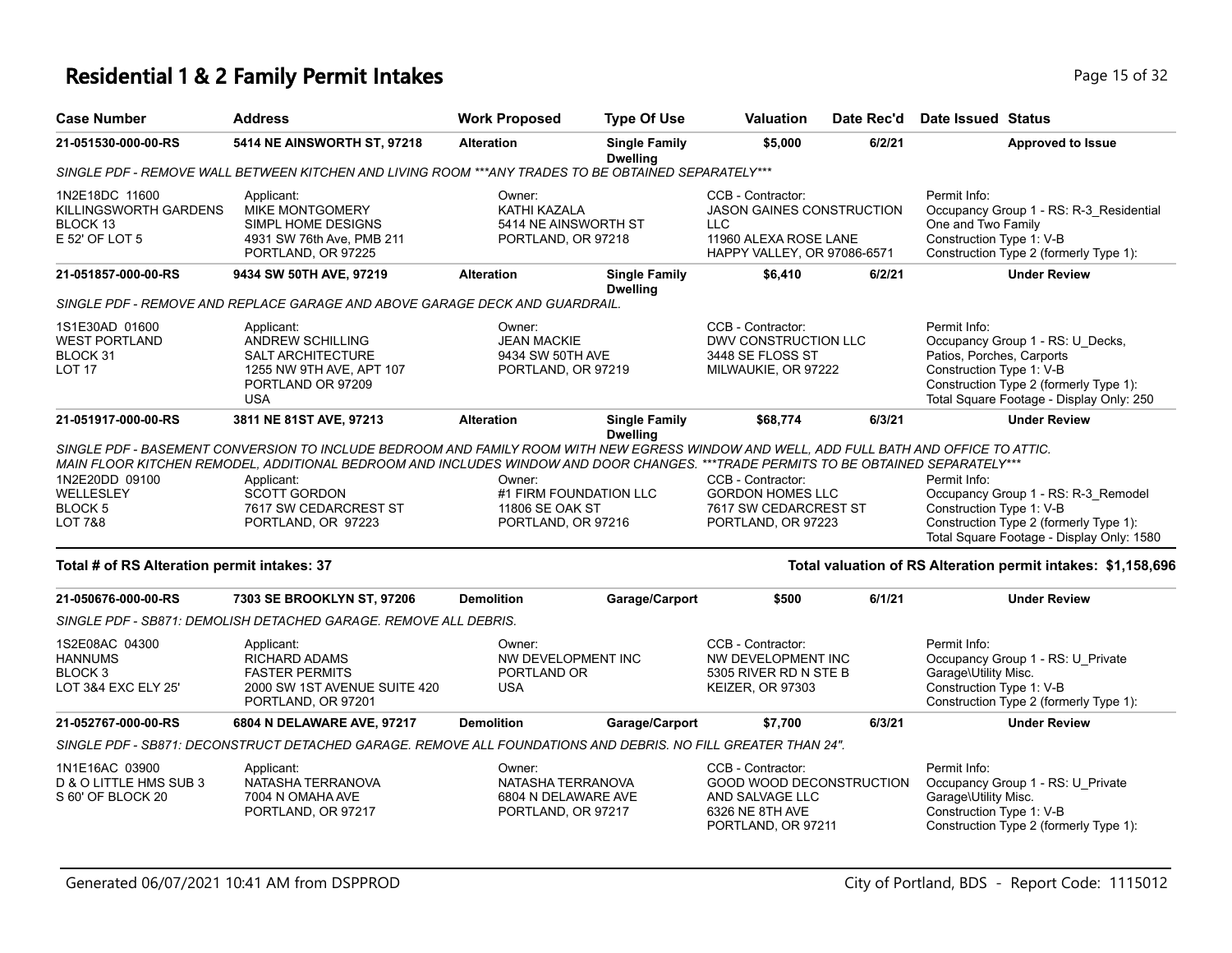### **Residential 1 & 2 Family Permit Intakes Page 16 of 32 Page 16 of 32**

| <b>Case Number</b>                         | <b>Address</b>                                                                                                                            | <b>Work Proposed</b>                          | <b>Type Of Use</b>                      | <b>Valuation</b>                            | Date Rec'd | <b>Date Issued Status</b>                                          |
|--------------------------------------------|-------------------------------------------------------------------------------------------------------------------------------------------|-----------------------------------------------|-----------------------------------------|---------------------------------------------|------------|--------------------------------------------------------------------|
| 21-051036-000-00-RS                        | 7013 N MONTANA AVE, 97217                                                                                                                 | <b>Demolition</b>                             | <b>Single Family</b><br><b>Dwelling</b> | \$2,000                                     | 6/1/21     | <b>Under Review</b>                                                |
|                                            | SINGLE PDF - SB871: DEMOLISH FIRE DAMAGED SINGLE FAMILY RESIDENCE (NO BASEMENT). CAP UTILITIES. REMOVE FOUNDATION AND ALL DEBRIS. NO FILL |                                               |                                         |                                             |            |                                                                    |
|                                            | GREATER THAN 24" *** INCLUDES REMOVAL OF DRIVEWAY AND CONCRETE WALL, AND DETACHED DECK UNDER 200SF. *** SUBJECT TO 35-DAY DEMO DELAY ***  |                                               |                                         |                                             |            |                                                                    |
| 1N1E15BB 09300                             | Applicant:                                                                                                                                | Owner:                                        |                                         | CCB - Contractor:                           |            | Permit Info:                                                       |
| <b>GOOD MORNING ADD</b>                    | <b>CASSIE PRICE</b>                                                                                                                       | <b>KEVIN BATTEY</b>                           |                                         | EDGEWATER CONSTRUCTION                      |            | Occupancy Group 1 - RS: R-3 Residential                            |
| BLOCK 14<br>LOT <sub>24</sub>              | 3266 NE EMERSON ST<br>PORTLAND, OR 97211                                                                                                  | 3265 NE ALBERTA ST<br>PORTLAND, OR 97211-7040 |                                         | <b>CORP</b><br>2067 WELLINGTON DR           |            | One and Two Family<br>Construction Type 1: V-B                     |
| N 1/2 OF LOT 25                            |                                                                                                                                           |                                               |                                         | WEST LINN, OR 97068                         |            | Construction Type 2 (formerly Type 1):                             |
| Total # of RS Demolition permit intakes: 3 |                                                                                                                                           |                                               |                                         |                                             |            | Total valuation of RS Demolition permit intakes: \$10,200          |
| 21-052195-000-00-RS                        | 345 N LOTUS BEACH DR, 97217                                                                                                               | <b>Interior Alteration</b>                    | <b>Single Family</b>                    | \$25,000                                    | 5/31/21    | 5/31/21 Under Inspection                                           |
|                                            |                                                                                                                                           | Only                                          | <b>Dwelling</b>                         |                                             |            |                                                                    |
|                                            | SINGLE PDF- REMODEL VARIOUS ELEMENTS THROUGHOUT. REMOVE LOAD BEARING BEAM/WALL, REPLACE WITH NEW FLUSH BEAM. REMODEL KITCHEN AND 2        |                                               |                                         |                                             |            |                                                                    |
|                                            | BATHROOMS. ASSOCIATED MECHANICAL, ELECTRICAL AND PLUMBING. (SUBS ENTERED)                                                                 | Owner:                                        |                                         |                                             |            | Permit Info:                                                       |
| 2N1E34DC 00700<br><b>HAYDEN BAY MARINA</b> | Applicant:<br>ALEX D FLIKEMMA                                                                                                             | <b>VINCENT DELUCA</b>                         |                                         | CCB - Contractor:<br>EAST WEST PLUMBING INC |            | Occupancy Group 1 - RS: R-3_Residential                            |
| <b>BLOCK1</b>                              | NW Executive Homes & Development                                                                                                          | 1001 NW LOVEJOY ST #406                       |                                         | 21800 BOHNA PARK                            |            | One and Two Family                                                 |
| LOT <sub>4</sub>                           | LLC                                                                                                                                       | PORTLAND, OR 97209-3568<br>DAMASCUS, OR 97089 |                                         |                                             |            | Construction Type 1: V-B                                           |
|                                            | PO BOX 818                                                                                                                                |                                               |                                         |                                             |            | Construction Type 2 (formerly Type 1):                             |
|                                            | <b>BORING, OR 97009</b>                                                                                                                   | Owner:                                        |                                         | CCB - Contractor:                           |            |                                                                    |
|                                            |                                                                                                                                           | JANE M B DELUCA<br>1001 NW LOVEJOY ST #406    |                                         | THE POWER WORKS LLC<br>PO BOX 1528          |            |                                                                    |
|                                            |                                                                                                                                           | PORTLAND, OR 97209-3568                       |                                         | <b>BORING, OR 97009</b>                     |            |                                                                    |
|                                            |                                                                                                                                           |                                               |                                         | CCB - Contractor:                           |            |                                                                    |
|                                            |                                                                                                                                           |                                               |                                         | NW EXECUTIVE HOMES &                        |            |                                                                    |
|                                            |                                                                                                                                           |                                               |                                         | DEVELOPMENT LLC                             |            |                                                                    |
|                                            |                                                                                                                                           |                                               |                                         | PO BOX 818                                  |            |                                                                    |
|                                            | 3234 NE 29TH AVE, 97212                                                                                                                   |                                               | <b>Single Family</b>                    | <b>BORING, OR 97009</b>                     | 5/31/21    |                                                                    |
| 21-052201-000-00-RS                        |                                                                                                                                           | <b>Interior Alteration</b><br>Only            | <b>Dwelling</b>                         | \$14,145                                    |            | 5/31/21 Under Inspection                                           |
|                                            | 2ND FLOOR BATH REMODEL. NO ADDED BATHROOMS. TRADES ONLY, NO PLANS.                                                                        |                                               |                                         |                                             |            |                                                                    |
| 1N1E25BA 10300                             | Applicant:                                                                                                                                | Owner:                                        |                                         | CCB - Contractor:                           |            | Permit Info:                                                       |
| <b>DUNSMEADE</b>                           | DAVID LEECH                                                                                                                               | <b>JANICE ELVEN</b>                           |                                         | <b>DAVID LEECH</b>                          |            | Occupancy Group 1 - RS: R-3_Residential                            |
| <b>BLOCK1</b>                              | DAVID LEECH INC                                                                                                                           | 3234 NE 29TH AVE                              |                                         | DAVID LEECH INC                             |            | One and Two Family                                                 |
| LOT <sub>20</sub>                          | 214 SE 18th-SUITE 101<br>PORTLAND, OR 97214                                                                                               | PORTLAND, OR 97212-2534                       |                                         | 214 SE 18TH SUITE 101<br>PORTLAND, OR 97214 |            | Construction Type 1: V-B<br>Construction Type 2 (formerly Type 1): |
| 21-052205-000-00-RS                        | 728 NE FLORAL PL, 97232                                                                                                                   | <b>Interior Alteration</b>                    | <b>Single Family</b>                    | \$24,000                                    | 5/31/21    | <b>Approved to Issue</b>                                           |
|                                            |                                                                                                                                           | Only                                          | <b>Dwelling</b>                         |                                             |            |                                                                    |
| ELECTRICAL AND PLUMBING.                   | SINGLE PDF- REMODEL 1 EXISTING BATHROOM ON MAIN FLOOR. ADD 1 POWDER HALF BATHROOM (TOTAL OF 3) ON MAIN FLOOR. ASSOCIATED MECHANICAL,      |                                               |                                         |                                             |            |                                                                    |
| 1N1E36AC 12400                             | Applicant:                                                                                                                                | Owner:                                        |                                         | CCB - Contractor:                           |            | Permit Info:                                                       |
| LAURELHURST                                | THOMAS L CHAMPION                                                                                                                         |                                               | ALLEN B KASIEWICZ & LINDA J             | THOMAS L CHAMPION                           |            | Occupancy Group 1 - RS: R-3_Residential                            |
| BLOCK 12                                   | TOM CHAMPION BUILDERS LLC                                                                                                                 | <b>KASIEWICZ REV TR</b>                       |                                         | TOM CHAMPION BUILDERS LLC                   |            | One and Two Family                                                 |
| LOT <sub>1</sub>                           | PO BOX 14646<br>PORTLAND, OR 97293                                                                                                        | 728 NE FLORAL PL<br>PORTLAND, OR 97232-2564   |                                         | PO BOX 14646<br>PORTLAND, OR 97293          |            | Construction Type 1: V-B<br>Construction Type 2 (formerly Type 1): |
|                                            |                                                                                                                                           |                                               |                                         |                                             |            |                                                                    |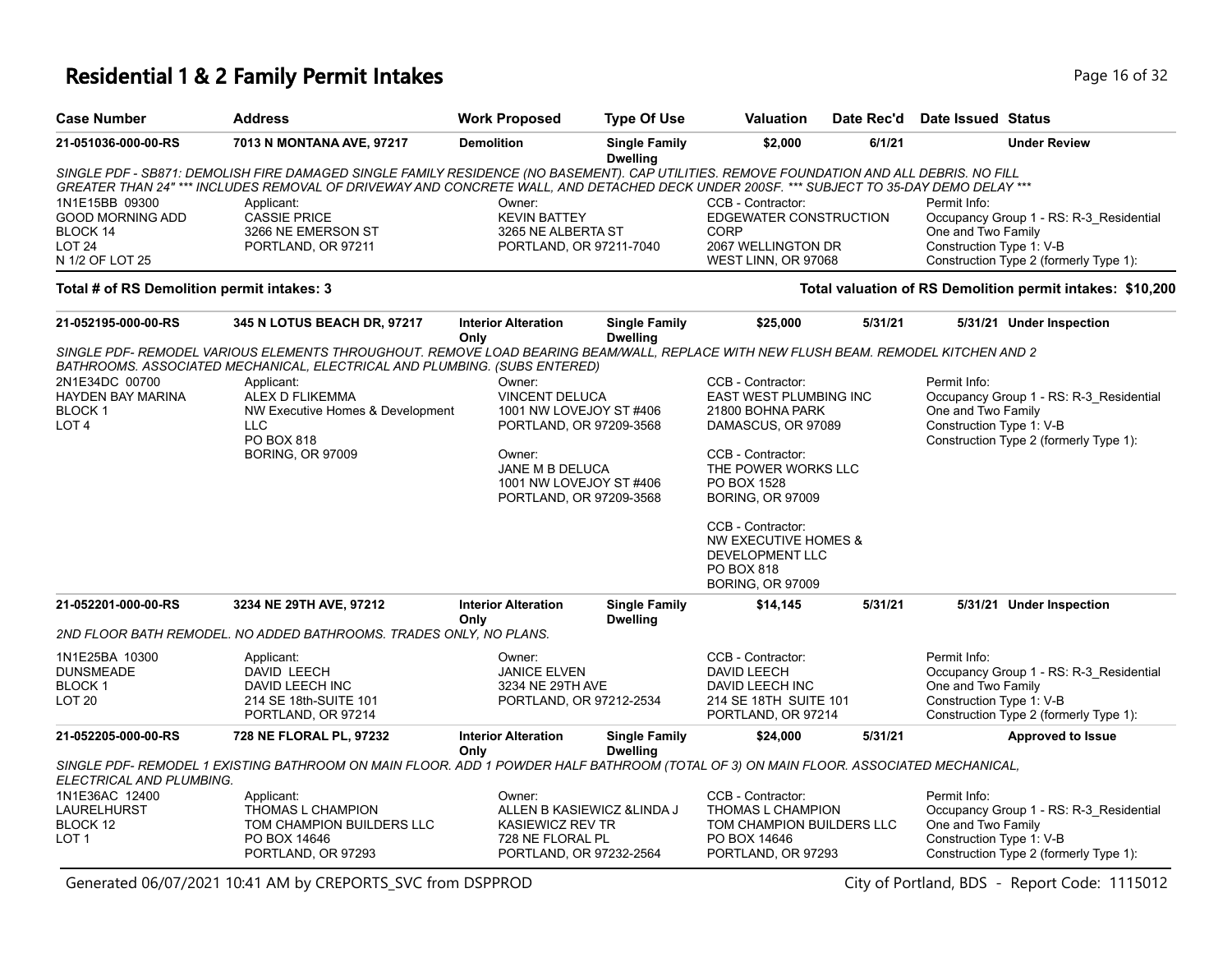### **Residential 1 & 2 Family Permit Intakes Page 17 of 32 Page 17 of 32**

| <b>Case Number</b>                                                                                                                         | <b>Address</b>                                                                                                                                                                                                             | <b>Work Proposed</b>                                                                                                                                          | <b>Type Of Use</b>                      | <b>Valuation</b>                                                                                                                                                                     | Date Rec'd | <b>Date Issued Status</b>                                                                                                                           |  |  |  |
|--------------------------------------------------------------------------------------------------------------------------------------------|----------------------------------------------------------------------------------------------------------------------------------------------------------------------------------------------------------------------------|---------------------------------------------------------------------------------------------------------------------------------------------------------------|-----------------------------------------|--------------------------------------------------------------------------------------------------------------------------------------------------------------------------------------|------------|-----------------------------------------------------------------------------------------------------------------------------------------------------|--|--|--|
| 21-052211-000-00-RS                                                                                                                        | 1034 NE PRESCOTT ST, 97211                                                                                                                                                                                                 | <b>Interior Alteration</b><br>Only                                                                                                                            | <b>Single Family</b><br><b>Dwelling</b> | \$20,000                                                                                                                                                                             | 5/31/21    | 5/31/21 Under Inspection                                                                                                                            |  |  |  |
|                                                                                                                                            | SINGLE PDF- INSTALL NEW LAUNDRY ROOM IN ATTIC CLOSET. INSTALL NEW HEADERS UNDER PURLIN TO SUPPORT ADDITIONAL STORAGE SPACE IN ATTIC<br>BEDROOM. ASSOCIATED ELECTRICAL AND PLUMBING. TRADEWORK ONLY, NOT A BUILDING PERMIT. |                                                                                                                                                               |                                         |                                                                                                                                                                                      |            |                                                                                                                                                     |  |  |  |
| 1N1E23CA 04700<br><b>NORTH IRVINGTON</b><br>BLOCK 26<br>E 45' OF LOT 11&12                                                                 | Applicant:<br>THOMAS L CHAMPION<br>TOM CHAMPION BUILDERS LLC<br>PO BOX 14646<br>PORTLAND, OR 97293                                                                                                                         | Owner:<br>DAVID MICHAEL DIEHR<br>1034 NE PRESCOTT ST<br>PORTLAND, OR 97211<br>Owner:<br>1034 NE PRESCOTT ST<br>PORTLAND, OR 97211                             | BERROTH, KATHLEEN ANNE                  | CCB - Contractor:<br>THOMAS L CHAMPION<br>TOM CHAMPION BUILDERS LLC<br>PO BOX 14646<br>PORTLAND, OR 97293                                                                            |            | Permit Info:<br>Occupancy Group 1 - RS: R-3 Residential<br>One and Two Family<br>Construction Type 1: V-B<br>Construction Type 2 (formerly Type 1): |  |  |  |
| 21-052271-000-00-RS                                                                                                                        | 2752 SW ROSWELL AVE, 97201                                                                                                                                                                                                 | <b>Interior Alteration</b>                                                                                                                                    | <b>Single Family</b>                    | \$140,000                                                                                                                                                                            | 6/1/21     | 6/2/21 Issued                                                                                                                                       |  |  |  |
| <b>Dwelling</b><br>Only<br>*SINGLE PDF* KITCHEN AND MASTER BATH REMODEL. REBUILD INTERIOR STAIRS. ADD 4TH BATHROOM. NO GROUND DISTURBANCE. |                                                                                                                                                                                                                            |                                                                                                                                                               |                                         |                                                                                                                                                                                      |            |                                                                                                                                                     |  |  |  |
| 1S1E08AA 10400<br><b>GREENWAY</b><br><b>BLOCK M</b><br>W 1/2 OF LOT 2<br>LOT <sub>3</sub>                                                  | Applicant:<br><b>LANE COOPER</b><br>COOPER DESIGN BUILDERS INC<br>720 NE FLANDERS ST, SUITE 200<br>PORTLAND, OR 97232                                                                                                      | Owner:<br><b>WILLIAM SENDERS</b><br>2752 SW ROSWELL AVE<br>PORTLAND, OR 97201<br>Owner:<br><b>CASSIE BARTON</b><br>2752 SW ROSWELL AVE                        |                                         | CCB - Contractor:<br><b>LANE COOPER</b><br><b>COOPER DESIGNBUILDERS INC</b><br>720 NE FLANDERS ST SUITE 200<br>PORTLAND, OR 97232<br>CCB - Contractor:<br>ABSOLUTE COMFORT HEATING & |            | Permit Info:<br>Occupancy Group 1 - RS: R-3_Residential<br>One and Two Family<br>Construction Type 1: V-B<br>Construction Type 2 (formerly Type 1): |  |  |  |
|                                                                                                                                            |                                                                                                                                                                                                                            | PORTLAND, OR 97201                                                                                                                                            |                                         | <b>COOLING NW INC</b><br>8705 SE 307THAVE<br><b>BORING, OR 97009</b>                                                                                                                 |            |                                                                                                                                                     |  |  |  |
| 21-052550-000-00-RS                                                                                                                        | 225 NW 18TH AVE, 97209                                                                                                                                                                                                     | <b>Interior Alteration</b><br>Only                                                                                                                            | <b>Single Family</b><br><b>Dwelling</b> | \$28,000                                                                                                                                                                             | 6/1/21     | 6/1/21 Issued                                                                                                                                       |  |  |  |
| KITCHEN REMODEL, TRADES ONLY.                                                                                                              |                                                                                                                                                                                                                            |                                                                                                                                                               |                                         |                                                                                                                                                                                      |            |                                                                                                                                                     |  |  |  |
| 1N1E33DB 90001<br><b>VICTORIAN HOUSE</b><br>CONDOMINIUM<br><b>LOT 225</b>                                                                  | Applicant:<br><b>CLYDE MANCHESTER</b><br><b>HELP GROUP INC</b><br>10006 SW CANYON RD<br>PORTLAND, OR 97225                                                                                                                 | Owner:<br><b>JANET PARKER</b><br>225 NW 18TH AVE<br>PORTLAND, OR 97209-2111<br>Owner:<br><b>NEAL HIRSCHFELD</b><br>225 NW 18TH AVE<br>PORTLAND, OR 97209-2111 |                                         | CCB - Contractor:<br><b>HELPHOME ENERGY LIFE</b><br>PERFORMANCE GROUP INC<br>10006 SW CANYON RD<br>PORTLAND, OR 97225                                                                |            | Permit Info:<br>Occupancy Group 1 - RS: R-3 Residential<br>One and Two Family<br>Construction Type 1: V-B<br>Construction Type 2 (formerly Type 1): |  |  |  |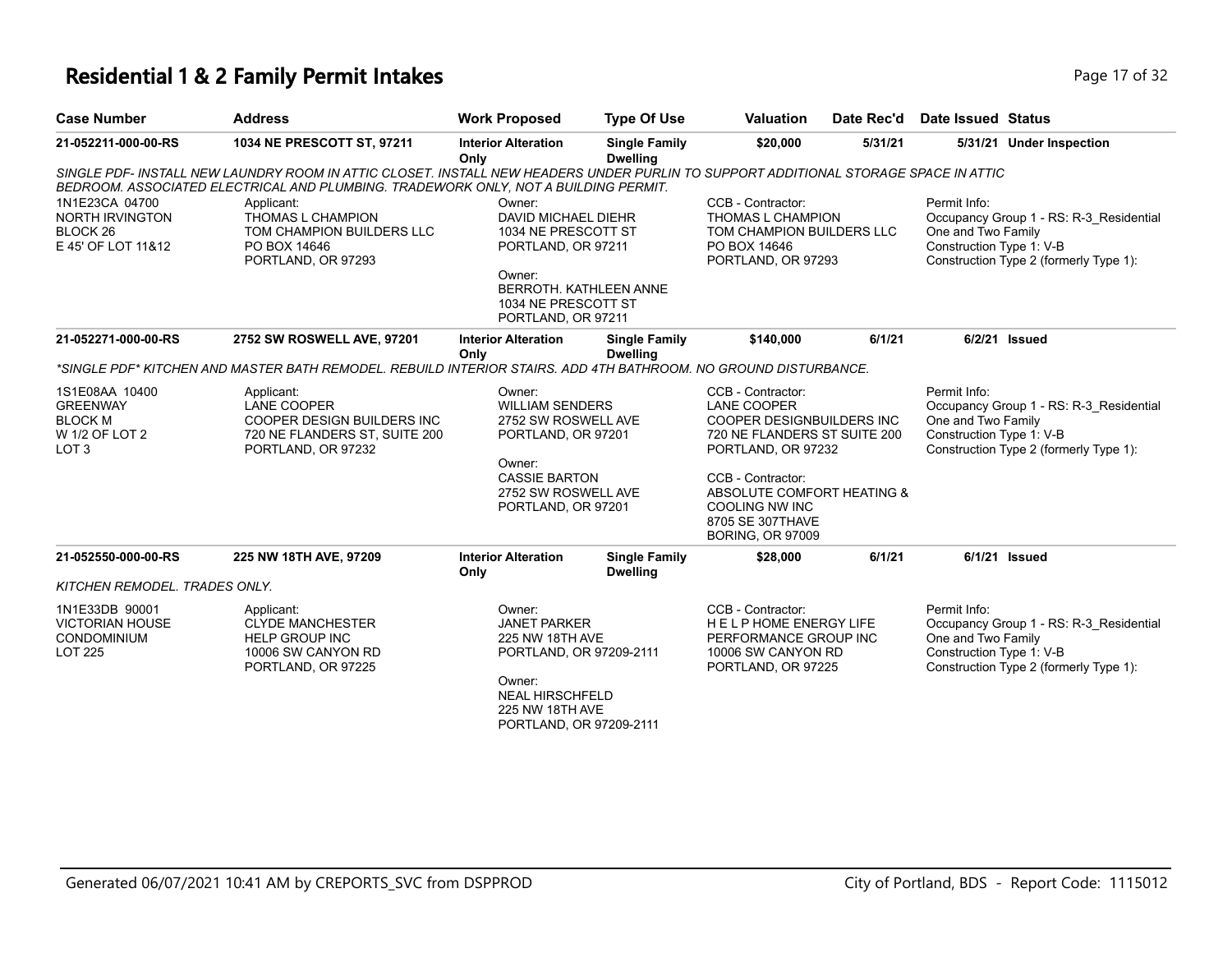### **Residential 1 & 2 Family Permit Intakes Page 18 of 32 Page 18 of 32**

| <b>Case Number</b>                                                                    | <b>Address</b>                                                                                                                | <b>Work Proposed</b>               |                                                                                                                                  | <b>Type Of Use</b>                      | <b>Valuation</b>                                                                                                                  | Date Rec'd | <b>Date Issued Status</b>                                      |                                                                                   |
|---------------------------------------------------------------------------------------|-------------------------------------------------------------------------------------------------------------------------------|------------------------------------|----------------------------------------------------------------------------------------------------------------------------------|-----------------------------------------|-----------------------------------------------------------------------------------------------------------------------------------|------------|----------------------------------------------------------------|-----------------------------------------------------------------------------------|
| 21-052571-000-00-RS                                                                   | 10035 NE BEECH ST, 97220                                                                                                      | <b>Interior Alteration</b><br>Only |                                                                                                                                  | <b>Single Family</b><br><b>Dwelling</b> | \$24,000                                                                                                                          | 6/1/21     |                                                                | 6/1/21 Issued                                                                     |
| INTERIOR KITCHEN REMODEL ** TRADES ONLY**                                             |                                                                                                                               |                                    |                                                                                                                                  |                                         |                                                                                                                                   |            |                                                                |                                                                                   |
| 1N2E21DD 07300<br><b>MAYWOOD PK &amp; PLATS</b><br>28384<br>BLOCK 20<br><b>LOT 15</b> | Applicant:<br><b>JAMES KREIPE</b><br>SQUARE DEAL REMODELING CO INC<br>8603 SE STARK STREET<br>PORTLAND, OR 97216              | Owner:<br>Owner:                   | PRESCOTT, BARRY P TR<br>10035 NE BEECH ST<br>PORTLAND, OR 97220<br>LAW, LINDA S TR<br>10035 NE BEECH ST<br>PORTLAND, OR 97220    |                                         | CCB - Contractor:<br><b>JAMES KREIPE</b><br>SQUARE DEAL REMODELING CO<br><b>INC</b><br>8603 SE STARK STREET<br>PORTLAND, OR 97216 |            | Permit Info:<br>One and Two Family<br>Construction Type 1: V-B | Occupancy Group 1 - RS: R-3 Residential<br>Construction Type 2 (formerly Type 1): |
| 21-052610-000-00-RS                                                                   | 1832 NE 47TH AVE, 97213                                                                                                       | <b>Interior Alteration</b><br>Only |                                                                                                                                  | <b>Single Family</b><br><b>Dwelling</b> | \$8,423                                                                                                                           | 6/1/21     |                                                                | <b>Under Review</b>                                                               |
|                                                                                       | *SINGLE PDF* VOLUNTARY WALL STRENGTHENING USING NUWALL                                                                        |                                    |                                                                                                                                  |                                         |                                                                                                                                   |            |                                                                |                                                                                   |
| 1N2E30CD 06000<br><b>WIBERG HTS</b><br>BLOCK <sub>3</sub><br>LOT <sub>18</sub>        | Applicant:<br><b>EMILY SINGLETON</b><br><b>TERRAFIRMA FOUNDATION SYSTEMS</b><br>7910 SW HUNZIKER ST<br><b>TIGARD OR 97223</b> | Owner:<br>Owner:                   | <b>DEANNE TIBBITTS</b><br>1832 NE 47TH AVE<br>PORTLAND, OR 97213<br>JONATHAN DAUGHERTY<br>1832 NE 47TH AVE<br>PORTLAND, OR 97213 |                                         | CCB - Contractor:<br><b>TERRAFIRMA FOUNDATION</b><br><b>REPAIR INC</b><br>761 NE GARDEN VALLEY BLVD<br>ROSEBURG, OR 97470         |            | Permit Info:<br>One and Two Family<br>Construction Type 1: V-B | Occupancy Group 1 - RS: R-3 Residential<br>Construction Type 2 (formerly Type 1): |
| 21-052723-000-00-RS                                                                   | 3335 NE 49TH AVE, 97213                                                                                                       | <b>Interior Alteration</b><br>Only |                                                                                                                                  | <b>Single Family</b><br><b>Dwelling</b> | \$4,525                                                                                                                           | 6/2/21     | 6/2/21 Final                                                   |                                                                                   |
| <b>VOLUNTARY EARTHQUAKE RETRO FIT</b>                                                 |                                                                                                                               |                                    |                                                                                                                                  |                                         |                                                                                                                                   |            |                                                                |                                                                                   |
| 1N2E30BA 05900<br><b>ROSE CITY PK</b><br>BLOCK 155<br>LOT <sub>5</sub>                | Applicant:<br><b>STEVE GEMMELL</b><br><b>GEMMELL CONSTRUCTION LLC</b><br>2310 N KERBY AVE<br>PORTLAND, OR 97227               | Owner:<br>Owner:                   | DANIEL LOWE WHEELER<br>3335 NE 49TH AVE<br>PORTLAND, OR 97213<br><b>ANNE LOWE</b><br>3335 NE 49TH AVE<br>PORTLAND, OR 97213      |                                         | CCB - Contractor:<br><b>STEVE GEMMELL</b><br>GEMMELL CONSTRUCTION LLC<br>2310 N KERBY AVE<br>PORTLAND, OR 97227                   |            | Permit Info:<br>One and Two Family<br>Construction Type 1: V-B | Occupancy Group 1 - RS: R-3_Residential<br>Construction Type 2 (formerly Type 1): |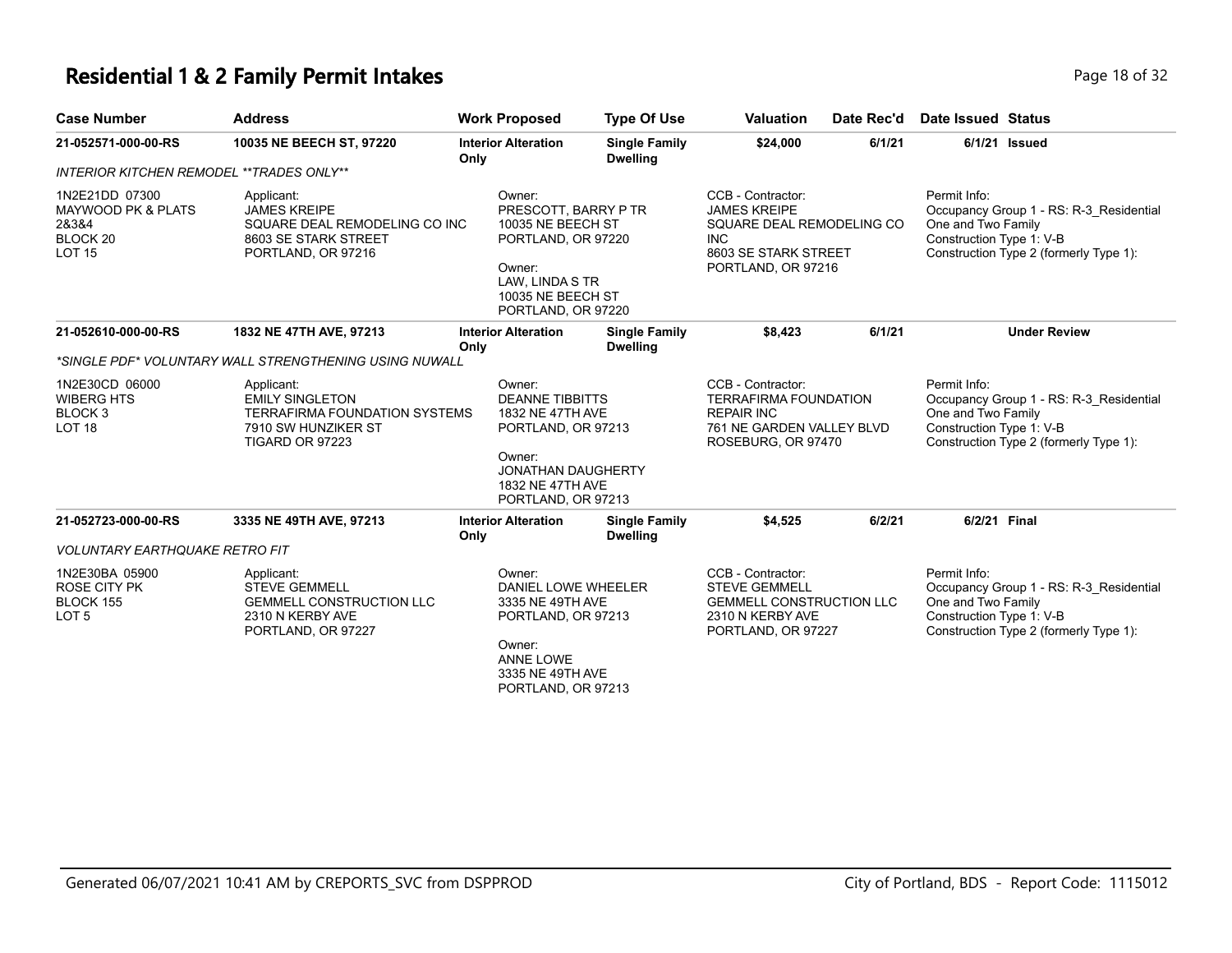### **Residential 1 & 2 Family Permit Intakes Page 19 of 32 Page 19 of 32**

| <b>Case Number</b>                                                                                        | <b>Address</b>                                                                                                                                                                                         | <b>Work Proposed</b>                                                                                                                                              | <b>Type Of Use</b>                                                                     | <b>Valuation</b>                                                                                                                               | Date Rec'd                                                     | <b>Date Issued Status</b>                                                                                                                           |                                                                                   |
|-----------------------------------------------------------------------------------------------------------|--------------------------------------------------------------------------------------------------------------------------------------------------------------------------------------------------------|-------------------------------------------------------------------------------------------------------------------------------------------------------------------|----------------------------------------------------------------------------------------|------------------------------------------------------------------------------------------------------------------------------------------------|----------------------------------------------------------------|-----------------------------------------------------------------------------------------------------------------------------------------------------|-----------------------------------------------------------------------------------|
| 21-052942-000-00-RS                                                                                       | <b>745 NW ALBEMARLE TER, 97210</b>                                                                                                                                                                     | <b>Interior Alteration</b><br>Only                                                                                                                                | <b>Single Family</b><br><b>Dwelling</b>                                                | \$20,000                                                                                                                                       | 6/2/21                                                         |                                                                                                                                                     | 6/2/21 Issued                                                                     |
|                                                                                                           | REMODEL EXISTING MASTER BATHROOM. CREATE A LARGER SHOWER BY CONVERTING EXISTING CLOSET SPACE. TRADE WORK ONLY-NO PLANS REQUIRED.                                                                       |                                                                                                                                                                   |                                                                                        |                                                                                                                                                |                                                                |                                                                                                                                                     |                                                                                   |
| 1N1E32AD 11100<br><b>WESTOVER TERR</b><br>BLOCK <sub>8</sub><br>S 1/2 OF LOT 9<br>LOT 11, N 1/2 OF LOT 13 | Applicant:<br>Owner:<br><b>DOREEN ROOZEE</b><br><b>BISHOP, SUSAN TR</b><br>2363 NW LOVEJOY ST<br>745 NW ALBEMARLE TER<br>PORTLAND, OR 97210<br>PORTLAND, OR 97210-3114<br>Owner:<br>BISHOP, PETER V TR |                                                                                                                                                                   | CCB - Contractor:<br>DOREEN ANN ROOZEE<br>2363 NW LOVEJOY STREET<br>PORTLAND, OR 97210 |                                                                                                                                                | Permit Info:<br>One and Two Family<br>Construction Type 1: V-B | Occupancy Group 1 - RS: R-3_Residential<br>Construction Type 2 (formerly Type 1):                                                                   |                                                                                   |
|                                                                                                           |                                                                                                                                                                                                        | 745 NW ALBEMARLE TER<br>PORTLAND, OR 97210-3114                                                                                                                   |                                                                                        |                                                                                                                                                |                                                                |                                                                                                                                                     |                                                                                   |
| 21-053070-000-00-RS                                                                                       | 3704 NE ALAMEDA ST, 97212                                                                                                                                                                              | <b>Interior Alteration</b><br>Only                                                                                                                                | <b>Single Family</b><br><b>Dwelling</b>                                                | \$8,750                                                                                                                                        | 6/2/21                                                         |                                                                                                                                                     | 6/2/21 Issued                                                                     |
|                                                                                                           | REMODEL EXISTING BATHROOM. TRADE WORK ONLY-NO PLANS REQUIRED.                                                                                                                                          |                                                                                                                                                                   |                                                                                        |                                                                                                                                                |                                                                |                                                                                                                                                     |                                                                                   |
| 1N1E25AA 06800<br><b>BEAUMONT</b><br>BLOCK 45<br>LOT <sub>1</sub>                                         | Applicant:<br>WINNINGHAM CONSTRUCTION LLC<br>18121 S HARDING ROAD<br>OREGON CITY, OR 97045                                                                                                             | Owner:<br><b>STEPHANIE LOPEZ</b><br>3704 NE ALAMEDA ST<br>PORTLAND, OR 97212-2770<br>Owner:<br>PHILLIP EVANS<br>3704 NE ALAMEDA ST<br>PORTLAND, OR 97212-2770     |                                                                                        | CCB - Contractor:<br>WINNINGHAM CONSTRUCTION<br><b>LLC</b><br>18121 S HARDING ROAD<br>OREGON CITY, OR 97045                                    |                                                                | Permit Info:<br>Occupancy Group 1 - RS: R-3_Residential<br>One and Two Family<br>Construction Type 1: V-B<br>Construction Type 2 (formerly Type 1): |                                                                                   |
|                                                                                                           |                                                                                                                                                                                                        |                                                                                                                                                                   |                                                                                        |                                                                                                                                                |                                                                |                                                                                                                                                     |                                                                                   |
| 21-053671-000-00-RS                                                                                       | 2454 SW SHERWOOD DR, 97201                                                                                                                                                                             | <b>Interior Alteration</b><br>Only                                                                                                                                | <b>Single Family</b><br><b>Dwelling</b>                                                | \$30,000                                                                                                                                       | 6/4/21                                                         |                                                                                                                                                     | 6/4/21 Issued                                                                     |
|                                                                                                           | ADD HALF BATH IN THE UNFINNISHED PART OF THE BASEMENT. USE EJECTOR PUMP                                                                                                                                |                                                                                                                                                                   |                                                                                        |                                                                                                                                                |                                                                |                                                                                                                                                     |                                                                                   |
| 1S1E09BB 04700<br><b>GREENWAY</b><br><b>BLOCK D</b><br>LOT 5 TL 4700                                      | Applicant:<br><b>ANDREW GOLD</b><br>2528 SE SALMON ST<br>PORTLAND OR 97214                                                                                                                             | Owner:<br>FULLER, ELIZABETH L TR<br>2454 SW SHERWOOD DR<br>PORTLAND, OR 97201<br>Owner:<br><b>BARTON, BRENT W TR</b><br>2454 SW SHERWOOD DR<br>PORTLAND, OR 97201 |                                                                                        | CCB - Contractor:<br><b>ANDREW GOLD</b><br><b>GOLD STAR DESIGN &amp;</b><br><b>CONSTRUCTION LLC</b><br>2528 SE SALMON ST<br>PORTLAND, OR 97214 |                                                                | Permit Info:<br>One and Two Family<br>Construction Type 1: V-B                                                                                      | Occupancy Group 1 - RS: R-3 Residential<br>Construction Type 2 (formerly Type 1): |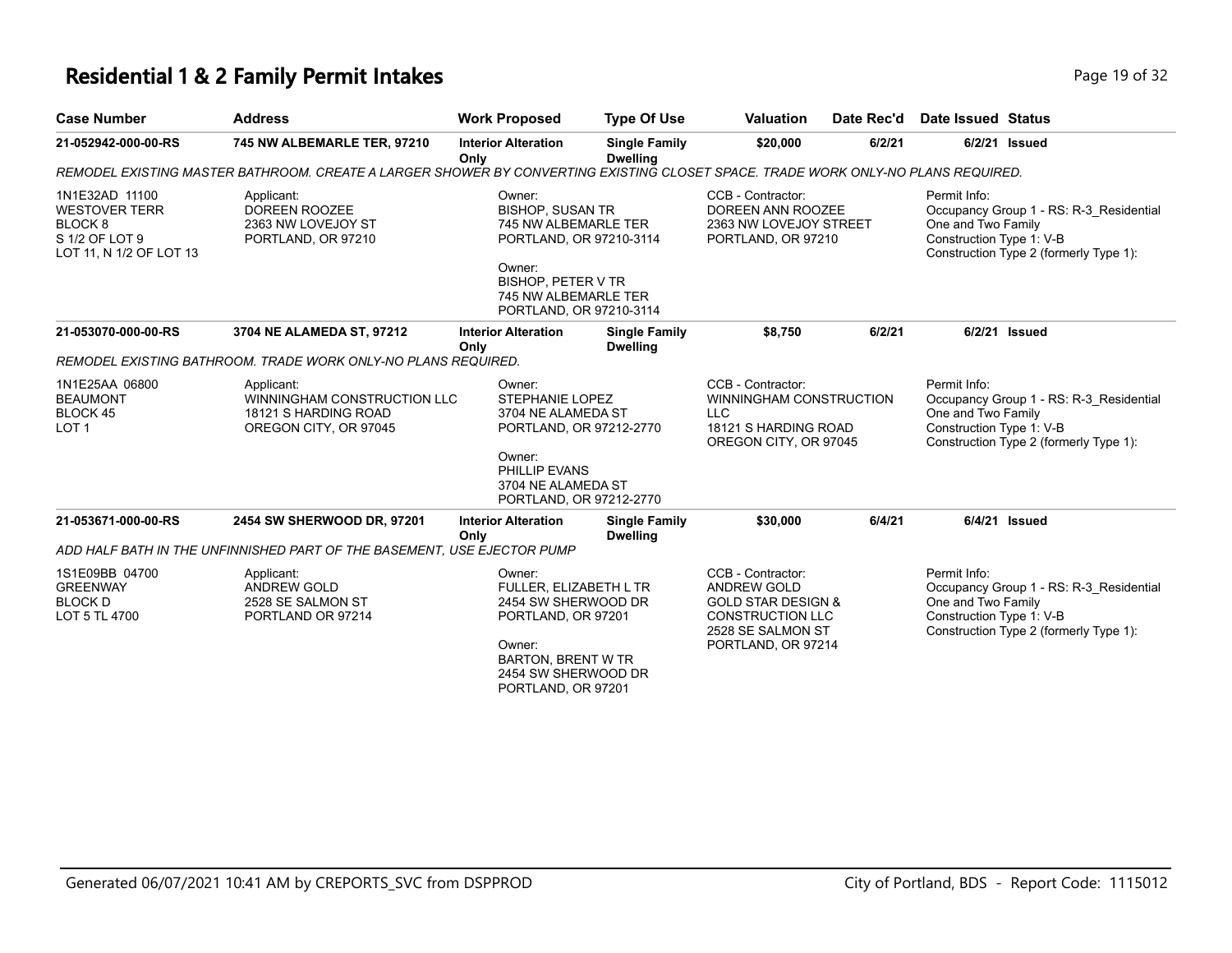#### **Residential 1 & 2 Family Permit Intakes Page 20 of 32 Page 20 of 32**

| <b>Case Number</b>                                                                                 | <b>Address</b>                                                                                                                           | <b>Work Proposed</b>                                                                                                                                                | <b>Type Of Use</b>                      | <b>Valuation</b>                                                                                             | Date Rec'd | <b>Date Issued Status</b>                                      |                                                                                   |
|----------------------------------------------------------------------------------------------------|------------------------------------------------------------------------------------------------------------------------------------------|---------------------------------------------------------------------------------------------------------------------------------------------------------------------|-----------------------------------------|--------------------------------------------------------------------------------------------------------------|------------|----------------------------------------------------------------|-----------------------------------------------------------------------------------|
| 21-053677-000-00-RS                                                                                | 9464 N TRUMBULL AVE, 97203                                                                                                               | <b>Interior Alteration</b><br>Only                                                                                                                                  | <b>Single Family</b><br><b>Dwelling</b> | \$14,805                                                                                                     | 6/4/21     | 6/4/21 Issued                                                  |                                                                                   |
| NEW LIVING SPACE OR SLEEPING AREA.                                                                 | VOLUNTARY CONNECTION OF FRAMING TO FOUNDATION. INSTALL 2 WINDOWS AND WINDOW WELLS IN BASEMENT. THIS PERMIT IS NOT INTENDED TO CREATE ANY |                                                                                                                                                                     |                                         |                                                                                                              |            |                                                                |                                                                                   |
| 1N1W01DB 10100<br>OAK PARK ADD<br><b>BLOCK7</b><br>SWLY 30 1/3' OF NELY 91'<br>OF LOT <sub>2</sub> | Applicant:<br>Michael Weber<br><b>NW Seismic Retrofitters</b><br>P O BOX 18058<br>PORTLAND OR 97212                                      | Owner:<br><b>MARISSA BURNETT</b><br>9464 N TRUMBULL AVE<br>PORTLAND, OR 97203<br>Owner:<br><b>EVAN LOMMASSON</b><br>9464 N TRUMBULL AVE<br>PORTLAND, OR 97203       |                                         | CCB - Contractor:<br><b>MICHAEL WIEBER</b><br>ELYSIUM CONSTRUCTION LLC<br>PO BOX 18058<br>PORTLAND, OR 97218 |            | Permit Info:<br>One and Two Family<br>Construction Type 1: V-B | Occupancy Group 1 - RS: R-3 Residential<br>Construction Type 2 (formerly Type 1): |
| 21-053691-000-00-RS                                                                                | 4719 NE 32ND PL, 97211                                                                                                                   | <b>Interior Alteration</b><br>Only                                                                                                                                  | <b>Single Family</b><br><b>Dwelling</b> | \$3,630                                                                                                      | 6/4/21     |                                                                | <b>Approved to Issue</b>                                                          |
|                                                                                                    | <b>VOLUNTARY CONNECTION OF FRAMING TO FOUNDATION</b>                                                                                     |                                                                                                                                                                     |                                         |                                                                                                              |            |                                                                |                                                                                   |
| 1N1E24BD 18700<br><b>ELBERTA</b><br>BLOCK 10<br><b>LOT 20</b>                                      | Applicant:<br>Michael Weber<br><b>NW Seismic Retrofitters</b><br>P O BOX 18058<br>PORTLAND OR 97212                                      | Owner:<br><b>JUNE FLEMING</b><br>4719 NE 32ND PL<br>PORTLAND, OR 97211-7027                                                                                         |                                         | CCB - Contractor:<br><b>MICHAEL WIEBER</b><br>ELYSIUM CONSTRUCTION LLC<br>PO BOX 18058<br>PORTLAND, OR 97218 |            | Permit Info:<br>One and Two Family<br>Construction Type 1: V-B | Occupancy Group 1 - RS: R-3 Residential<br>Construction Type 2 (formerly Type 1): |
| 21-053714-000-00-RS                                                                                | 2815 SE HARRISON ST, 97214                                                                                                               | <b>Interior Alteration</b><br>Only                                                                                                                                  | <b>Single Family</b><br><b>Dwelling</b> | \$4,500                                                                                                      | 6/4/21     | $6/4/21$ Issued                                                |                                                                                   |
|                                                                                                    | <b>VOLUNTARY CONNECTION OF FRAMING TO FOUNDATION</b>                                                                                     |                                                                                                                                                                     |                                         |                                                                                                              |            |                                                                |                                                                                   |
| 1S1E01CB 05000<br>SECTION 01 1S 1E<br>TL 5000 0.11 ACRES                                           | Applicant:<br>Michael Weber<br><b>NW Seismic Retrofitters</b><br>P O BOX 18058<br>PORTLAND OR 97212                                      | Owner:<br><b>ROBERT SCHNELL</b><br>2815 SE HARRISON ST<br>PORTLAND, OR 97214-5649<br>Owner:<br>SCHNELL, DANA L TR<br>2815 SE HARRISON ST<br>PORTLAND, OR 97214-5649 |                                         | CCB - Contractor:<br>MICHAEL WIEBER<br>ELYSIUM CONSTRUCTION LLC<br>PO BOX 18058<br>PORTLAND, OR 97218        |            | Permit Info:<br>One and Two Family<br>Construction Type 1: V-B | Occupancy Group 1 - RS: R-3 Residential<br>Construction Type 2 (formerly Type 1): |

**Total # of RS Interior Alteration Only permit intakes: 15 Total valuation of RS Interior Alteration Only permit intakes: \$369,778**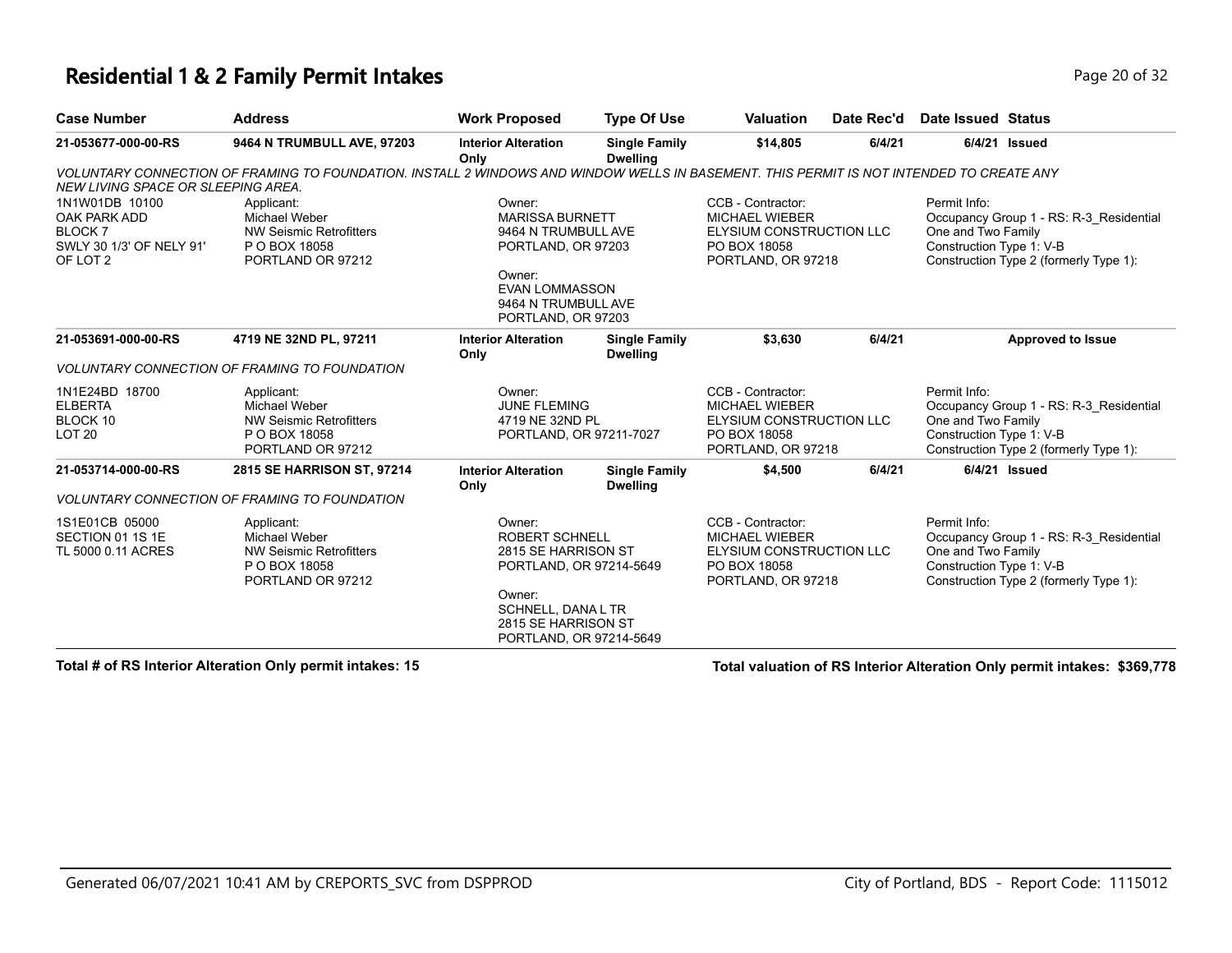## **Residential 1 & 2 Family Permit Intakes Page 21 of 32** Page 21 of 32

| <b>Case Number</b>                                                    | <b>Address</b>                                                                                                                              | <b>Work Proposed</b>                                                                                                                                        | <b>Type Of Use</b>                       | Valuation                                                                                   | Date Rec'd | <b>Date Issued Status</b>                                                                                                                                                                                                              |
|-----------------------------------------------------------------------|---------------------------------------------------------------------------------------------------------------------------------------------|-------------------------------------------------------------------------------------------------------------------------------------------------------------|------------------------------------------|---------------------------------------------------------------------------------------------|------------|----------------------------------------------------------------------------------------------------------------------------------------------------------------------------------------------------------------------------------------|
| 19-155082-REV-01-RS                                                   | 2800 SE 74TH AVE - Unit B, 97206                                                                                                            | <b>New Construction</b>                                                                                                                                     | <b>Accessory</b><br><b>Dwelling Unit</b> | \$0                                                                                         | 6/2/21     | <b>Approved to Issue</b>                                                                                                                                                                                                               |
|                                                                       | SINGLE PDF - REVISION FOR MODIFICATION MADE TO CORNER OF FOUNDATION                                                                         |                                                                                                                                                             |                                          |                                                                                             |            |                                                                                                                                                                                                                                        |
| 1S2E08AB 10600                                                        | Applicant:<br><b>LEVY MOROSHAN</b><br><b>DWELLING PRO</b><br>2800 SE 74TH AVE<br>PORTLAND, OR 97206                                         | Owner:<br><b>CHRISTOPHER CRARY</b><br>2800 SE 74TH AVE<br>PORTLAND, OR 97206<br>Owner:<br>ANTONIA CRARY<br>2800 SE 74TH AVE<br>PORTLAND, OR 97206           |                                          | Primary Contractor:<br><b>TO BID</b>                                                        |            | Permit Info:<br>Occupancy Group 1 - RS: R-3_Residential<br>One and Two Family<br>Construction Type 1: V-B<br>Construction Type 2 (formerly Type 1): V-B<br>Total Square Footage - Display Only: 517                                    |
| 20-216622-DFS-01-RS                                                   | 1944 SE 59TH AVE - Unit B, 97215                                                                                                            | <b>New Construction</b>                                                                                                                                     | <b>Accessory</b><br><b>Dwelling Unit</b> | \$1                                                                                         | 6/2/21     | 6/2/21 Issued                                                                                                                                                                                                                          |
| SINGLE PDF -DFS FOR ROOF TRUSSES                                      |                                                                                                                                             |                                                                                                                                                             |                                          |                                                                                             |            |                                                                                                                                                                                                                                        |
| 1S2E06DA 11300                                                        | Applicant:<br><b>BRANDON YODER</b><br><b>BUILDERS DESIGN</b><br>11125 NE WEILDER ST<br>PORTLAND OR 97220                                    | Owner:<br><b>BEST, CHRISTOPHER J TR</b><br>1944 SE 59TH AVE<br>PORTLAND, OR 97215<br>Owner:<br>SANDER, NANCY A TR<br>1944 SE 59TH AVE<br>PORTLAND, OR 97215 |                                          | CCB - Contractor:<br>ADVANCE DESIGN BUILD LLC<br>6435 SW PARKHILL WAY<br>PORTLAND, OR 97239 |            | Permit Info:<br>Occupancy Group 1 - RS: R-3_Residential<br>One and Two Family<br>Construction Type 1: V-B<br>Construction Type 2 (formerly Type 1):<br>Total Square Footage - Display Only: 350                                        |
| 20-216622-REV-01-RS                                                   | 1944 SE 59TH AVE - Unit B, 97215                                                                                                            | <b>New Construction</b>                                                                                                                                     | <b>Accessory</b><br><b>Dwelling Unit</b> | \$0                                                                                         | 6/2/21     | 6/2/21 Issued                                                                                                                                                                                                                          |
|                                                                       | SINGLE PDF - REVISION TO FOUNDATION PLAN TO INDICATE ENTIRELY NEW FOUNDATION                                                                |                                                                                                                                                             |                                          |                                                                                             |            |                                                                                                                                                                                                                                        |
| 1S2E06DA 11300                                                        | Applicant:<br><b>BRANDON YODER</b><br><b>BUILDERS DESIGN</b><br>11125 NE WEILDER ST<br>PORTLAND OR 97220                                    | Owner:<br><b>BEST, CHRISTOPHER J TR</b><br>1944 SE 59TH AVE<br>PORTLAND, OR 97215<br>Owner:<br>SANDER, NANCY A TR<br>1944 SE 59TH AVE<br>PORTLAND, OR 97215 |                                          | CCB - Contractor:<br>ADVANCE DESIGN BUILD LLC<br>6435 SW PARKHILL WAY<br>PORTLAND, OR 97239 |            | Permit Info:<br>Occupancy Group 1 - RS: R-3 Residential<br>One and Two Family<br>Construction Type 1: V-B<br>Construction Type 2 (formerly Type 1):<br>Total Square Footage - Display Only: 350                                        |
| 21-046989-000-00-RS                                                   | 3524 NE 26TH AVE, 97212                                                                                                                     | <b>New Construction</b>                                                                                                                                     | <b>Accessory</b><br><b>Dwelling Unit</b> | \$120,000                                                                                   | 6/4/21     | <b>Under Review</b>                                                                                                                                                                                                                    |
|                                                                       | SINGLE PDF - NEW DETACHED ACCESSORY DWELLING UNIT / 1-STORY / NO GARAGE / FLAT LOT /COMPLEX **ELECTRICAL MECHANICAL AND PLUMBING SEPARATE** |                                                                                                                                                             |                                          |                                                                                             |            |                                                                                                                                                                                                                                        |
| 1N1E24CC 15200<br>ALAMEDA PARK<br>BLOCK <sub>3</sub><br><b>LOT 14</b> | Applicant:<br><b>DAVE SPITZER</b><br><b>DMS ARCHITECTS</b><br>2325 NE 19TH AVE<br>PORTLAND OR 97212                                         | Owner:<br>C MARIE ECKERT<br>3524 NE 26TH AVE<br>PORTLAND, OR 97212-1521                                                                                     |                                          | Primary Contractor:<br>TO BID                                                               |            | Permit Info:<br>Occupancy Group 1 - RS: R-3_Residential<br>One and Two Family<br>Construction Type 1: V-B<br>Construction Type 2 (formerly Type 1): V-B<br>Total Square Footage - Display Only: 510<br>Number of New Dwelling Units: 1 |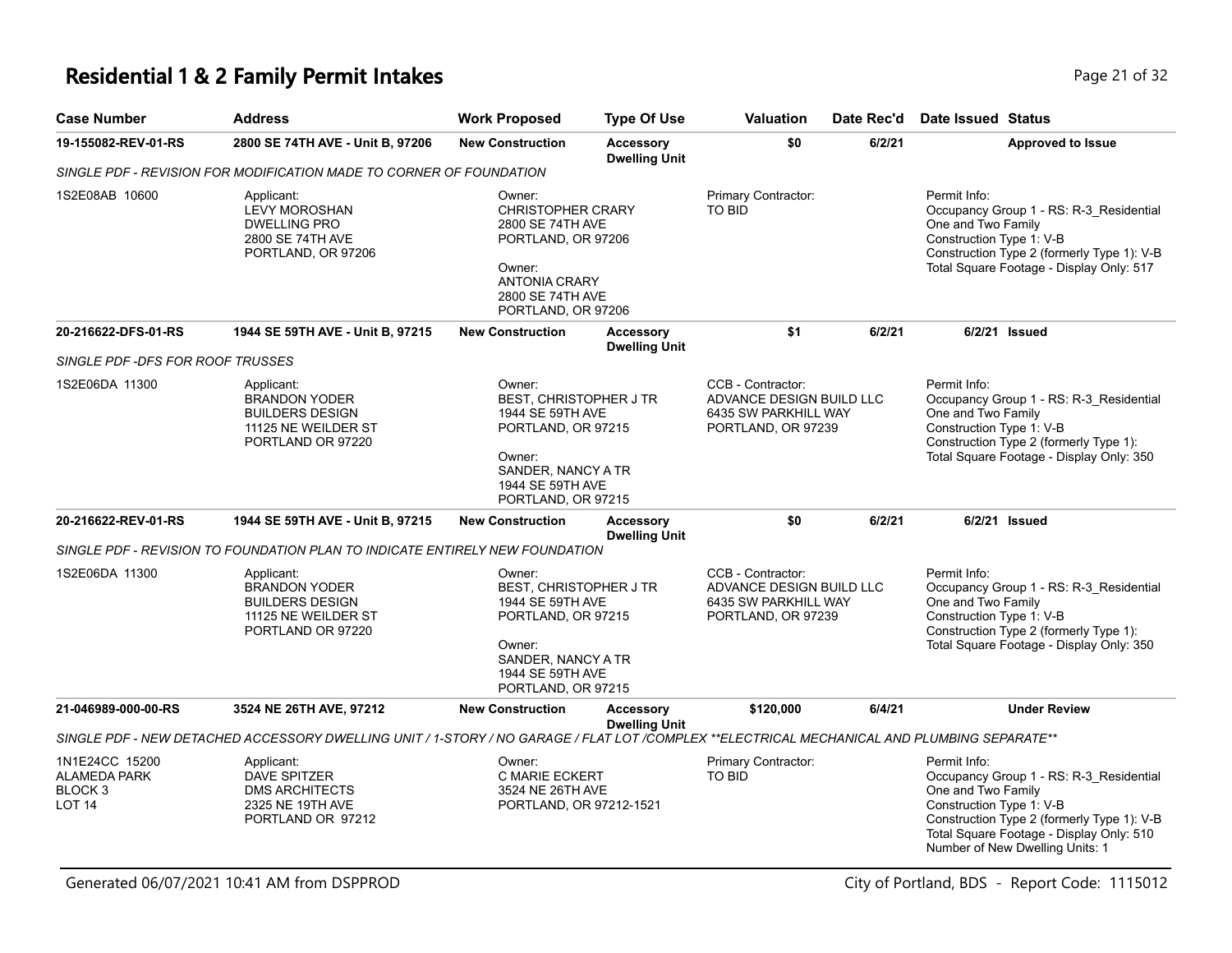# **Residential 1 & 2 Family Permit Intakes Page 22 of 32** Page 22 of 32

| <b>Case Number</b>                                                                      | <b>Address</b>                                                                                                                                                                                                           | <b>Work Proposed</b>                                                                                                                                 | <b>Type Of Use</b>                       | <b>Valuation</b>                                                                                 | Date Rec'd | <b>Date Issued Status</b>                                                                                                                                                                                                               |  |  |  |  |  |
|-----------------------------------------------------------------------------------------|--------------------------------------------------------------------------------------------------------------------------------------------------------------------------------------------------------------------------|------------------------------------------------------------------------------------------------------------------------------------------------------|------------------------------------------|--------------------------------------------------------------------------------------------------|------------|-----------------------------------------------------------------------------------------------------------------------------------------------------------------------------------------------------------------------------------------|--|--|--|--|--|
| 21-052810-000-00-RS                                                                     | 840 SE 155TH AVE - UNIT A, 97233                                                                                                                                                                                         | <b>New Construction</b>                                                                                                                              | <b>Accessory</b><br><b>Dwelling Unit</b> | 6/4/21<br>\$113,789                                                                              |            | <b>Under Review</b>                                                                                                                                                                                                                     |  |  |  |  |  |
|                                                                                         | SINGLE PDF-NEW DETACHED ACCESSORY DWELLING UNIT/2-STORY/1-GARAGE/FLAT LOT/COMPLEX ***TRADE PERMITS SEPARATE*** W 21-052798-RS                                                                                            |                                                                                                                                                      |                                          |                                                                                                  |            |                                                                                                                                                                                                                                         |  |  |  |  |  |
| 1S2E01AB 09202<br>LOT <sub>2</sub>                                                      | Applicant:<br><b>WALTER STERN</b><br><b>FASTER PERMITS</b><br>2000 SW 1ST AVE. STE 420<br>PORTLAND OR 97201                                                                                                              | Owner:<br>NFP LLC<br>12830 SE RIDGECREST RD                                                                                                          | HAPPY VALLEY, OR 97086-6134              | Primary Contractor:<br><b>TO BID</b>                                                             |            | Permit Info:<br>Occupancy Group 1 - RS: R-3 Residential<br>One and Two Family<br>Construction Type 1: V-B<br>Construction Type 2 (formerly Type 1): V-B<br>Total Square Footage - Display Only: 1056<br>Number of New Dwelling Units: 1 |  |  |  |  |  |
| 21-052200-000-00-RS                                                                     | 3640 N WINCHELL ST, 97217                                                                                                                                                                                                | <b>New Construction</b>                                                                                                                              | <b>Accessory</b><br><b>Structure</b>     | \$11,282                                                                                         | 5/31/21    | <b>Under Review</b>                                                                                                                                                                                                                     |  |  |  |  |  |
| <b>BUILD NEW FREE STANDING 440 SQ FT PERGOLA.</b>                                       |                                                                                                                                                                                                                          |                                                                                                                                                      |                                          |                                                                                                  |            |                                                                                                                                                                                                                                         |  |  |  |  |  |
| 1N1E08DD 00900<br><b>WASHBURNE ADD</b><br>BLOCK 1<br>LOT <sub>6</sub><br>W 1/2 OF LOT 7 | Applicant:<br>PETER LODA<br><b>INDIFAB DESIGN LLC</b><br>3523 NE 23RD AVE<br>PORTLAND, OR 97212                                                                                                                          | Owner:<br><b>SHAWN CARBOY</b><br>3640 N WINCHELL ST<br>PORTLAND, OR 97217<br>Owner:<br>KATHERINE MATHEWS<br>3640 N WINCHELL ST<br>PORTLAND, OR 97217 |                                          | CCB - Contractor:<br><b>INDIFAB DESIGN LLC</b><br>3523 NE 23RD AVE<br>PORTLAND, OR 97212         |            | Permit Info:<br>Occupancy Group 1 - RS: U_Decks,<br>Patios, Porches, Carports<br>Construction Type 1: V-B<br>Construction Type 2 (formerly Type 1):<br>Total Square Footage - Display Only: 440                                         |  |  |  |  |  |
| 21-052256-000-00-RS                                                                     | 471 SE 58TH PL - Unit A, 97215                                                                                                                                                                                           | <b>New Construction</b>                                                                                                                              | <b>Accessory</b><br><b>Structure</b>     | \$9,693                                                                                          | 6/1/21     | <b>Under Review</b>                                                                                                                                                                                                                     |  |  |  |  |  |
| **SINGLE PDF** BUILD 189 SQ FT GARDEN SHED.                                             |                                                                                                                                                                                                                          |                                                                                                                                                      |                                          |                                                                                                  |            |                                                                                                                                                                                                                                         |  |  |  |  |  |
| 1N2E31DD 10100                                                                          | Applicant:<br>DAVID DALINE<br><b>DALINE CONSTRUCTION</b><br>8900 SW DURHAM ST, STE F8<br><b>TIGARD, OR 97223</b>                                                                                                         | Owner:<br>H HUDSON HOMES INC<br>4500 KRUSE WAY STE 105                                                                                               | LAKE OSWEGO, OR 97035-2597               | CCB - Contractor:<br>DAVID CLARKE DALINE<br>8900 SW BURNHAM STREET F8<br><b>TIGARD, OR 97223</b> |            | Permit Info:<br>Occupancy Group 1 - RS: U_Private<br>Garage\Utility Misc.<br>Construction Type 1: V-B<br>Construction Type 2 (formerly Type 1):<br>Total Square Footage - Display Only: 189                                             |  |  |  |  |  |
| 21-039571-000-00-RS                                                                     | 8305 E BURNSIDE ST, 97216                                                                                                                                                                                                | <b>New Construction</b>                                                                                                                              | Accessory<br><b>Structure</b>            | \$117,003                                                                                        | 6/2/21     | <b>Under Review</b>                                                                                                                                                                                                                     |  |  |  |  |  |
|                                                                                         | SINGLE PDF - NEW CONSTRUCTION OF 2-STORY ACCESSORY STRUCTURE TO INCLUDE LVING AREA ON FIRST FLOOR; BEDROOMS, BATHROOM, COVERED PORCH<br>AND DECK ON SECOND FLOOR**DFS FOR ROOF TRUSSES**TRADES TO BE OBTAINED SEPARATELY |                                                                                                                                                      |                                          |                                                                                                  |            |                                                                                                                                                                                                                                         |  |  |  |  |  |
| 1N2E33CB 11500<br><b>TERRACE PK</b><br>BLOCK 12<br>LOT <sub>1</sub>                     | Applicant:<br><b>NESTOR NGO</b><br><b>HARMONY DECOR LLC</b><br>522 NW 23RD AVE, SUITE E<br>PORTLAND, OR 97210                                                                                                            | Owner:<br>THANH M T TRAN<br>8305 E BURNSIDE ST<br>PORTLAND, OR 97216<br>Owner:<br><b>TRONG TRAN</b><br>8305 E BURNSIDE ST<br>PORTLAND, OR 97216      |                                          | Primary Contractor:<br><b>TO BID</b>                                                             |            | Permit Info:<br>Occupancy Group 1 - RS: R-3_Residential<br>One and Two Family<br>Construction Type 1: V-B<br>Construction Type 2 (formerly Type 1):<br>Total Square Footage - Display Only: 896                                         |  |  |  |  |  |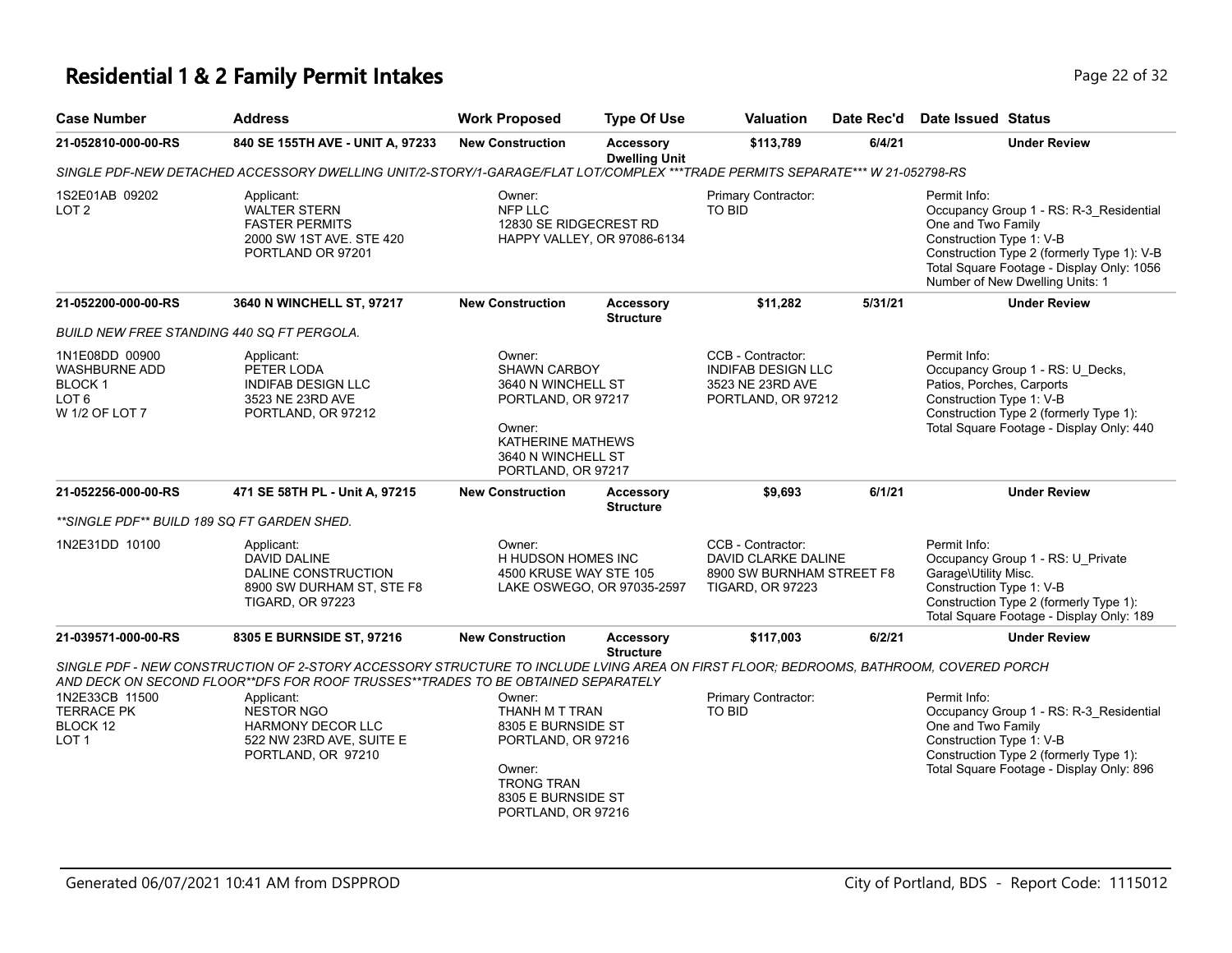## **Residential 1 & 2 Family Permit Intakes Page 11 October 23 of 32** Page 23 of 32

| <b>Case Number</b>                                                                                                       | <b>Address</b>                                                                                                 | <b>Work Proposed</b>                                                                                                                                  | <b>Type Of Use</b>                      | <b>Valuation</b>                                                                                                                                                                                                 | Date Rec'd | <b>Date Issued Status</b>                                                                                                                                                                            |
|--------------------------------------------------------------------------------------------------------------------------|----------------------------------------------------------------------------------------------------------------|-------------------------------------------------------------------------------------------------------------------------------------------------------|-----------------------------------------|------------------------------------------------------------------------------------------------------------------------------------------------------------------------------------------------------------------|------------|------------------------------------------------------------------------------------------------------------------------------------------------------------------------------------------------------|
| 21-048477-000-00-RS                                                                                                      | 26722 NW REEDER RD, 97231                                                                                      | <b>New Construction</b>                                                                                                                               | <b>Accessory</b><br><b>Structure</b>    | \$76,720                                                                                                                                                                                                         | 6/2/21     | <b>Under Review</b>                                                                                                                                                                                  |
| SINGLE PDF - CONSTRUCT NEW POLE BARN                                                                                     |                                                                                                                |                                                                                                                                                       |                                         |                                                                                                                                                                                                                  |            |                                                                                                                                                                                                      |
| 3N1W26A 00500<br><b>REEDER ESTATES</b><br>BLOCK <sub>1</sub><br>LOT <sub>1</sub><br>DEFERRAL-POTENTIAL<br>ADDITIONAL TAX | Applicant:<br><b>AMY JARVIS</b><br>9303 SW 55th Avenue<br>PORTLAND, OR 97219                                   | Owner:<br><b>HOWARD JARVIS</b><br>9303 SW 55TH AVE<br>PORTLAND, OR 97219<br>Owner:<br><b>AMY JARVIS</b><br>9303 SW 55TH AVE<br>PORTLAND, OR 97219     |                                         | CCB - Contractor:<br>ECON O FAB BUILDINGS INC<br>45975 NW CLAPSHAW HILL RD<br>FOREST GROVE, OR 97116<br>CCB - Contractor:<br>David Campbell<br><b>ENERGIZED ELECTRIC LLC</b><br>PO BOX 643<br>FAIRVIEW, OR 97024 |            | Permit Info:<br>Occupancy Group 1 - RS: U_Private<br>Garage\Utility Misc.<br>Construction Type 1: V-B<br>Construction Type 2 (formerly Type 1):<br>Total Square Footage - Display Only: 1496         |
| 21-051423-000-00-RS                                                                                                      | 4567 NE 83RD AVE, 97220                                                                                        | <b>New Construction</b>                                                                                                                               | Garage/Carport                          | \$38,000                                                                                                                                                                                                         | 6/1/21     | <b>Under Review</b>                                                                                                                                                                                  |
|                                                                                                                          | SINGLE PDF - NEW CONSTRUCTION DETACHED GARAGE W COVERED PATIO ***ANY TRADES TO BE OBTAINED SEPARATELY***       |                                                                                                                                                       |                                         |                                                                                                                                                                                                                  |            |                                                                                                                                                                                                      |
| 1N2E21BC 15800<br>ROSEWAY & PLAT 2<br>BLOCK <sub>8</sub><br>E 47.5' OF LOT 1&2                                           | Applicant:<br><b>KRISTOPHER CELTNIEKS</b><br>SASQUATCH ARCHITECTURE<br>1129 SE MARKET ST<br>PORTLAND, OR 97214 | Owner:<br>NICHOLAS TIPTON<br>4567 NE 83RD AVE<br>PORTLAND, OR 97220                                                                                   |                                         | CCB - Contractor:<br>NIDO HOMES LLC<br>9746 N EXETER AVE<br>PORTLAND, OR 97203                                                                                                                                   |            | Permit Info:<br>Construction Type 1: V-B<br>Construction Type 2 (formerly Type 1):                                                                                                                   |
|                                                                                                                          |                                                                                                                | Owner:<br><b>TARA MOORE</b><br>4567 NE 83RD AVE<br>PORTLAND, OR 97220                                                                                 |                                         |                                                                                                                                                                                                                  |            |                                                                                                                                                                                                      |
| 13-180293-DFS-02-RS                                                                                                      | 11575 SW 16TH DR - UNIT A, 97219                                                                               | <b>New Construction</b>                                                                                                                               | <b>Single Family</b><br><b>Dwelling</b> | \$4,000                                                                                                                                                                                                          | 6/1/21     | <b>Approved to Issue</b>                                                                                                                                                                             |
| SINGLE PDF- DFS FOR FIRE SPRINKLERS                                                                                      |                                                                                                                |                                                                                                                                                       |                                         |                                                                                                                                                                                                                  |            |                                                                                                                                                                                                      |
| 1S1E33BD 00700<br><b>ALDERCREST</b><br>LOT <sub>12</sub>                                                                 | Applicant:<br><b>JUSTN ABBOTT</b><br>11575 SW 16TH AVE<br>PORTLAND OR 97219                                    | Owner:<br><b>JUSTIN ABBOTT</b><br>11575 SW 16TH DR<br>PORTLAND, OR 97219<br>Owner:<br><b>HEATHER ABBOTT</b><br>11575 SW 16TH DR<br>PORTLAND, OR 97219 |                                         | CCB - Contractor:<br><b>BOB BRADSTREET</b><br><b>RISER FIRE PROTECTION LLC</b><br>PO BOX 2319<br>BATTLE GROUND, WA 98604                                                                                         |            | Permit Info:<br>Occupancy Group 1 - RS: R-3_Residential<br>One and Two Family<br>Construction Type 1: V-B<br>Construction Type 2 (formerly Type 1): V-B<br>Total Square Footage - Display Only: 2650 |
| 19-214417-REV-01-RS                                                                                                      | 78 SE 139TH AVE, 97233                                                                                         | <b>New Construction</b>                                                                                                                               | <b>Single Family</b><br><b>Dwelling</b> | \$0                                                                                                                                                                                                              | 6/3/21     | <b>Approved to Issue</b>                                                                                                                                                                             |
|                                                                                                                          | SINGLE PDF - REVISION TO CHANGE THE KITCHEN LAYOUT                                                             |                                                                                                                                                       |                                         |                                                                                                                                                                                                                  |            |                                                                                                                                                                                                      |
| 1N2E35DD 05000                                                                                                           | Applicant:<br><b>KEVIN PARTAIN</b><br><b>URBAN VISIONS</b><br>223 NE 56TH AVENUE<br>PORTLAND, OR 97213         | Owner:<br>SUNSET BRIDGE INC<br>PO BOX 66910<br>PORTLAND, OR 97290-6910                                                                                |                                         | CCB - Contractor:<br><b>JIM KOSTA</b><br><b>BW CONSTRUCTION INC</b><br>PO BOX 66910<br>PORTLAND, OR 97290                                                                                                        |            | Permit Info:<br>Occupancy Group 1 - RS: R-3_Residential<br>One and Two Family<br>Construction Type 1: V-B<br>Construction Type 2 (formerly Type 1): V-B<br>Total Square Footage - Display Only: 1632 |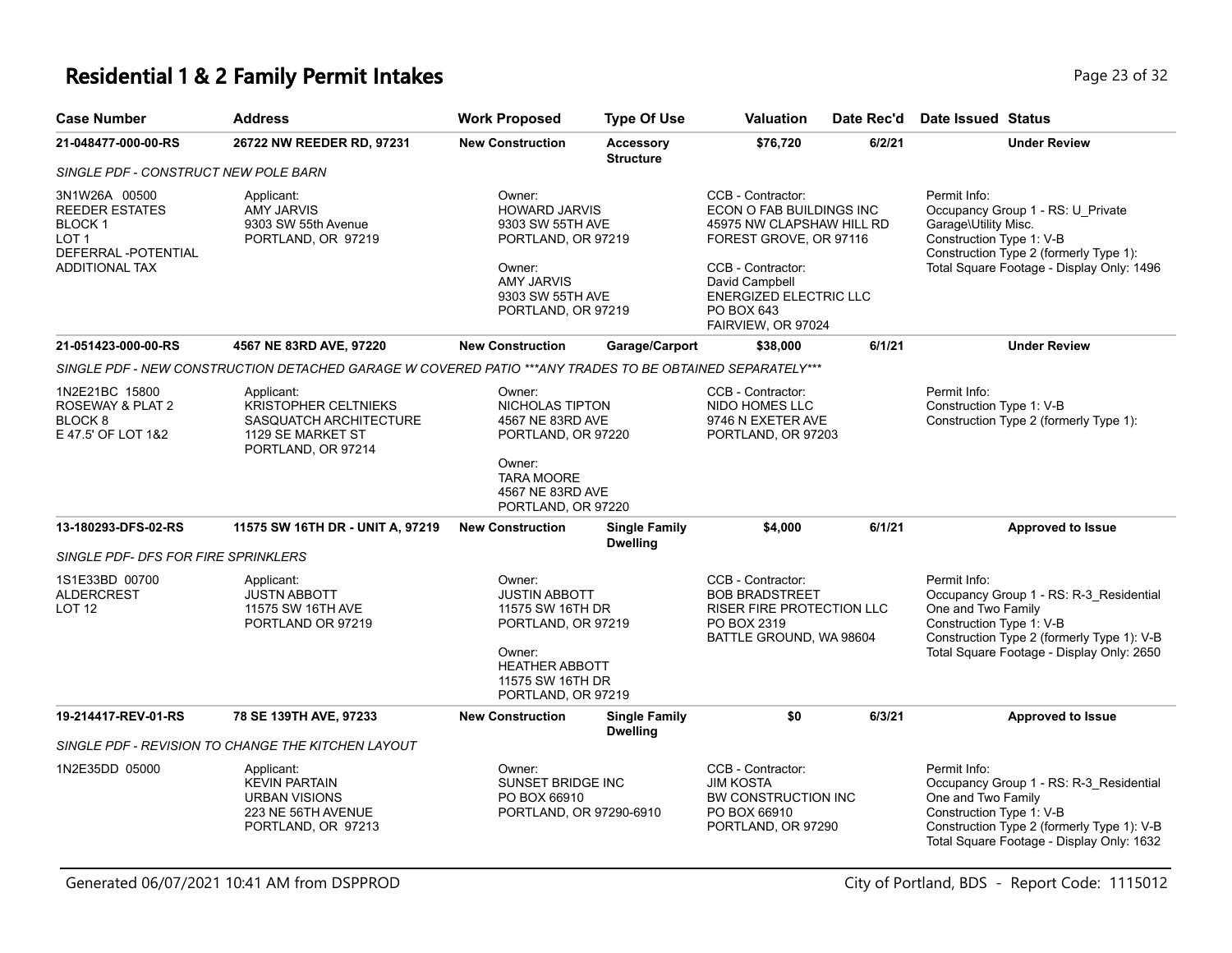## **Residential 1 & 2 Family Permit Intakes Page 24 of 32** Page 24 of 32

| <b>Case Number</b>                         | <b>Address</b>                                                                                         | <b>Work Proposed</b>                                                   | <b>Type Of Use</b>                      | Valuation                                                                                                         | Date Rec'd | <b>Date Issued Status</b>                                      |                                                                                                                                    |
|--------------------------------------------|--------------------------------------------------------------------------------------------------------|------------------------------------------------------------------------|-----------------------------------------|-------------------------------------------------------------------------------------------------------------------|------------|----------------------------------------------------------------|------------------------------------------------------------------------------------------------------------------------------------|
| 19-214426-REV-01-RS                        | 74 SE 139TH AVE, 97233                                                                                 | <b>New Construction</b>                                                | <b>Single Family</b><br><b>Dwelling</b> | \$0                                                                                                               | 6/4/21     |                                                                | $6/4/21$ Issued                                                                                                                    |
| SINGLE PDF - REVISION TO KITCHEN LAYOUT    |                                                                                                        |                                                                        |                                         |                                                                                                                   |            |                                                                |                                                                                                                                    |
| 1N2E35DD 05000                             | Applicant:<br><b>KEVIN PARTAIN</b><br><b>URBAN VISIONS</b><br>223 NE 56TH AVENUE<br>PORTLAND, OR 97213 | Owner:<br>SUNSET BRIDGE INC<br>PO BOX 66910<br>PORTLAND, OR 97290-6910 |                                         | CCB - Contractor:<br><b>JIM KOSTA</b><br>BW CONSTRUCTION INC<br>PO BOX 66910<br>PORTLAND, OR 97290                |            | Permit Info:<br>One and Two Family<br>Construction Type 1: V-B | Occupancy Group 1 - RS: R-3_Residential<br>Construction Type 2 (formerly Type 1): V-B<br>Total Square Footage - Display Only: 1632 |
| 19-214428-REV-01-RS                        | 70 SE 139TH AVE, 97233                                                                                 | <b>New Construction</b>                                                | <b>Single Family</b><br><b>Dwelling</b> | \$0                                                                                                               | 6/4/21     |                                                                | 6/4/21 Issued                                                                                                                      |
| SINGLE PDF - REVISION TO KITCHEN LAYOUT    |                                                                                                        |                                                                        |                                         |                                                                                                                   |            |                                                                |                                                                                                                                    |
| 1N2E35DD 05000                             | Applicant:<br><b>KEVIN PARTAIN</b><br><b>URBAN VISIONS</b><br>223 NE 56TH AVENUE<br>PORTLAND, OR 97213 | Owner:<br>SUNSET BRIDGE INC<br>PO BOX 66910<br>PORTLAND, OR 97290-6910 |                                         | CCB - Contractor:<br><b>JIM KOSTA</b><br>BW CONSTRUCTION INC<br>PO BOX 66910<br>PORTLAND, OR 97290                |            | Permit Info:<br>One and Two Family<br>Construction Type 1: V-B | Occupancy Group 1 - RS: R-3_Residential<br>Construction Type 2 (formerly Type 1): V-B<br>Total Square Footage - Display Only: 1632 |
| 19-214430-REV-01-RS                        | 66 SE 139TH AVE, 97233                                                                                 | <b>New Construction</b>                                                | <b>Single Family</b><br><b>Dwelling</b> | \$0                                                                                                               | 6/4/21     |                                                                | 6/4/21 Issued                                                                                                                      |
| SINGLE PDF - REVISION TO KITCHEN LAYOUT    |                                                                                                        |                                                                        |                                         |                                                                                                                   |            |                                                                |                                                                                                                                    |
| 1N2E35DD 05000                             | Applicant:<br><b>KEVIN PARTAIN</b><br><b>URBAN VISIONS</b><br>223 NE 56TH AVENUE<br>PORTLAND, OR 97213 | Owner:<br>SUNSET BRIDGE INC<br>PO BOX 66910<br>PORTLAND, OR 97290-6910 |                                         | CCB - Contractor:<br><b>JIM KOSTA</b><br>BW CONSTRUCTION INC<br>PO BOX 66910<br>PORTLAND, OR 97290                |            | Permit Info:<br>One and Two Family<br>Construction Type 1: V-B | Occupancy Group 1 - RS: R-3_Residential<br>Construction Type 2 (formerly Type 1): V-B<br>Total Square Footage - Display Only: 1632 |
| 19-214439-DFS-02-RS                        | 62 SE 139TH AVE, 97233                                                                                 | <b>New Construction</b>                                                | <b>Single Family</b><br><b>Dwelling</b> | \$4,000                                                                                                           | 6/4/21     |                                                                | 6/4/21 Issued                                                                                                                      |
| <b>SINGLE PDF- DFS FOR FIRE SPRINKLERS</b> |                                                                                                        |                                                                        |                                         |                                                                                                                   |            |                                                                |                                                                                                                                    |
| 1N2E35DD 05000                             | Applicant:<br><b>KEVIN PARTAIN</b><br><b>URBAN VISIONS</b><br>223 NE 56TH AVENUE<br>PORTLAND, OR 97213 | Owner:<br>SUNSET BRIDGE INC<br>PO BOX 66910<br>PORTLAND, OR 97290-6910 |                                         | CCB - Contractor:<br><b>BOB BRADSTREET</b><br>RISER FIRE PROTECTION LLC<br>PO BOX 2319<br>BATTLE GROUND, WA 98604 |            | Permit Info:<br>One and Two Family<br>Construction Type 1: V-B | Occupancy Group 1 - RS: R-3_Residential<br>Construction Type 2 (formerly Type 1): V-B<br>Total Square Footage - Display Only: 1632 |
| 19-214439-REV-01-RS                        | 62 SE 139TH AVE, 97233                                                                                 | <b>New Construction</b>                                                | <b>Single Family</b><br><b>Dwelling</b> | \$0                                                                                                               | 6/4/21     |                                                                | $6/4/21$ Issued                                                                                                                    |
| SINGLE PDF - REVISION TO KITCHEN LAYOUT    |                                                                                                        |                                                                        |                                         |                                                                                                                   |            |                                                                |                                                                                                                                    |
| 1N2E35DD 05000                             | Applicant:<br><b>KEVIN PARTAIN</b><br><b>URBAN VISIONS</b><br>223 NE 56TH AVENUE<br>PORTLAND, OR 97213 | Owner:<br>SUNSET BRIDGE INC<br>PO BOX 66910<br>PORTLAND, OR 97290-6910 |                                         | CCB - Contractor:<br><b>JIM KOSTA</b><br>BW CONSTRUCTION INC<br>PO BOX 66910<br>PORTLAND, OR 97290                |            | Permit Info:<br>One and Two Family<br>Construction Type 1: V-B | Occupancy Group 1 - RS: R-3_Residential<br>Construction Type 2 (formerly Type 1): V-B<br>Total Square Footage - Display Only: 1632 |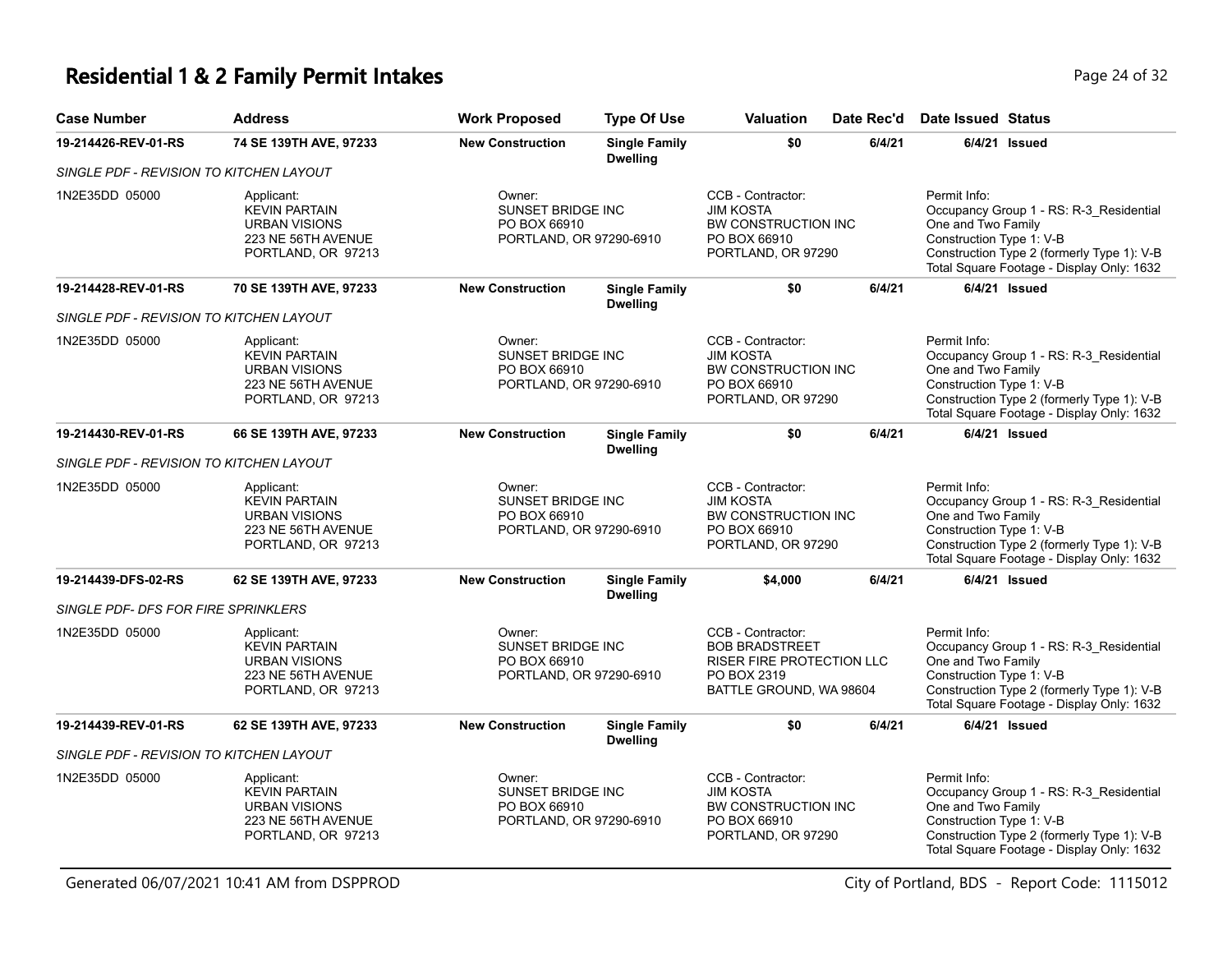### **Residential 1 & 2 Family Permit Intakes Page 25 of 32** Page 25 of 32

| <b>Case Number</b>                      | <b>Address</b>                                                                                         | <b>Work Proposed</b>                                                          | <b>Type Of Use</b>                      | Valuation                                                                                                                | Date Rec'd | <b>Date Issued Status</b>                                      |                                                                                                                                    |
|-----------------------------------------|--------------------------------------------------------------------------------------------------------|-------------------------------------------------------------------------------|-----------------------------------------|--------------------------------------------------------------------------------------------------------------------------|------------|----------------------------------------------------------------|------------------------------------------------------------------------------------------------------------------------------------|
| 19-214440-DFS-02-RS                     | 58 SE 139TH AVE, 97233                                                                                 | <b>New Construction</b>                                                       | <b>Single Family</b><br><b>Dwelling</b> | \$4,000                                                                                                                  | 6/4/21     | $6/4/21$ Issued                                                |                                                                                                                                    |
| SINGLE PDF- DFS FOR FIRE SPRINKLERS     |                                                                                                        |                                                                               |                                         |                                                                                                                          |            |                                                                |                                                                                                                                    |
| 1N2E35DD 05000                          | Applicant:<br><b>KEVIN PARTAIN</b><br><b>URBAN VISIONS</b><br>223 NE 56TH AVENUE<br>PORTLAND, OR 97213 | Owner:<br>SUNSET BRIDGE INC<br>PO BOX 66910<br>PORTLAND, OR 97290-6910        |                                         | CCB - Contractor:<br><b>BOB BRADSTREET</b><br>RISER FIRE PROTECTION LLC<br>PO BOX 2319<br>BATTLE GROUND, WA 98604        |            | Permit Info:<br>One and Two Family<br>Construction Type 1: V-B | Occupancy Group 1 - RS: R-3_Residential<br>Construction Type 2 (formerly Type 1): V-B<br>Total Square Footage - Display Only: 1632 |
| 19-214440-REV-01-RS                     | 58 SE 139TH AVE, 97233                                                                                 | <b>New Construction</b>                                                       | <b>Single Family</b><br><b>Dwelling</b> | \$0                                                                                                                      | 6/4/21     | 6/4/21 Issued                                                  |                                                                                                                                    |
| SINGLE PDF - REVISION TO KITCHEN LAYOUT |                                                                                                        |                                                                               |                                         |                                                                                                                          |            |                                                                |                                                                                                                                    |
| 1N2E35DD 05000                          | Applicant:<br><b>KEVIN PARTAIN</b><br><b>URBAN VISIONS</b><br>223 NE 56TH AVENUE<br>PORTLAND, OR 97213 | Owner:<br><b>SUNSET BRIDGE INC</b><br>PO BOX 66910<br>PORTLAND, OR 97290-6910 |                                         | CCB - Contractor:<br><b>JIM KOSTA</b><br>BW CONSTRUCTION INC<br>PO BOX 66910<br>PORTLAND, OR 97290                       |            | Permit Info:<br>One and Two Family<br>Construction Type 1: V-B | Occupancy Group 1 - RS: R-3_Residential<br>Construction Type 2 (formerly Type 1): V-B<br>Total Square Footage - Display Only: 1632 |
| 19-214442-DFS-02-RS                     | 54 SE 139TH AVE, 97233                                                                                 | <b>New Construction</b>                                                       | <b>Single Family</b><br><b>Dwelling</b> | \$4,000                                                                                                                  | 6/4/21     | $6/4/21$ Issued                                                |                                                                                                                                    |
| SINGLE PDF - DFS FOR FIRE SPRINKLERS    |                                                                                                        |                                                                               |                                         |                                                                                                                          |            |                                                                |                                                                                                                                    |
| 1N2E35DD 05000                          | Applicant:<br><b>KEVIN PARTAIN</b><br><b>URBAN VISIONS</b><br>223 NE 56TH AVENUE<br>PORTLAND, OR 97213 | Owner:<br>SUNSET BRIDGE INC<br>PO BOX 66910<br>PORTLAND, OR 97290-6910        |                                         | CCB - Contractor:<br><b>BOB BRADSTREET</b><br><b>RISER FIRE PROTECTION LLC</b><br>PO BOX 2319<br>BATTLE GROUND, WA 98604 |            | Permit Info:<br>One and Two Family<br>Construction Type 1: V-B | Occupancy Group 1 - RS: R-3_Residential<br>Construction Type 2 (formerly Type 1): V-B<br>Total Square Footage - Display Only: 1632 |
| 19-214442-REV-01-RS                     | 54 SE 139TH AVE, 97233                                                                                 | <b>New Construction</b>                                                       | <b>Single Family</b><br><b>Dwelling</b> | \$0                                                                                                                      | 6/4/21     | $6/4/21$ Issued                                                |                                                                                                                                    |
| SINGLE PDF - REVISION TO KITCHEN LAYOUT |                                                                                                        |                                                                               |                                         |                                                                                                                          |            |                                                                |                                                                                                                                    |
| 1N2E35DD 05000                          | Applicant:<br><b>KEVIN PARTAIN</b><br><b>URBAN VISIONS</b><br>223 NE 56TH AVENUE<br>PORTLAND, OR 97213 | Owner:<br><b>SUNSET BRIDGE INC</b><br>PO BOX 66910<br>PORTLAND, OR 97290-6910 |                                         | CCB - Contractor:<br><b>JIM KOSTA</b><br>BW CONSTRUCTION INC<br>PO BOX 66910<br>PORTLAND, OR 97290                       |            | Permit Info:<br>One and Two Family<br>Construction Type 1: V-B | Occupancy Group 1 - RS: R-3_Residential<br>Construction Type 2 (formerly Type 1): V-B<br>Total Square Footage - Display Only: 1632 |
| 19-214443-DFS-02-RS                     | 50 SE 139TH AVE, 97233                                                                                 | <b>New Construction</b>                                                       | <b>Single Family</b><br><b>Dwelling</b> | \$4,000                                                                                                                  | 6/4/21     | $6/4/21$ Issued                                                |                                                                                                                                    |
| SINGLE PDF- DFS FOR FIRE SPRINKLERS     |                                                                                                        |                                                                               |                                         |                                                                                                                          |            |                                                                |                                                                                                                                    |
| 1N2E35DD 05000                          | Applicant:<br><b>KEVIN PARTAIN</b><br><b>URBAN VISIONS</b><br>223 NE 56TH AVENUE<br>PORTLAND, OR 97213 | Owner:<br>SUNSET BRIDGE INC<br>PO BOX 66910<br>PORTLAND, OR 97290-6910        |                                         | CCB - Contractor:<br><b>BOB BRADSTREET</b><br>RISER FIRE PROTECTION LLC<br>PO BOX 2319<br>BATTLE GROUND, WA 98604        |            | Permit Info:<br>One and Two Family<br>Construction Type 1: V-B | Occupancy Group 1 - RS: R-3_Residential<br>Construction Type 2 (formerly Type 1): V-B<br>Total Square Footage - Display Only: 1632 |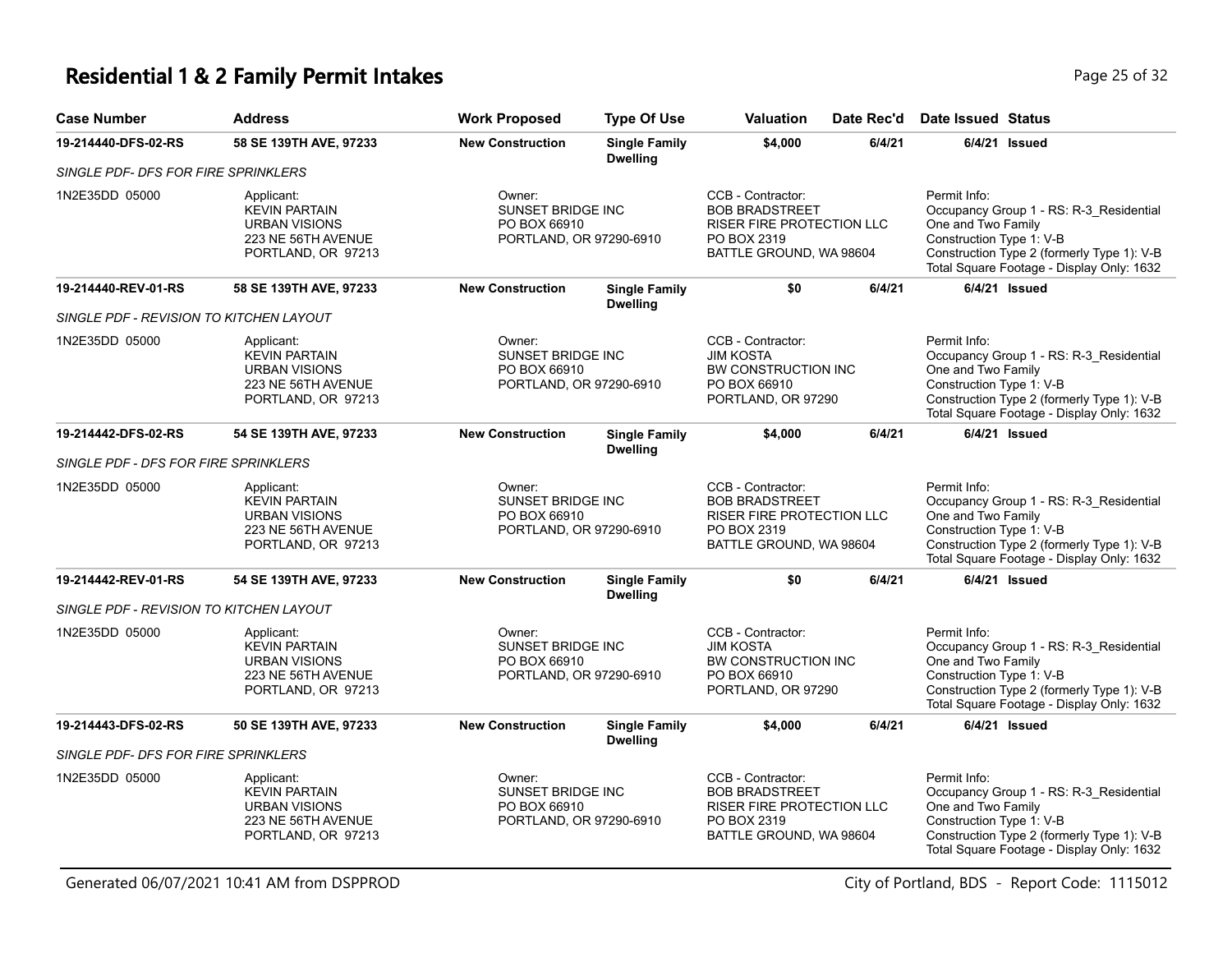# **Residential 1 & 2 Family Permit Intakes Page 26 of 32** Page 26 of 32

| <b>Case Number</b>                      | <b>Address</b>                                                                                                                | <b>Work Proposed</b>                                                                                                                                  | <b>Type Of Use</b>                                          | <b>Valuation</b>                                                                                                                               | Date Rec'd | <b>Date Issued Status</b>                                                                                                                                                                            |
|-----------------------------------------|-------------------------------------------------------------------------------------------------------------------------------|-------------------------------------------------------------------------------------------------------------------------------------------------------|-------------------------------------------------------------|------------------------------------------------------------------------------------------------------------------------------------------------|------------|------------------------------------------------------------------------------------------------------------------------------------------------------------------------------------------------------|
| 19-214443-REV-01-RS                     | 50 SE 139TH AVE, 97233                                                                                                        | <b>New Construction</b>                                                                                                                               | <b>Single Family</b><br><b>Dwelling</b>                     | \$0                                                                                                                                            | 6/4/21     | 6/4/21 Issued                                                                                                                                                                                        |
| SINGLE PDF - REVISION TO KITCHEN LAYOUT |                                                                                                                               |                                                                                                                                                       |                                                             |                                                                                                                                                |            |                                                                                                                                                                                                      |
| 1N2E35DD 05000                          | Applicant:<br><b>KEVIN PARTAIN</b><br><b>URBAN VISIONS</b><br>223 NE 56TH AVENUE<br>PORTLAND, OR 97213                        | Owner:<br><b>SUNSET BRIDGE INC</b><br>PO BOX 66910<br>PORTLAND, OR 97290-6910                                                                         |                                                             | CCB - Contractor:<br><b>JIM KOSTA</b><br><b>BW CONSTRUCTION INC</b><br>PO BOX 66910<br>PORTLAND, OR 97290                                      |            | Permit Info:<br>Occupancy Group 1 - RS: R-3_Residential<br>One and Two Family<br>Construction Type 1: V-B<br>Construction Type 2 (formerly Type 1): V-B<br>Total Square Footage - Display Only: 1632 |
| 20-157208-DFS-04-RS                     | 13025 NE OREGON ST, 97230                                                                                                     | <b>New Construction</b>                                                                                                                               | <b>Single Family</b><br><b>Dwelling</b>                     | \$10,000                                                                                                                                       | 6/4/21     | $6/4/21$ Issued                                                                                                                                                                                      |
| SINGLE PDF - DFS FOR ROOF TRUSSES       |                                                                                                                               |                                                                                                                                                       |                                                             |                                                                                                                                                |            |                                                                                                                                                                                                      |
| 1N2E35BD 07302                          | Applicant:<br><b>RYAN PICKREL</b><br><b>FASTER PERMITS</b><br>2000 SW 1ST AVE #420<br>PORTLAND OR 97201                       | Owner:<br>LLC<br>CLACKAMAS, OR 97015-5713                                                                                                             | <b>GREENWORKS CONTRACTORS</b><br>10121 SE SUNNYSIDE RD #300 | CCB - Contractor:<br><b>BRETT GRANTHAM</b><br><b>GREENWORKS CONTRACTORS</b><br><b>LLC</b><br>10121 SE SUNNYSIDE RD #300<br>CLACKAMAS, OR 97015 |            | Permit Info:<br>Occupancy Group 1 - RS: R-3_Residential<br>One and Two Family<br>Construction Type 1: V-B<br>Construction Type 2 (formerly Type 1): V-B<br>Total Square Footage - Display Only: 2540 |
| 20-180070-DFS-01-RS                     | 3740 SE 73RD AVE, 97206                                                                                                       | <b>New Construction</b>                                                                                                                               | <b>Single Family</b><br><b>Dwelling</b>                     | \$2,000                                                                                                                                        | 6/2/21     | 6/2/21 Issued                                                                                                                                                                                        |
| SINGLE PDF - DFS FOR TRUSSES            |                                                                                                                               |                                                                                                                                                       |                                                             |                                                                                                                                                |            |                                                                                                                                                                                                      |
| 1S2E08DB 10502<br>LOT <sub>2</sub>      | Applicant:<br><b>TYSON OKELY</b><br>DEZ DEVELOPMENT<br>15648 SE 114TH AVE SUITE 211<br>CLACKAMAS, OR 97015                    | Owner:<br><b>NATIVIDAD RIOS</b><br>3730 SE 73RD AVE<br>PORTLAND, OR 97206-2426                                                                        |                                                             |                                                                                                                                                |            | Permit Info:<br>Occupancy Group 1 - RS: R-3_Residential<br>One and Two Family<br>Construction Type 1: V-B<br>Construction Type 2 (formerly Type 1): V-B<br>Total Square Footage - Display Only: 2346 |
| 20-182130-DFS-01-RS                     | 420 S NEBRASKA ST, 97239                                                                                                      | <b>New Construction</b>                                                                                                                               | <b>Single Family</b><br><b>Dwelling</b>                     | \$11,479                                                                                                                                       | 6/2/21     | 6/2/21 Issued                                                                                                                                                                                        |
| SINGLE PDF - DFS FOR TRUSSES            |                                                                                                                               |                                                                                                                                                       |                                                             |                                                                                                                                                |            |                                                                                                                                                                                                      |
| 1S1E15CD 09500                          | Applicant:<br><b>ERIC FOWLER</b><br>NORTHWEST HERITAGE<br><b>RENOVATIONS</b><br>17404 BERGIS FARM DR<br>LAKE OSWEGO, OR 97034 | Owner:<br><b>OCTAVIA LIVELY</b><br>6126 S HOOD AVE<br>PORTLAND, OR 97239<br>Owner:<br><b>BENJAMIN LIVELY</b><br>6126 S HOOD AVE<br>PORTLAND, OR 97239 |                                                             | CCB - Contractor:<br><b>ERIC FOWLER</b><br>NORTHWEST HERITAGE<br><b>RENOVATIONS LLC</b><br>17404 BERGIS FARM DR<br>LAKE OSWEGO, OR 97034       |            | Permit Info:<br>Occupancy Group 1 - RS: R-3_Residential<br>One and Two Family<br>Construction Type 1: V-B<br>Construction Type 2 (formerly Type 1): V-B<br>Total Square Footage - Display Only: 3438 |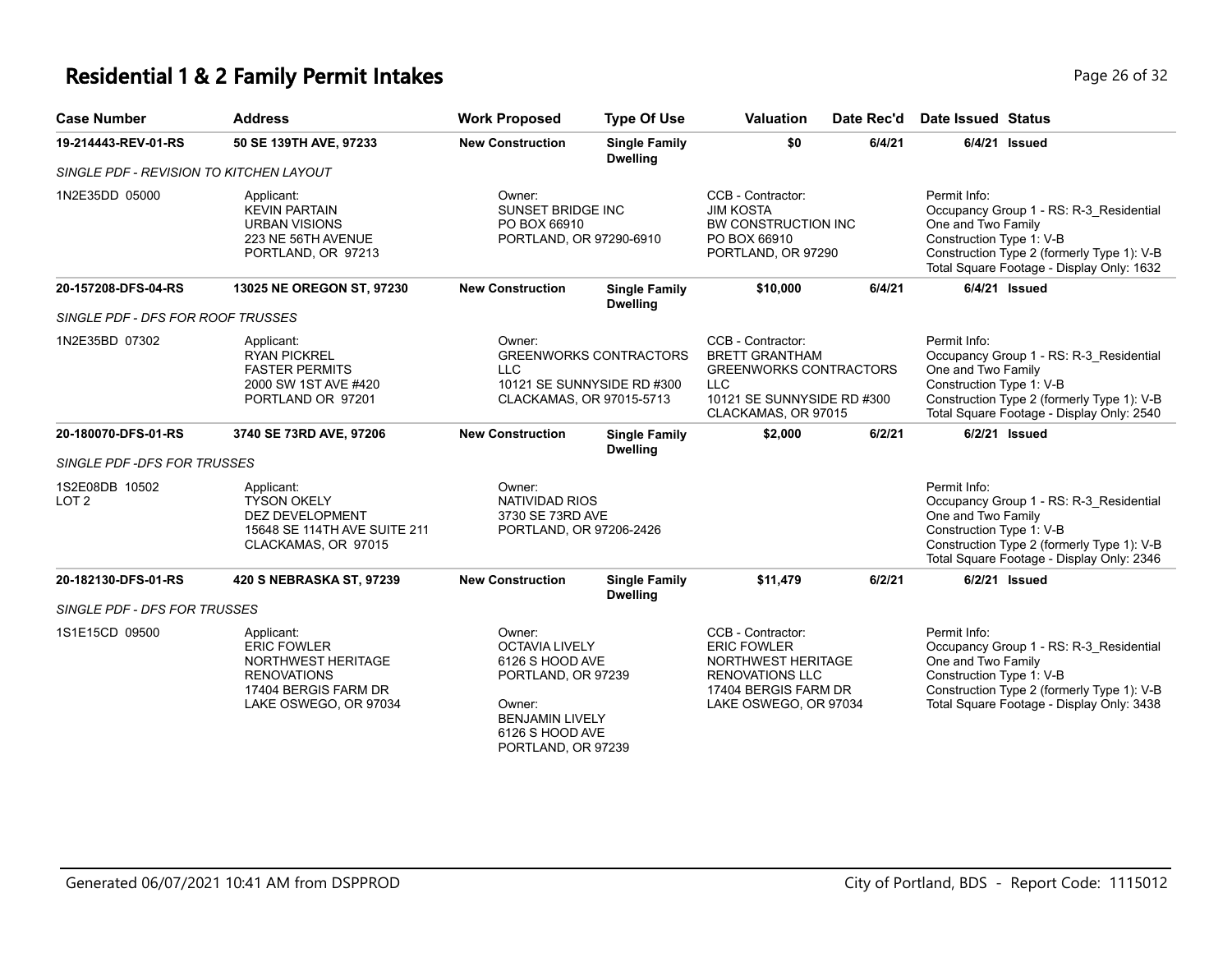## **Residential 1 & 2 Family Permit Intakes Page 27 of 32 Page 27 of 32**

| <b>Case Number</b>                                                        | Address                                                                                                                             | <b>Work Proposed</b>                                                                  | <b>Type Of Use</b>                      | <b>Valuation</b>                                                                                                                                                                                                                                                                                                                                    | Date Rec'd | Date Issued Status                                                                                                                                                                                                                      |  |
|---------------------------------------------------------------------------|-------------------------------------------------------------------------------------------------------------------------------------|---------------------------------------------------------------------------------------|-----------------------------------------|-----------------------------------------------------------------------------------------------------------------------------------------------------------------------------------------------------------------------------------------------------------------------------------------------------------------------------------------------------|------------|-----------------------------------------------------------------------------------------------------------------------------------------------------------------------------------------------------------------------------------------|--|
| 20-188543-REV-01-RS                                                       | 61 NE TILLAMOOK ST, 97212                                                                                                           | <b>New Construction</b>                                                               | <b>Single Family</b><br><b>Dwelling</b> | \$500                                                                                                                                                                                                                                                                                                                                               | 6/4/21     | <b>Under Review</b>                                                                                                                                                                                                                     |  |
|                                                                           | SINGLE PDF -VALUE ADDED REVISION TO SHOW LOCATION OF HVAC IN ATTIC AND SHOW INTERIOR 6/12 VAULT IN PRIMARY BEDROOM TO MATCH TRUSSES |                                                                                       |                                         |                                                                                                                                                                                                                                                                                                                                                     |            |                                                                                                                                                                                                                                         |  |
| 1N1E27DA 11100                                                            | Applicant:<br><b>TYSON OKELY</b><br>DEZ DEVELOPMENT<br>15648 SE 114TH AVE SUITE 211<br>CLACKAMAS, OR 97015                          | Owner:<br>1716 NW 33RD WAY<br>CAMAS, WA 98607-7358                                    | WILLAMETTE CARPENTRY INC                | CCB - Contractor:<br>WILLAMETTE CARPENTRY INC<br>9711 NE 100TH WAY<br>VANCOUVER, WA 98662                                                                                                                                                                                                                                                           |            | Permit Info:<br>Occupancy Group 1 - RS: R-3_Residential<br>One and Two Family<br>Construction Type 1: V-B<br>Construction Type 2 (formerly Type 1): V-B<br>Total Square Footage - Display Only: 1755                                    |  |
| 21-046415-000-00-RS                                                       | 9413 N CALHOUN AVE, 97203                                                                                                           | <b>New Construction</b>                                                               | <b>Single Family</b><br><b>Dwelling</b> | \$147,067                                                                                                                                                                                                                                                                                                                                           | 6/1/21     | <b>Under Review</b>                                                                                                                                                                                                                     |  |
|                                                                           | SINGLE PDF - NEW SINGLE FAMILY RESIDENCE / 2-STORY / NO GARAGE / FLAT LOT / COMPLEX ** PLUMBING SEPARATE**                          |                                                                                       |                                         |                                                                                                                                                                                                                                                                                                                                                     |            |                                                                                                                                                                                                                                         |  |
| 1N1E06CC 00500<br><b>EAST ST JOHNS</b><br><b>BLOCK A</b><br><b>LOT 16</b> | Applicant:<br><b>RICHARD ADAMS</b><br><b>FASTER PERMITS</b><br>2000 SW 1ST AVENUE SUITE 420<br>PORTLAND, OR 97201                   | Owner:<br><b>EASTSIDE VENTURES LLC</b><br>1401 NE ALBERTA ST<br>PORTLAND, OR 97211    |                                         | CCB - Contractor:<br>NW DEVELOPMENT INC<br>5305 RIVER RD N STE B<br><b>KEIZER, OR 97303</b>                                                                                                                                                                                                                                                         |            | Permit Info:<br>Occupancy Group 1 - RS: R-3 Residential<br>One and Two Family<br>Construction Type 1: V-B<br>Construction Type 2 (formerly Type 1): V-B<br>Total Square Footage - Display Only: 1148<br>Number of New Dwelling Units: 1 |  |
| 21-050952-000-00-RS                                                       | <b>NE 150TH AVE, 97230</b>                                                                                                          | <b>New Construction</b>                                                               | <b>Single Family</b>                    | \$271,085                                                                                                                                                                                                                                                                                                                                           | 6/2/21     | <b>Under Review</b>                                                                                                                                                                                                                     |  |
|                                                                           | SINGLE PDF - NEW SINGLE FAMILY RESIDENCE / 2-STORY / 1-CAR GARAGE / FLAT LOT / COMPLEX                                              |                                                                                       | <b>Dwelling</b>                         |                                                                                                                                                                                                                                                                                                                                                     |            |                                                                                                                                                                                                                                         |  |
| 1N2E24CD 02207<br>LOT <sub>7</sub>                                        | Applicant:<br><b>TRACY REYNOLDS</b><br>DARTER CONSTRUCTION LLC<br>1826 NW COLUMBIA SUMMIT DR.<br>CAMAS, WA 98607                    | Owner:<br><b>SGS DEVELOPMENT LLC</b><br>62765 POWELL BUTTE HWY<br>BEND, OR 97701-8010 |                                         | CCB - Contractor:<br><b>JOSEPH P HAMMES</b><br>ALL SEASONS HEATING &<br><b>COOLING INC</b><br>13213 NE KERR RD STE 200<br>VANCOUVER, WA 98682<br>CCB - Contractor:<br>MCGEE PLUMBING COMPANY<br><b>PO BOX 829</b><br>WASHOUGAL, WA 98671-0829<br>CCB - Contractor:<br><b>TRACY REYNOLDS</b><br>DARTER CONSTRUCTION LLC<br>7640 NE AIRPORT WAY 56115 |            | Permit Info:<br>Occupancy Group 1 - RS: R-3_Residential<br>One and Two Family<br>Construction Type 1: V-B<br>Construction Type 2 (formerly Type 1): V-B<br>Total Square Footage - Display Only: 2297<br>Number of New Dwelling Units: 1 |  |
|                                                                           |                                                                                                                                     |                                                                                       |                                         | PORTLAND, OR 97238<br>CCB - Contractor:<br><b>GRIZZLY ELECTRIC INC</b><br>2114 MAIN ST STE 100-117<br>VANCOUVER, WA 98660                                                                                                                                                                                                                           |            |                                                                                                                                                                                                                                         |  |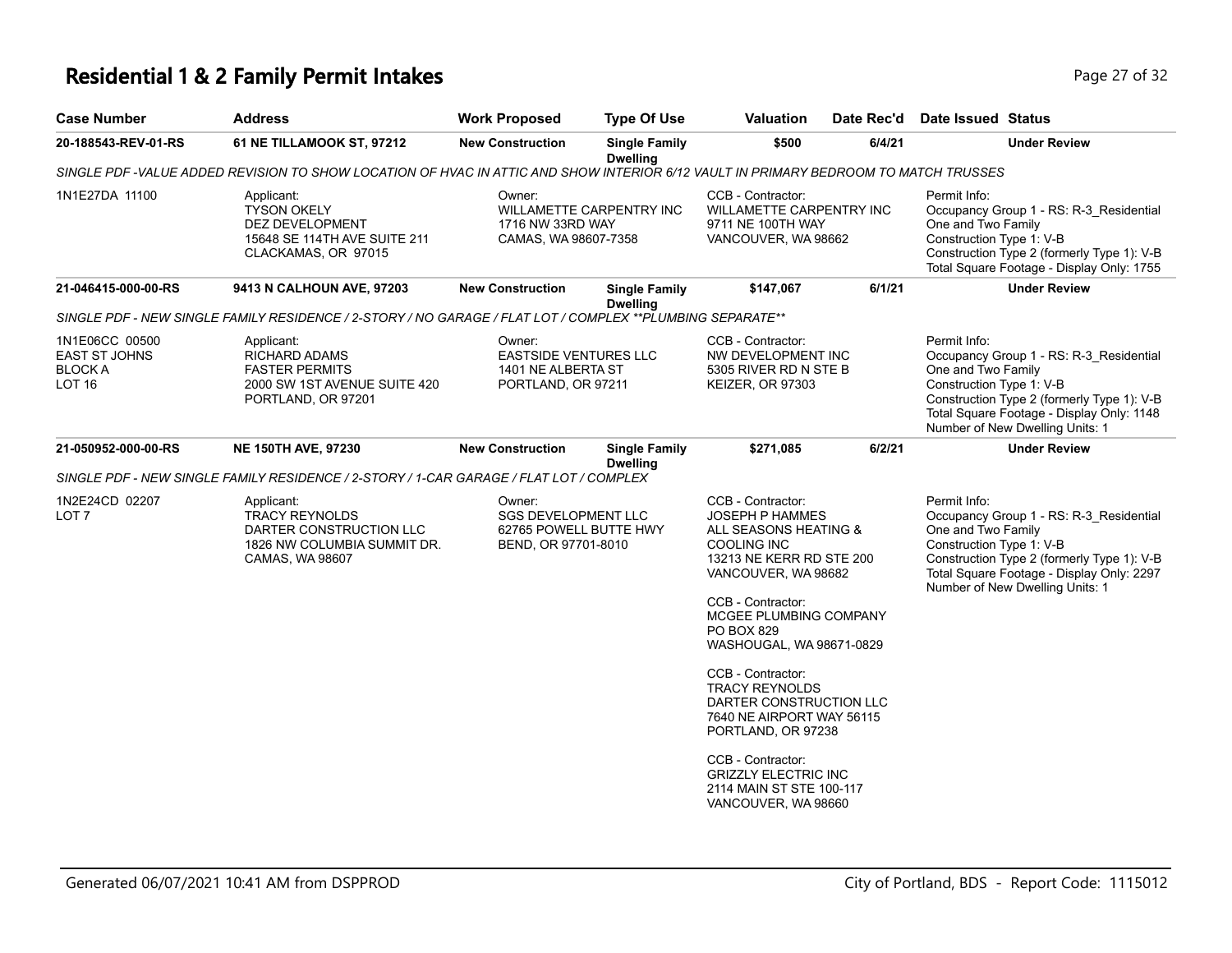## **Residential 1 & 2 Family Permit Intakes Page 28 of 32 Page 28 of 32**

| <b>Case Number</b>                  | <b>Address</b>                                                                                                   | <b>Work Proposed</b>                                                                  | <b>Type Of Use</b>                      | Valuation                                                                                                                                                                                                                                                                                                                                                                                                                                                          | Date Rec'd | Date Issued Status                                                                                                                                                                                                                      |
|-------------------------------------|------------------------------------------------------------------------------------------------------------------|---------------------------------------------------------------------------------------|-----------------------------------------|--------------------------------------------------------------------------------------------------------------------------------------------------------------------------------------------------------------------------------------------------------------------------------------------------------------------------------------------------------------------------------------------------------------------------------------------------------------------|------------|-----------------------------------------------------------------------------------------------------------------------------------------------------------------------------------------------------------------------------------------|
| 21-050983-000-00-RS                 | <b>NE 150TH AVE, 97230</b>                                                                                       | <b>New Construction</b>                                                               | <b>Single Family</b><br><b>Dwelling</b> | \$211,186                                                                                                                                                                                                                                                                                                                                                                                                                                                          | 6/2/21     | <b>Under Review</b>                                                                                                                                                                                                                     |
|                                     | SINGLE PDF - NEW SINGLE FAMILY RESIDENCE / 1-STORY / 1-CAR GARAGE / FLAT LOT / COMPLEX                           |                                                                                       |                                         |                                                                                                                                                                                                                                                                                                                                                                                                                                                                    |            |                                                                                                                                                                                                                                         |
| 1N2E24CD 02210<br>LOT <sub>10</sub> | Applicant:<br><b>TRACY REYNOLDS</b><br>DARTER CONSTRUCTION LLC<br>1826 NW COLUMBIA SUMMIT DR.<br>CAMAS, WA 98607 | Owner:<br><b>SGS DEVELOPMENT LLC</b><br>62765 POWELL BUTTE HWY<br>BEND, OR 97701-8010 |                                         | CCB - Contractor:<br><b>JOSEPH P HAMMES</b><br>ALL SEASONS HEATING &<br>COOLING INC<br>13213 NE KERR RD STE 200<br>VANCOUVER, WA 98682<br>CCB - Contractor:<br>MCGEE PLUMBING COMPANY<br>PO BOX 829<br>WASHOUGAL, WA 98671-0829<br>CCB - Contractor:<br><b>TRACY REYNOLDS</b><br>DARTER CONSTRUCTION LLC<br>7640 NE AIRPORT WAY 56115<br>PORTLAND, OR 97238<br>CCB - Contractor:<br><b>GRIZZLY ELECTRIC INC</b><br>2114 MAIN ST STE 100-117<br>VANCOUVER, WA 98660 |            | Permit Info:<br>Occupancy Group 1 - RS: R-3 Residential<br>One and Two Family<br>Construction Type 1: V-B<br>Construction Type 2 (formerly Type 1): V-B<br>Total Square Footage - Display Only: 1797<br>Number of New Dwelling Units: 1 |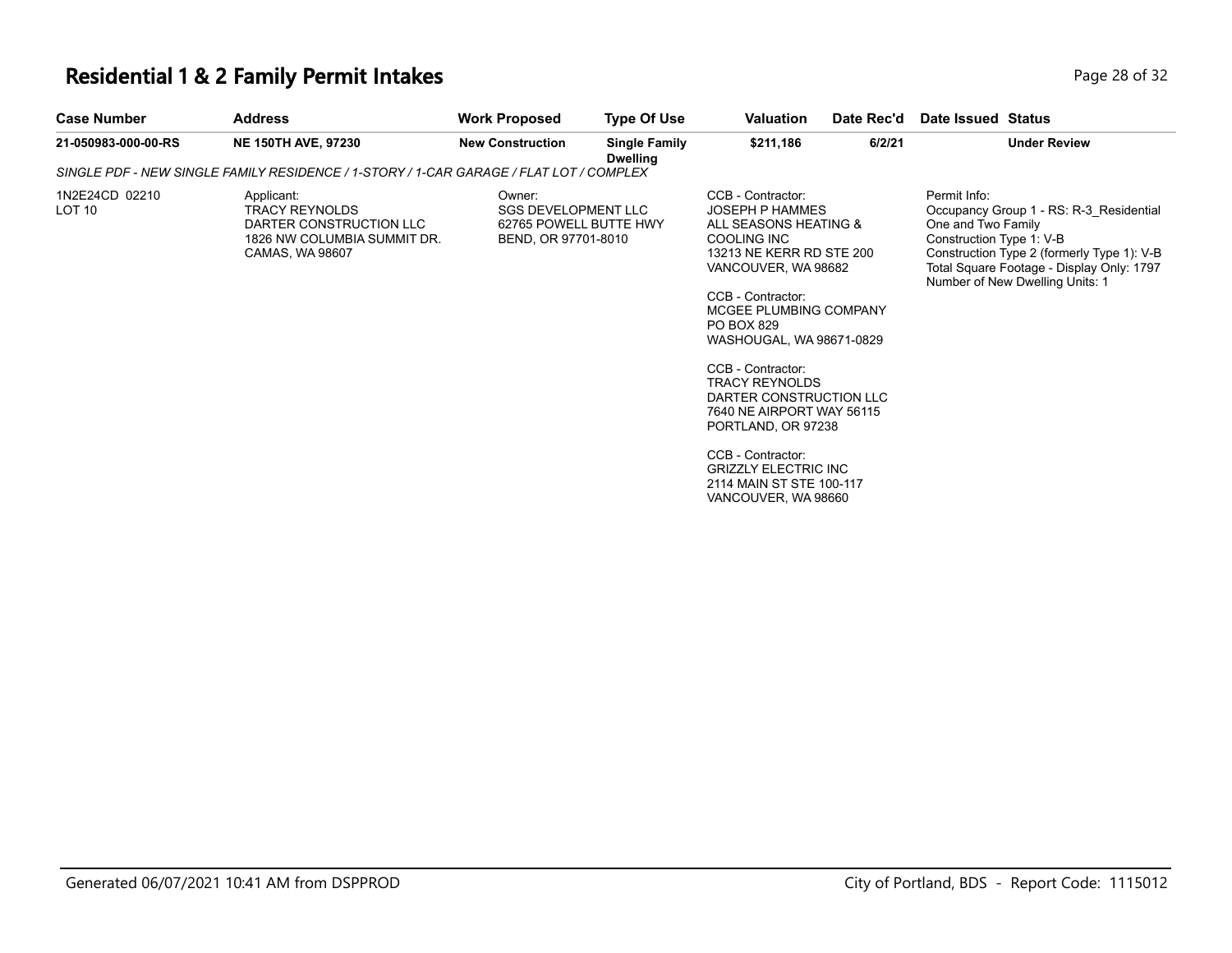# **Residential 1 & 2 Family Permit Intakes Page 29 of 32** Page 29 of 32

| <b>Case Number</b>                                   | <b>Address</b>                                                                                                                            | <b>Work Proposed</b>                                                                                                                           | <b>Type Of Use</b>                      | <b>Valuation</b>                                                                                                                                                                                                                       | Date Rec'd | Date Issued Status                                                                                                                                                                                                                      |
|------------------------------------------------------|-------------------------------------------------------------------------------------------------------------------------------------------|------------------------------------------------------------------------------------------------------------------------------------------------|-----------------------------------------|----------------------------------------------------------------------------------------------------------------------------------------------------------------------------------------------------------------------------------------|------------|-----------------------------------------------------------------------------------------------------------------------------------------------------------------------------------------------------------------------------------------|
| 21-051010-000-00-RS                                  | <b>NE 150TH AVE, 97230</b>                                                                                                                | <b>New Construction</b>                                                                                                                        | <b>Single Family</b><br><b>Dwelling</b> | \$211,186                                                                                                                                                                                                                              | 6/2/21     | <b>Under Review</b>                                                                                                                                                                                                                     |
|                                                      | SINGLE PDF - NEW SINGLE FAMILY RESIDENCE / 1-STORY / 1-CAR GARAGE / FLAT LOT / COMPLEX                                                    |                                                                                                                                                |                                         |                                                                                                                                                                                                                                        |            |                                                                                                                                                                                                                                         |
| 1N2E24CD 02212<br>LOT <sub>12</sub>                  | Applicant:<br><b>TRACY REYNOLDS</b><br>DARTER CONSTRUCTION LLC<br>1826 NW COLUMBIA SUMMIT DR.<br><b>CAMAS, WA 98607</b>                   | Owner:<br><b>SGS DEVELOPMENT LLC</b><br>62765 POWELL BUTTE HWY<br>BEND, OR 97701-8010                                                          |                                         | CCB - Contractor:<br><b>JOSEPH P HAMMES</b><br>ALL SEASONS HEATING &<br><b>COOLING INC</b><br>13213 NE KERR RD STE 200<br>VANCOUVER, WA 98682<br>CCB - Contractor:<br>MCGEE PLUMBING COMPANY<br>PO BOX 829<br>WASHOUGAL, WA 98671-0829 |            | Permit Info:<br>Occupancy Group 1 - RS: R-3_Residential<br>One and Two Family<br>Construction Type 1: V-B<br>Construction Type 2 (formerly Type 1): V-B<br>Total Square Footage - Display Only: 1797<br>Number of New Dwelling Units: 1 |
|                                                      |                                                                                                                                           |                                                                                                                                                |                                         | CCB - Contractor:<br><b>TRACY REYNOLDS</b><br>DARTER CONSTRUCTION LLC<br>7640 NE AIRPORT WAY 56115<br>PORTLAND, OR 97238                                                                                                               |            |                                                                                                                                                                                                                                         |
|                                                      |                                                                                                                                           |                                                                                                                                                |                                         | CCB - Contractor:<br><b>GRIZZLY ELECTRIC INC</b><br>2114 MAIN ST STE 100-117<br>VANCOUVER, WA 98660                                                                                                                                    |            |                                                                                                                                                                                                                                         |
| 21-052435-000-00-RS                                  | <b>1105 SW MAPLECREST DR, 97219</b>                                                                                                       | <b>New Construction</b>                                                                                                                        | <b>Single Family</b><br><b>Dwelling</b> | \$202,274                                                                                                                                                                                                                              | 6/2/21     | <b>Under Review</b>                                                                                                                                                                                                                     |
|                                                      | SINGLE PDF-NEW SINGLE FAMILY RESIDENCE/ 1-STORY/ NO GARAGE/SLOPED LOT/COMPLEX ***TRADE PERMITS SEPARATE***                                |                                                                                                                                                |                                         |                                                                                                                                                                                                                                        |            |                                                                                                                                                                                                                                         |
| 1S1E28DB 02900<br><b>MAPLECREST</b><br><b>LOT 55</b> | Applicant:<br>ZAC HORTON<br><b>FASTER PERMITS</b><br>2000 SW 1ST AVE SUITE 420<br>PORTLAND, OR 97201                                      | Owner:<br>PATRICK GRAINEY<br>9503 SW 6TH AVE<br>PORTLAND, OR 97219<br>Owner:<br><b>ASHLEY GRAINEY</b><br>9503 SW 6TH AVE<br>PORTLAND, OR 97219 |                                         | Primary Contractor:<br><b>TO BID</b><br>PORTLAND OR<br><b>USA</b>                                                                                                                                                                      |            | Permit Info:<br>Occupancy Group 1 - RS: R-3_Residential<br>One and Two Family<br>Construction Type 1: V-B<br>Construction Type 2 (formerly Type 1):<br>Total Square Footage - Display Only: 1549<br>Number of New Dwelling Units: 1     |
| 21-052798-000-00-RS                                  | 840 SE 155TH AVE - UNIT A, 97233                                                                                                          | <b>New Construction</b>                                                                                                                        | <b>Single Family</b><br><b>Dwelling</b> | \$349,061                                                                                                                                                                                                                              | 6/4/21     | <b>Under Review</b>                                                                                                                                                                                                                     |
| SEPARATE*** W/21 052810-RS                           | SINGLE PDF- NEW SINGLE FAMILY RESIDENCE WITH DETACHED ACCESSORY DWELLING UNIT/ 2-STORY/ 1- CAR GARAGE/ FLAT LOT/ COMPLEX ***TRADE PERMITS |                                                                                                                                                |                                         |                                                                                                                                                                                                                                        |            |                                                                                                                                                                                                                                         |
| 1S2E01AB 09202<br>LOT <sub>2</sub>                   | Applicant:<br>WALTER STERN<br><b>FASTER PERMITS</b><br>2000 SW 1ST AVE. STE 420<br>PORTLAND OR 97201                                      | Owner:<br>NFP LLC<br>12830 SE RIDGECREST RD<br>HAPPY VALLEY, OR 97086-6134                                                                     |                                         | Primary Contractor:<br>TO BID                                                                                                                                                                                                          |            | Permit Info:<br>Occupancy Group 1 - RS: R-3_Residential<br>One and Two Family<br>Construction Type 1: V-B<br>Construction Type 2 (formerly Type 1): V-B<br>Total Square Footage - Display Only: 2916<br>Number of New Dwelling Units: 1 |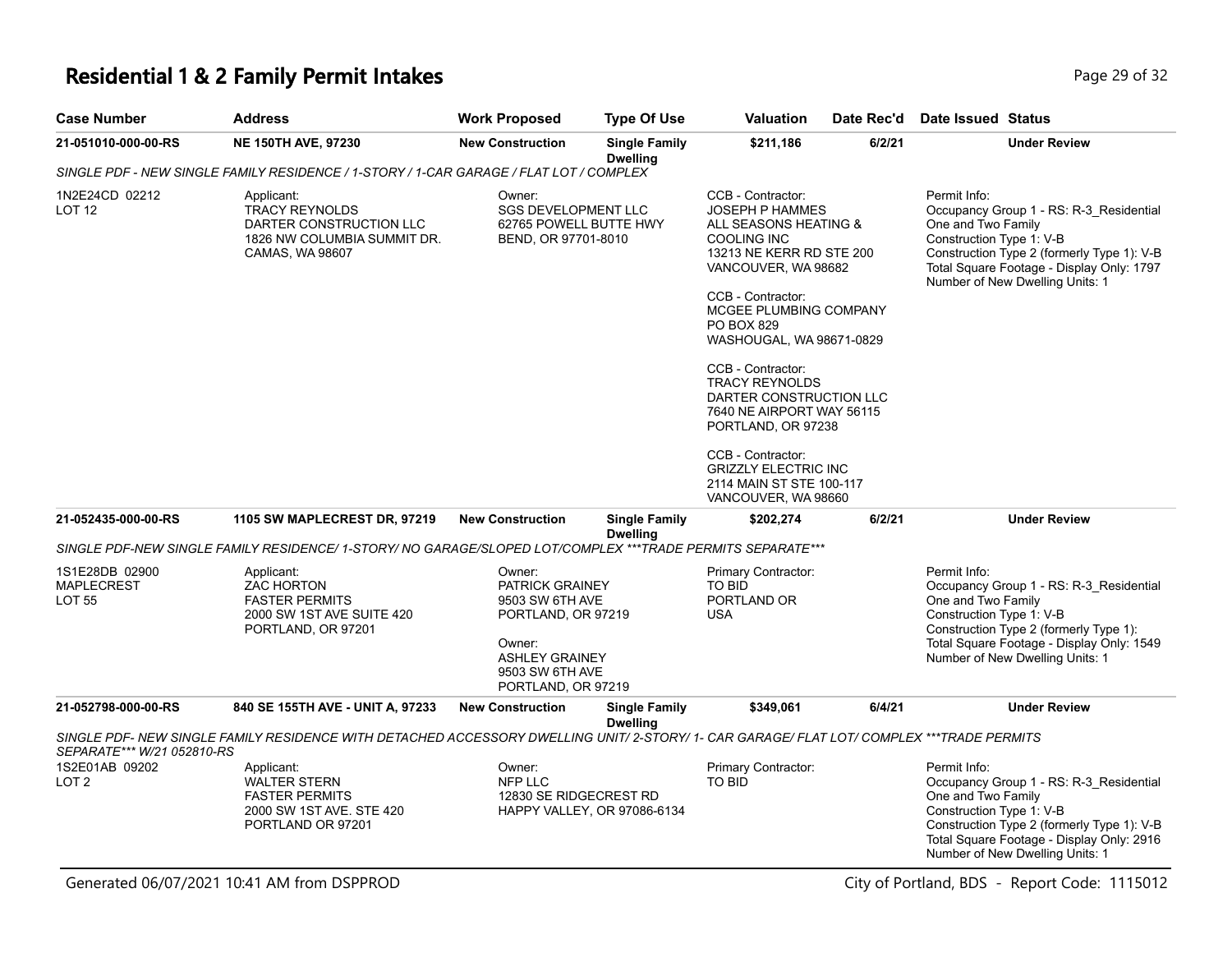### **Residential 1 & 2 Family Permit Intakes Page 10 of 32** Page 30 of 32

| <b>Case Number</b>                                                               | <b>Address</b>                                                                                                                                 | <b>Work Proposed</b>                                                                  | <b>Type Of Use</b>                      | <b>Valuation</b>                                                                                                                                                                                         | Date Rec'd | <b>Date Issued Status</b>                                                                                                                                                                                                               |  |
|----------------------------------------------------------------------------------|------------------------------------------------------------------------------------------------------------------------------------------------|---------------------------------------------------------------------------------------|-----------------------------------------|----------------------------------------------------------------------------------------------------------------------------------------------------------------------------------------------------------|------------|-----------------------------------------------------------------------------------------------------------------------------------------------------------------------------------------------------------------------------------------|--|
| 21-053261-000-00-RS                                                              | SE HAWTHORNE MEADOWS ST,<br>97236                                                                                                              | <b>New Construction</b>                                                               | <b>Single Family</b><br><b>Dwelling</b> | \$391,698                                                                                                                                                                                                | 6/3/21     | <b>Under Review</b>                                                                                                                                                                                                                     |  |
|                                                                                  | SINGLE PDF- NEW SINGLE FAMILY RESIDENCE/ 2-STORY/1- CAR GARAGE/ FLAT LOT/COMPLEX                                                               |                                                                                       |                                         |                                                                                                                                                                                                          |            |                                                                                                                                                                                                                                         |  |
| 1S2E24DB 00124<br>LOT <sub>48</sub>                                              | Applicant:<br><b>BRADLEE HERSEY</b><br><b>FASTER PERMITS</b><br>2000 SW 1ST AVE SUITE 420<br>PORTLAND OR 97201                                 | Owner:<br>DEZ DEVELOPMENT LLC<br>CLACKAMAS, OR 97015-7708                             | 10117 SE SUNNYSIDE RD #F1123            | CCB - Contractor:<br>DEVELOPMENT NORTHWEST INC<br>1075 W COLUMBIA RIVER HWY<br>TROUTDALE, OR 97060<br>CCB - Contractor:<br>LENNAR NORTHWEST INC<br>11807 NE 99TH ST STE 1170<br>VANCOUVER, WA 98682-2350 |            | Permit Info:<br>Occupancy Group 1 - RS: R-3_Residential<br>One and Two Family<br>Construction Type 1: V-B<br>Construction Type 2 (formerly Type 1): V-B<br>Total Square Footage - Display Only: 3467<br>Number of New Dwelling Units: 1 |  |
| 21-052738-000-00-RS                                                              | 6037 NE SIMPSON ST, 97218                                                                                                                      | <b>New Construction</b>                                                               | Townhouse (3<br>or more units)          | \$67,250                                                                                                                                                                                                 | 6/3/21     | <b>Under Review</b>                                                                                                                                                                                                                     |  |
| -052741/43/46/48/50/53/54-RS & 21-052759-SD**                                    | SINGLE PDF - 1 OF 8 NEW TOWNHOMES ON (1) LOT / 2-STORY / NO GARAGE / SLOPED LOT / COMPLEX **ELECTRICAL MECHANICAL AND PLUMBING SEPARATE**W/ 21 |                                                                                       |                                         |                                                                                                                                                                                                          |            |                                                                                                                                                                                                                                         |  |
| 1N2E18DD 01000<br>KILLINGSWORTH GARDENS<br>BLOCK <sub>2</sub><br>E 50' OF LOT 21 | Applicant:<br>SHAWN WEBBER<br><b>LOOK CONSTRUCTION LLC</b><br>7295 SW STEWART ST<br>PORTLAND, OR 97223                                         | Owner:<br>URBAN RENOVATIONS LLC<br>4636 S KELLY AVE<br>PORTLAND, OR 97239-4220        |                                         | CCB - Contractor:<br>LOOK CONSTRUCTION LLC<br>7295 SW STEWART ST<br>PORTLAND, OR 97223                                                                                                                   |            | Permit Info:<br>Occupancy Group 1 - RS: R-3_Residential<br>One and Two Family<br>Construction Type 1: V-B<br>Construction Type 2 (formerly Type 1):<br>Total Square Footage - Display Only: 515<br>Number of New Dwelling Units: 1      |  |
| 21-052741-000-00-RS                                                              | 6037 NE SIMPSON ST, 97218                                                                                                                      | <b>New Construction</b>                                                               | Townhouse (3<br>or more units)          | \$76,652                                                                                                                                                                                                 | 6/3/21     | <b>Under Review</b>                                                                                                                                                                                                                     |  |
| -052738/43/46/48/50/53/54-RS & 21-052759-SD**                                    | SINGLE PDF - 2 OF 8 NEW TOWNHOMES ON (1) LOT / 2-STORY / NO GARAGE / SLOPED LOT / COMPLEX **ELECTRICAL MECHANICAL AND PLUMBING SEPARATE**W/ 21 |                                                                                       |                                         |                                                                                                                                                                                                          |            |                                                                                                                                                                                                                                         |  |
| 1N2E18DD 01000<br>KILLINGSWORTH GARDENS<br><b>BLOCK2</b><br>E 50' OF LOT 21      | Applicant:<br><b>SHAWN WEBBER</b><br>LOOK CONSTRUCTION LLC<br>7295 SW STEWART ST<br>PORTLAND, OR 97223                                         | Owner:<br><b>URBAN RENOVATIONS LLC</b><br>4636 S KELLY AVE<br>PORTLAND, OR 97239-4220 |                                         | CCB - Contractor:<br>LOOK CONSTRUCTION LLC<br>7295 SW STEWART ST<br>PORTLAND, OR 97223                                                                                                                   |            | Permit Info:<br>Occupancy Group 1 - RS: R-3_Residential<br>One and Two Family<br>Construction Type 1: V-B<br>Construction Type 2 (formerly Type 1):<br>Total Square Footage - Display Only: 587<br>Number of New Dwelling Units: 1      |  |
| 21-052743-000-00-RS                                                              | 6037 NE SIMPSON ST, 97218                                                                                                                      | <b>New Construction</b>                                                               | Townhouse (3<br>or more units)          | \$156,700                                                                                                                                                                                                | 6/3/21     | <b>Under Review</b>                                                                                                                                                                                                                     |  |
| 21-052738/41/46/48/50/53/54-RS & 21-052759-SD**                                  | SINGLE PDF - 3 OF 8 NEW TOWNHOMES ON (1) LOT / 2-STORY / NO GARAGE / SLOPED LOT / COMPLEX **ELECTRICAL MECHANICAL AND PLUMBING SEPARATE****W/  |                                                                                       |                                         |                                                                                                                                                                                                          |            |                                                                                                                                                                                                                                         |  |
| 1N2E18DD 01000<br>KILLINGSWORTH GARDENS<br>BLOCK <sub>2</sub><br>E 50' OF LOT 21 | Applicant:<br><b>SHAWN WEBBER</b><br><b>LOOK CONSTRUCTION LLC</b><br>7295 SW STEWART ST<br>PORTLAND, OR 97223                                  | Owner:<br>URBAN RENOVATIONS LLC<br>4636 S KELLY AVE<br>PORTLAND, OR 97239-4220        |                                         | CCB - Contractor:<br><b>LOOK CONSTRUCTION LLC</b><br>7295 SW STEWART ST<br>PORTLAND, OR 97223                                                                                                            |            | Permit Info:<br>Occupancy Group 1 - RS: R-3_Residential<br>One and Two Family<br>Construction Type 1: V-B<br>Construction Type 2 (formerly Type 1):<br>Total Square Footage - Display Only: 1200<br>Number of New Dwelling Units: 1     |  |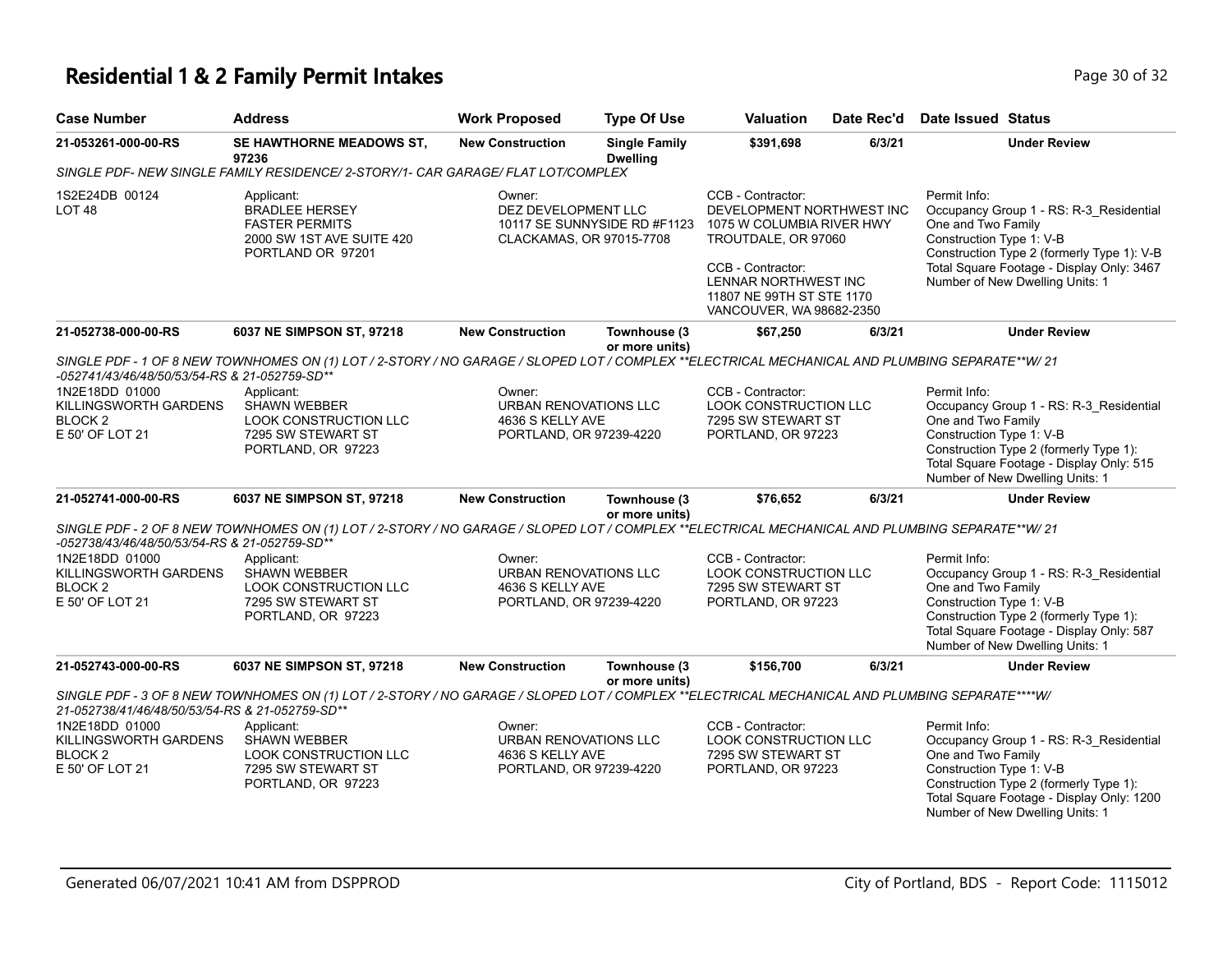# **Residential 1 & 2 Family Permit Intakes Page 11 of 32** Page 31 of 32

| <b>Case Number</b>                                                               | <b>Address</b>                                                                                                                                 | <b>Work Proposed</b>                                                           | <b>Type Of Use</b>             | <b>Valuation</b>                                                                              | Date Rec'd | <b>Date Issued Status</b>                                      |                                                                                                                                                                   |
|----------------------------------------------------------------------------------|------------------------------------------------------------------------------------------------------------------------------------------------|--------------------------------------------------------------------------------|--------------------------------|-----------------------------------------------------------------------------------------------|------------|----------------------------------------------------------------|-------------------------------------------------------------------------------------------------------------------------------------------------------------------|
| 21-052746-000-00-RS                                                              | 6037 NE SIMPSON ST, 97218                                                                                                                      | <b>New Construction</b>                                                        | Townhouse (3<br>or more units) | \$156,700                                                                                     | 6/3/21     |                                                                | <b>Under Review</b>                                                                                                                                               |
| -052738/41/43/48/50/53/54-RS & 21-052759-SD**                                    | SINGLE PDF - 4 OF 8 NEW TOWNHOMES ON (1) LOT / 2-STORY / NO GARAGE / SLOPED LOT / COMPLEX **ELECTRICAL MECHANICAL AND PLUMBING SEPARATE**W/ 21 |                                                                                |                                |                                                                                               |            |                                                                |                                                                                                                                                                   |
| 1N2E18DD 01000<br>KILLINGSWORTH GARDENS<br>BLOCK <sub>2</sub><br>E 50' OF LOT 21 | Applicant:<br><b>SHAWN WEBBER</b><br><b>LOOK CONSTRUCTION LLC</b><br>7295 SW STEWART ST<br>PORTLAND, OR 97223                                  | Owner:<br>URBAN RENOVATIONS LLC<br>4636 S KELLY AVE<br>PORTLAND, OR 97239-4220 |                                | CCB - Contractor:<br>LOOK CONSTRUCTION LLC<br>7295 SW STEWART ST<br>PORTLAND, OR 97223        |            | Permit Info:<br>One and Two Family<br>Construction Type 1: V-B | Occupancy Group 1 - RS: R-3_Residential<br>Construction Type 2 (formerly Type 1):<br>Total Square Footage - Display Only: 1200<br>Number of New Dwelling Units: 1 |
| 21-052748-000-00-RS                                                              | 6037 NE SIMPSON ST, 97218                                                                                                                      | <b>New Construction</b>                                                        | Townhouse (3<br>or more units) | \$156,700                                                                                     | 6/3/21     |                                                                | <b>Under Review</b>                                                                                                                                               |
| -052738/41/43/46/50/53/54-RS & 21-052759-SD**                                    | SINGLE PDF - 5 OF 8 NEW TOWNHOMES ON (1) LOT / 2-STORY / NO GARAGE / SLOPED LOT / COMPLEX **ELECTRICAL MECHANICAL AND PLUMBING SEPARATE**W/ 21 |                                                                                |                                |                                                                                               |            |                                                                |                                                                                                                                                                   |
| 1N2E18DD 01000<br>KILLINGSWORTH GARDENS<br>BLOCK <sub>2</sub><br>E 50' OF LOT 21 | Applicant:<br><b>SHAWN WEBBER</b><br><b>LOOK CONSTRUCTION LLC</b><br>7295 SW STEWART ST<br>PORTLAND, OR 97223                                  | Owner:<br>URBAN RENOVATIONS LLC<br>4636 S KELLY AVE<br>PORTLAND, OR 97239-4220 |                                | CCB - Contractor:<br><b>LOOK CONSTRUCTION LLC</b><br>7295 SW STEWART ST<br>PORTLAND, OR 97223 |            | Permit Info:<br>One and Two Family<br>Construction Type 1: V-B | Occupancy Group 1 - RS: R-3_Residential<br>Construction Type 2 (formerly Type 1):<br>Total Square Footage - Display Only: 1200<br>Number of New Dwelling Units: 1 |
| 21-052750-000-00-RS                                                              | 6037 NE SIMPSON ST, 97218                                                                                                                      | <b>New Construction</b>                                                        | Townhouse (3<br>or more units) | \$156,700                                                                                     | 6/3/21     |                                                                | <b>Under Review</b>                                                                                                                                               |
| -052738/41/43/46/48/53/54-RS & 21-052759-SD**                                    | SINGLE PDF - 6 OF 8 NEW TOWNHOMES ON (1) LOT / 2-STORY / NO GARAGE / SLOPED LOT / COMPLEX **ELECTRICAL MECHANICAL AND PLUMBING SEPARATE**W/ 21 |                                                                                |                                |                                                                                               |            |                                                                |                                                                                                                                                                   |
| 1N2E18DD 01000<br>KILLINGSWORTH GARDENS<br><b>BLOCK2</b><br>E 50' OF LOT 21      | Applicant:<br><b>SHAWN WEBBER</b><br><b>LOOK CONSTRUCTION LLC</b><br>7295 SW STEWART ST<br>PORTLAND, OR 97223                                  | Owner:<br>URBAN RENOVATIONS LLC<br>4636 S KELLY AVE<br>PORTLAND, OR 97239-4220 |                                | CCB - Contractor:<br>LOOK CONSTRUCTION LLC<br>7295 SW STEWART ST<br>PORTLAND, OR 97223        |            | Permit Info:<br>One and Two Family<br>Construction Type 1: V-B | Occupancy Group 1 - RS: R-3_Residential<br>Construction Type 2 (formerly Type 1):<br>Total Square Footage - Display Only: 1200<br>Number of New Dwelling Units: 1 |
| 21-052753-000-00-RS                                                              | 6037 NE SIMPSON ST, 97218                                                                                                                      | <b>New Construction</b>                                                        | Townhouse (3<br>or more units) | \$98,721                                                                                      | 6/3/21     |                                                                | <b>Under Review</b>                                                                                                                                               |
| -052738/41/43/46/48/50/54-RS & 21-052759-SD**                                    | SINGLE PDF - 7 OF 8 NEW TOWNHOMES ON (1) LOT / 2-STORY / NO GARAGE / SLOPED LOT / COMPLEX **ELECTRICAL MECHANICAL AND PLUMBING SEPARATE**W/ 21 |                                                                                |                                |                                                                                               |            |                                                                |                                                                                                                                                                   |
| 1N2E18DD 01000                                                                   | Applicant:                                                                                                                                     | Owner:                                                                         |                                | CCB - Contractor:                                                                             |            | Permit Info:                                                   |                                                                                                                                                                   |
| KILLINGSWORTH GARDENS<br><b>BLOCK2</b>                                           | SHAWN WEBBER<br>LOOK CONSTRUCTION LLC                                                                                                          | URBAN RENOVATIONS LLC<br>4636 S KELLY AVE                                      |                                | LOOK CONSTRUCTION LLC<br>7295 SW STEWART ST                                                   |            | One and Two Family                                             | Occupancy Group 1 - RS: R-3_Residential                                                                                                                           |
| E 50' OF LOT 21                                                                  | 7295 SW STEWART ST<br>PORTLAND, OR 97223                                                                                                       | PORTLAND, OR 97239-4220                                                        |                                | PORTLAND, OR 97223                                                                            |            | Construction Type 1: V-B                                       | Construction Type 2 (formerly Type 1):<br>Total Square Footage - Display Only: 756<br>Number of New Dwelling Units: 1                                             |